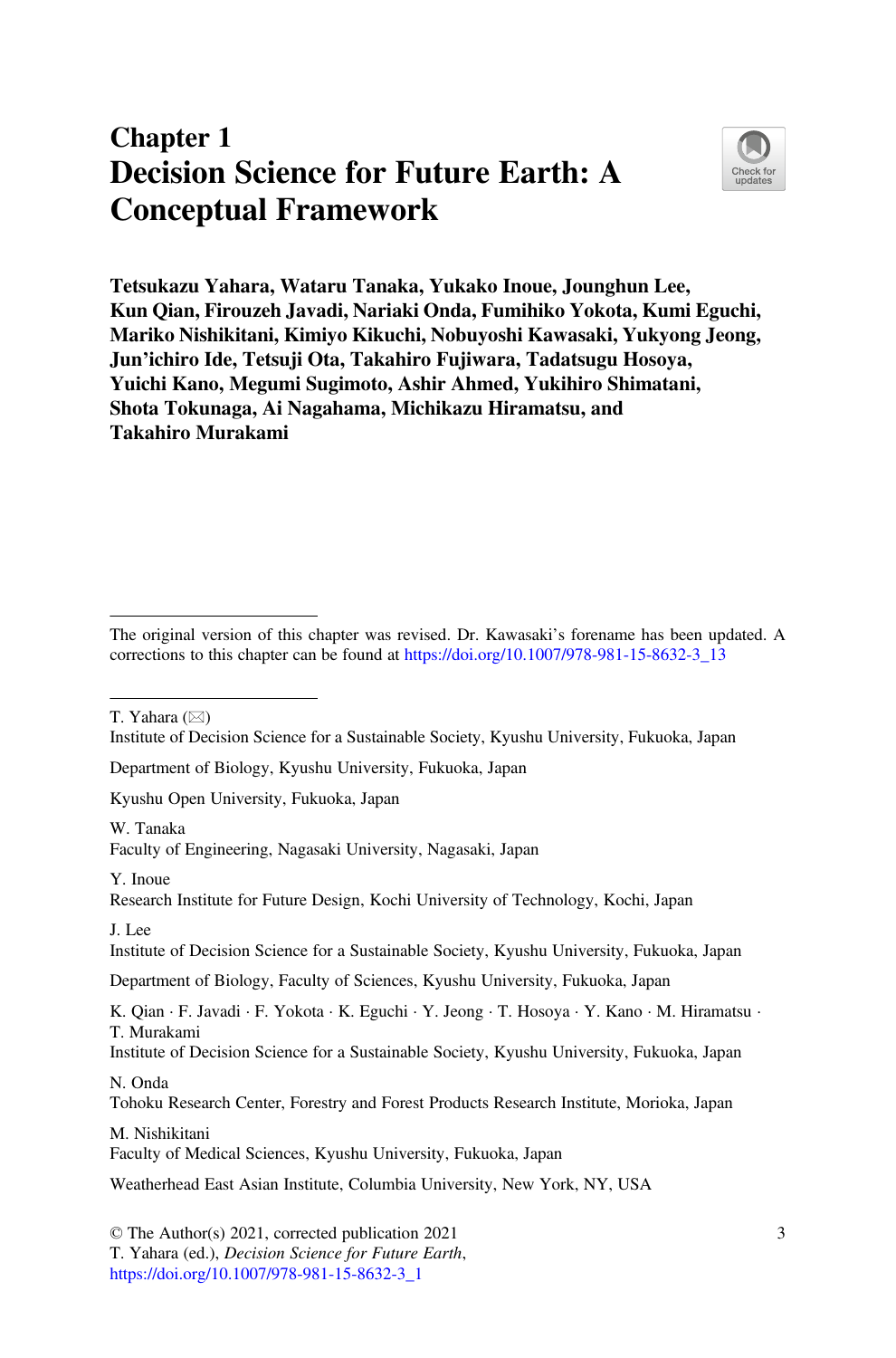Abstract The purpose of this chapter is to review progress in our understanding of human behavior and decision-making relevant to future earth research agenda, and propose Decision Science as a hub of knowledge networks connecting disciplinary and interdisciplinary sciences with the practice of problem-solving. This review is composed of four sections. First, we describe the conceptual framework of "decision science for a sustainable society" and argue that evolutionary biology of the human nature is key to construct this framework. Second, we review how our group decision-making often fails due to various cognitive biases and argue that participatory approaches of co-design and co-production do not guarantee reasonable decision-making. Third, we review success stories of problem-solving in local communities and consider how we can connect those successes in local communities to successful national and global decision-making. Fourth, learning from both failures and successes, we argue that the adaptive learning of society is a process enabling us to transform our society toward a sustainable future. We review some positive global trends toward sustainability and consider the cognitive processes and behavioral mechanisms behind those trends that would provide clues for finding successful ways to transform our society.

Keywords Adaptive learning · Adaptive comanagement · Cognitive biases · Evolution · Social transformation · Trans-disciplinary science

K. Kikuchi

N. Kawasaki

J. Ide

Department of Applied Chemistry and Bioscience, Chitose Institute of Science and Technology, Chitose, Japan

T. Ota · T. Fujiwara

Faculty of Agriculture, Kyushu University, Fukuoka, Japan

M. Sugimoto Office for Gender Equality, Kyushu University, Fukuoka, Japan

A. Ahmed Graduate School of Information Science and Electrical Engineering, Kyushu University, Fukuoka, Japan

Y. Shimatani Faculty of Engineering, Kyushu University, Fukuoka, Japan

S. Tokunaga JMA Research Institute Inc., Tokyo, Japan

A. Nagahama Graduate School of Systems Life Science, Kyushu University, Fukuoka, Japan

Faculty of Medical Sciences, Kyushu University, Fukuoka, Japan

Faculty of Regional Design and Development, University of Nagasaki, Nagasaki, Japan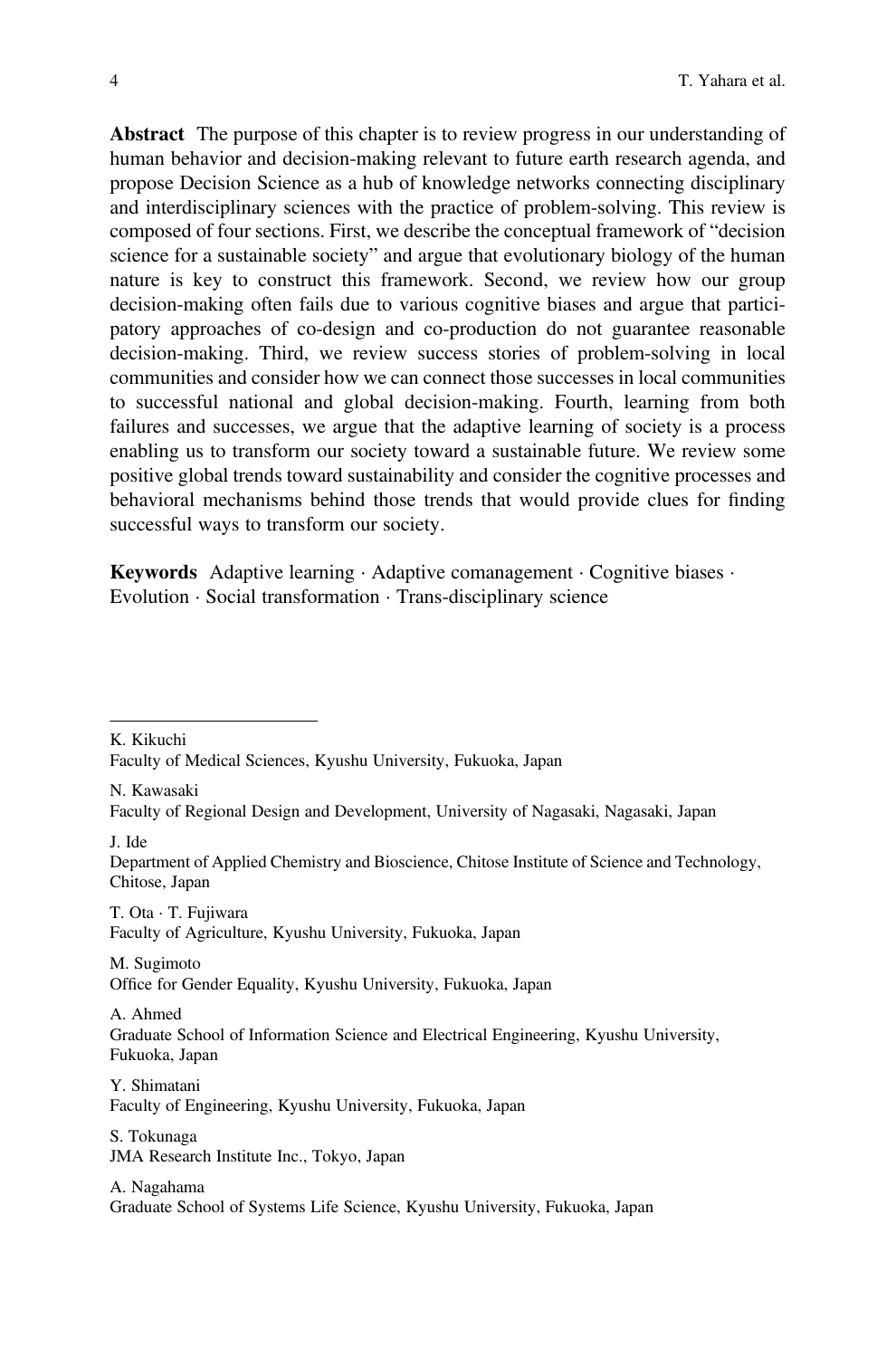### 1 Introduction

Since the *Homo sapiens* started their migration from Africa to other continents around 60,000 years ago (Ingman et al. [2000](#page-54-0)), our population has continuously increased until now (Hawks et al. [2007](#page-54-1)). The increasing pressure on the environment has resulted in global environmental problems such as climate change, eutrophication, ocean acidification, and biodiversity loss (Diamond [2005;](#page-52-0) Rockström et al. [2009;](#page-58-0) Hoegh-Guldberg and Bruno [2010;](#page-54-2) Hooper et al. [2012](#page-54-3)). Considering evidence suggesting that mankind's growing influence on the environment may depart significantly from the natural behavior of the planetary environment, the term "Anthropocene" was proposed to characterize the present human-dominated geological epoch, following the Holocene (Crutzen [2002\)](#page-51-0). In this Anthropocene, human communities are facing an array of challenges called Grand Challenges (Reid et al. [2010\)](#page-58-1) that will have a serious influence on human well-being and the sustainability of the environment. Addressing these major challenges, an internationally coordinated research program, Future Earth, was launched in 2013 by integrating three environmental change research programs: IGBP, IHDP, and DIVERSITAS (Future Earth [2013;](#page-52-1) Leemans [2016](#page-55-0)). Subsequently, the Sustainable Development Goals (SDGs), including goals for ending poverty, protecting the planet, and ensuring prosperity for all people, were adopted at the UN Sustainable Development Summit in 2015 (UN [2015](#page-60-0)). Future Earth is expected to play a leading role in developing science to support the achievement of SDGs.

In its Initial Design document, Future Earth ([2013\)](#page-52-1) identified three highly aggregated research themes covering both natural and social sciences: dynamic planet, global development, and transition to global sustainability. The organization proposed new approaches to co-designing and co-producing solution-oriented science, knowledge, and innovation for global sustainable development. These proposals are based on the concept of transdisciplinary science that emphasizes the importance of co-design with stakeholders (Mauser et al. [2013](#page-56-0)). However, the development of the Future Earth research platform initially created many tensions between the interdisciplinary activities of earlier environmental change research programs and the leadership of the highly aggregated agenda, and the transdisciplinary approach of the Future Earth transition team, the funders, and the sponsors—including ICSU/ ISSC (Leemans [2016\)](#page-55-0). Those tensions were resolved by accepting all the previous projects of the global change programs under the three-themed research platform of Future Earth, but further efforts are needed to fill the gap between the researchers in the original international global change programs and the new transdisciplinary research agenda of Future Earth. In particular, the transdisciplinary research agenda remains highly conceptual, and the following key questions remain open for further exploration and discussion:

- 1. How can we successfully co-design our projects with various conflicts of interest?
- 2. How can we develop solution-oriented trans-disciplinary science by integrating natural and social sciences?
- 3. How can we transform our society for a sustainable future?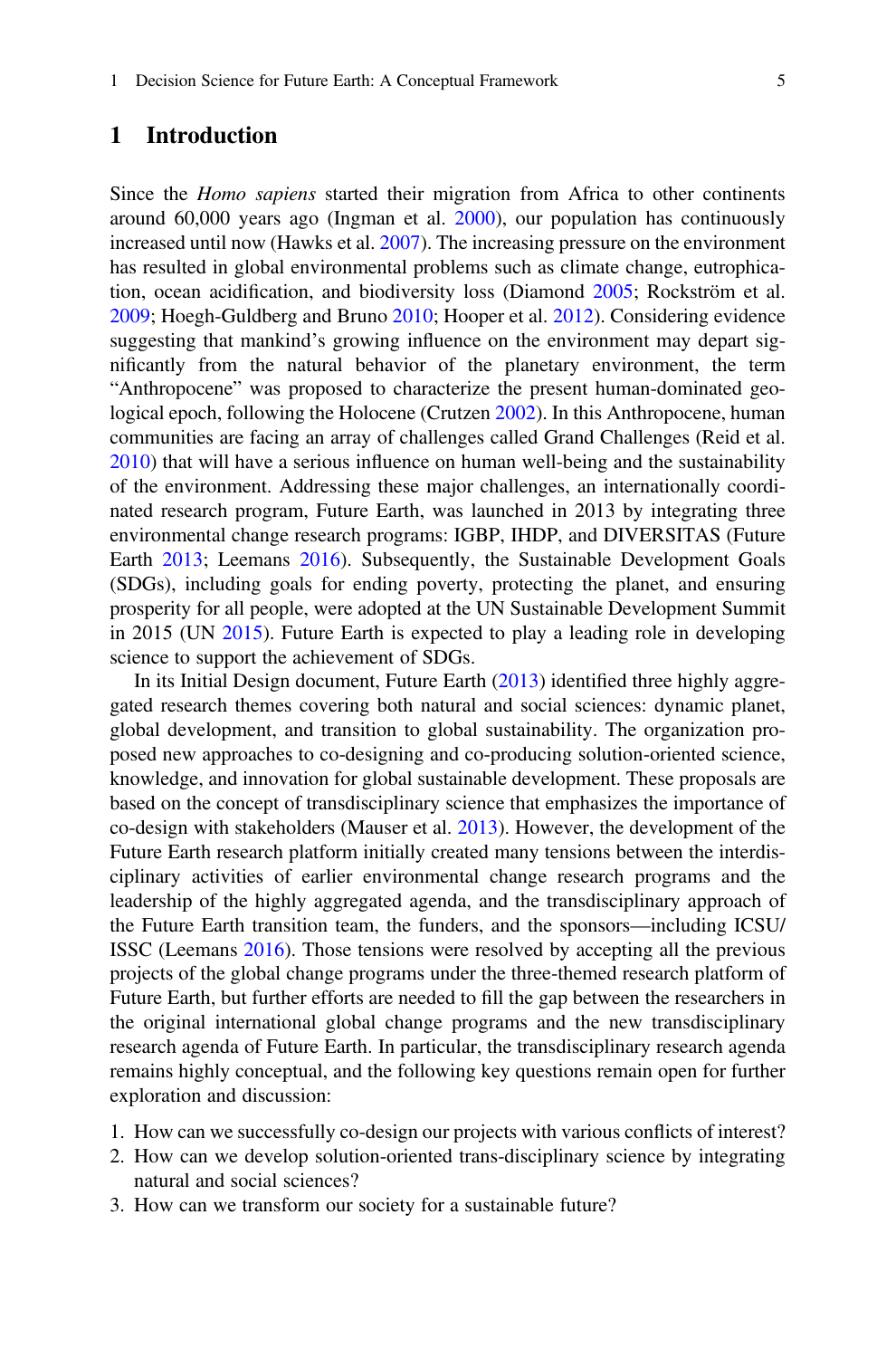Here, we propose that Decision Science, an integrative science of human behavior and decision-making, is key to answering those questions, although it is not the only key, and other possibilities are of course worthy to be considered. Every social problem is a consequence of human behavior and decision-making. The need to consider human behavior and decision-making in the development of Future Earth is already identified in the Strategic Agenda 2014 (Future Earth [2014\)](#page-52-2) in which 62 key research priorities are listed as a result of consultation processes with global environmental change research communities and stakeholders as well as an open online survey. Among those priorities, the following key questions on human behavior and decision-making are clearly addressed under the three-themed research framework of Future Earth.

- Dynamic planet: How can computational models of human individual and collective behavior be integrated into Earth system models of global environmental change? What new aspects need to be developed, combining neuroscience, psychology, anthropology, sociology, and economics? How do such models alter our understanding of future behaviors, risks, and trade-offs?
- Global development: What are the strengths and weaknesses of different decision-making approaches for balancing trade-offs inherent in socioenvironmental systems from local to global scales? What are their impacts on the provision and regulation of ecosystem services?
- Transformation toward sustainability: What is the nature and role of narratives (particularly around development, futures, justice, risk and disasters, and conflicts) in driving human behavior and social change, including decision-making? In what ways might these narratives influence risk mitigation and inspire transformative action toward sustainability?

To answer those questions, we need to integrate various disciplinary perceptions of human behavior and decision-making including psychology, anthropology, economy, sociology, philosophy, and evolutionary biology. Recent efforts for this integration resulted in the publication of some seminal books, including Kahneman [\(2011](#page-55-1)), Pinker ([2011\)](#page-58-2), Haidt ([2012\)](#page-53-0), Greene ([2013](#page-53-1)), and Henrich [\(2017](#page-54-4)), and many peer-reviewed papers reviewed in those books. However, this progress has been mostly neglected in the discussions to develop Future Earth since the proposal of the Grand Challenges (Reid et al. [2010](#page-58-1)).

The purpose of this chapter is to review progress in our understanding of human behavior and decision-making relevant to Future Earth research agenda, and propose Decision Science as a hub of knowledge networks connecting disciplinary and interdisciplinary sciences with the practice of problem-solving. This review is composed of four sections. First, we describe the conceptual framework of "decision science for a sustainable society" and argue that evolutionary biology of the human nature is key to construct this framework. Second, we review how our group decision-making often fails due to various cognitive biases and argue that participatory approaches of co-design and co-production do not guarantee reasonable decision-making. Based on this understanding of cognitive biases, we propose a guideline for co-design in transdisciplinary projects of Future Earth. Third, we review success stories of problem-solving in local communities and consider how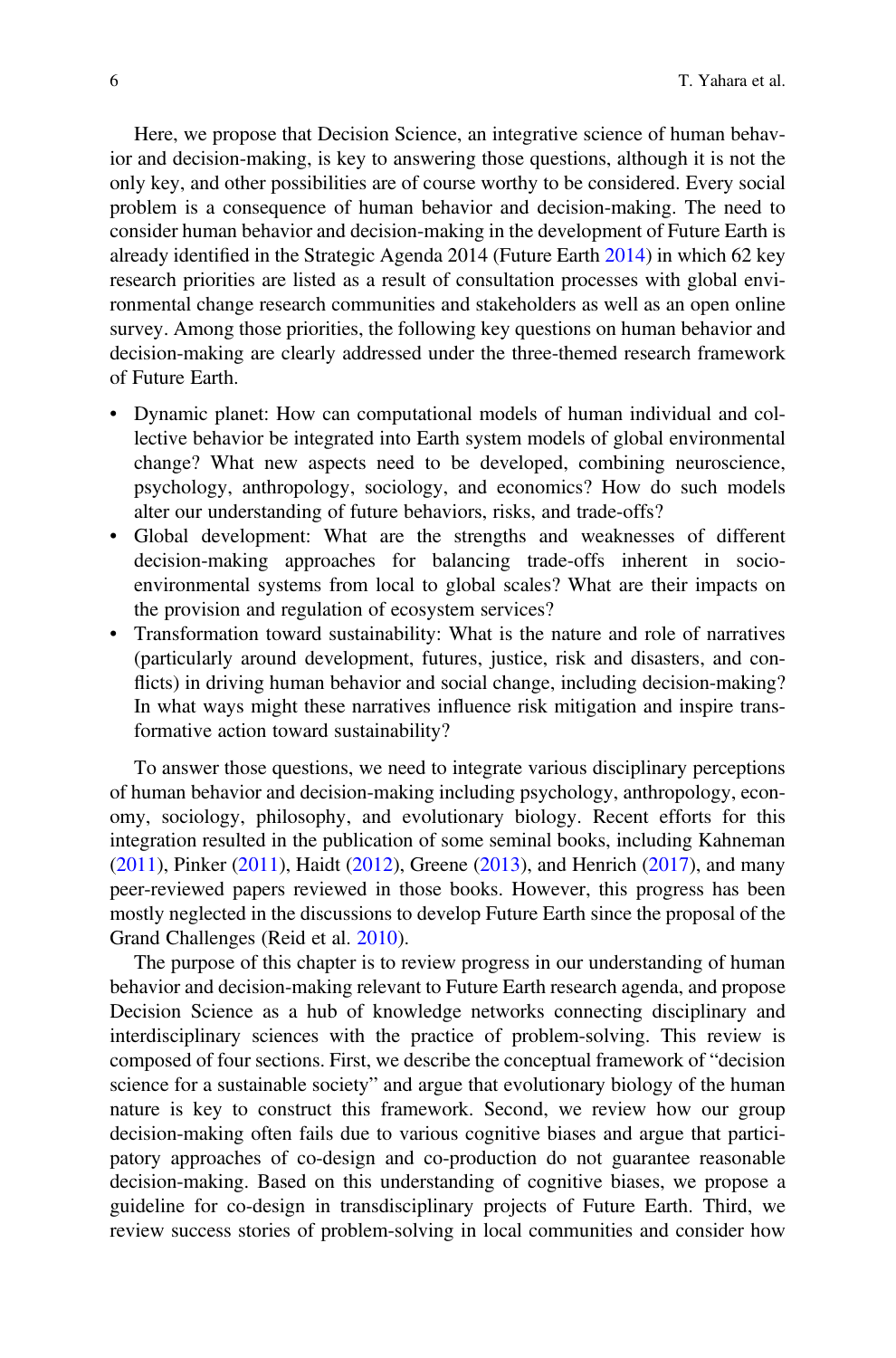we can connect those successes in local communities to successful national and global decision-making. Fourth, learning from both failures and successes, we argue that the adaptive learning of society is a process enabling us to transform our society toward a sustainable future. From a viewpoint of evolutionary biology, this process is analogous to the adaptive evolution of organisms and understanding this analogy provides a key to integrating natural and social sciences toward solution-oriented studies contributing to a sustainable society. We review some positive global trends toward sustainability and consider the cognitive processes and behavioral mechanisms behind those trends that would provide clues for finding successful ways to transform our society.

# <span id="page-4-1"></span>2 Conceptual Framework of Decision Science for a Sustainable Society

# 2.1 Science of IDEA Cycle, an Iterative Process of Decision-Making and Adaptive Learning

Decision-making is a process of linking scientific knowledge with solutions to social problems: disciplinary and interdisciplinary sciences such as environmental, disaster, health, and social sciences provide stakeholders with some knowledge-based options for solving a social problem whereas stakeholders must make a decision on a particular option to be prioritized and executed (Fig. [1.1\)](#page-4-0). In this decision-making process, knowledge-based options are usually hypothetical because our knowledge on a particular social problem such as ecosystem deterioration is always associated with high level of complexity and uncertainty as well as conflicts of interest (Matsuda et al. [2005](#page-56-1); Ravetz [2006\)](#page-58-3). Thus, to determine which option is "better," we need efforts for building consensus or developing compromise among stakeholders through participatory approaches. This process of decision-making is influenced not only by objective knowledge but also by the subjective nature of human cognition that is often largely biased (Kahneman [2011](#page-55-1)). For managing this

<span id="page-4-0"></span>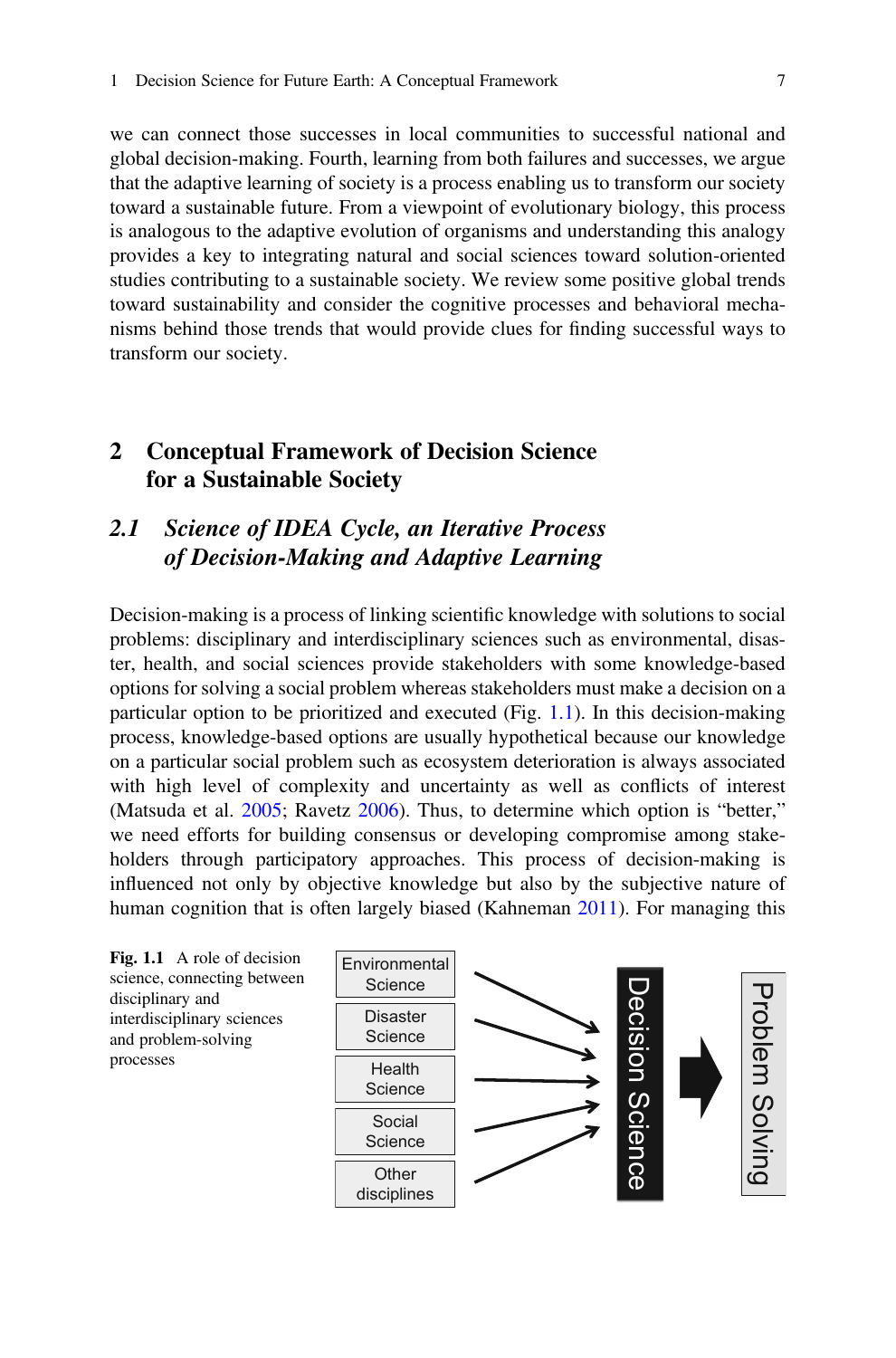<span id="page-5-0"></span>

decision-making process, we need to deepen our understanding of the human cognition systems behind various human behaviors that are designed as an outcome of evolution (Pinker [2011\)](#page-58-2).

Future Earth is trying to fill the gap between science as the active knowledge producer and society as the passive recipient in the knowledge production process by promoting a process of co-design and co-production of knowledge (Mauser et al. [2013\)](#page-56-0). We regard this participatory process as a cycle of idea generation (I), design and decision-making (D), experimental execution (E), and assessment of conse-quences (A) designated as the IDEA cycle (Fig. [1.2](#page-5-0)). Decision science for a sustainable society is trying to deepen our understanding of the IDEA cycle by considering how we can develop cooperation in each phase of the cycle.

"I" (Idea generation) is a phase where we generate various ideas by framing problems, understanding the system behind problems, developing hypotheses, and creating various options. Because many social problems remain unsolved by ordinary thoughts (Ravetz [2006](#page-58-3)), it is often crucial to discover overlooked ideas that may be effective for solving problems. Thus, the idea generation process with stakeholders needs not only scientific idea generation for solving problems but also so-called design thinking including consideration of the emotional content of the situation (Simon [1969;](#page-59-0) Brown and Kātz [2009](#page-51-1)). In science, an idea generation process to find the simplest and most likely hypothesis is called abduction (Peirce [1903\)](#page-57-0) that is now a target of intensive studies in computer science (Magnani [2011](#page-56-2)) and cognitive science (Thagard [2014](#page-60-1)). While design thinking is widely used in business sectors (Brown and Kātz [2009](#page-51-1)), it is mostly neglected in scientist communities, including Future Earth; the unpublished thesis by Perderwitz [\(2017](#page-58-4)) may be the only exception. Integration of scientific and design thinking would be helpful in facilitating participatory processes of co-design and co-production.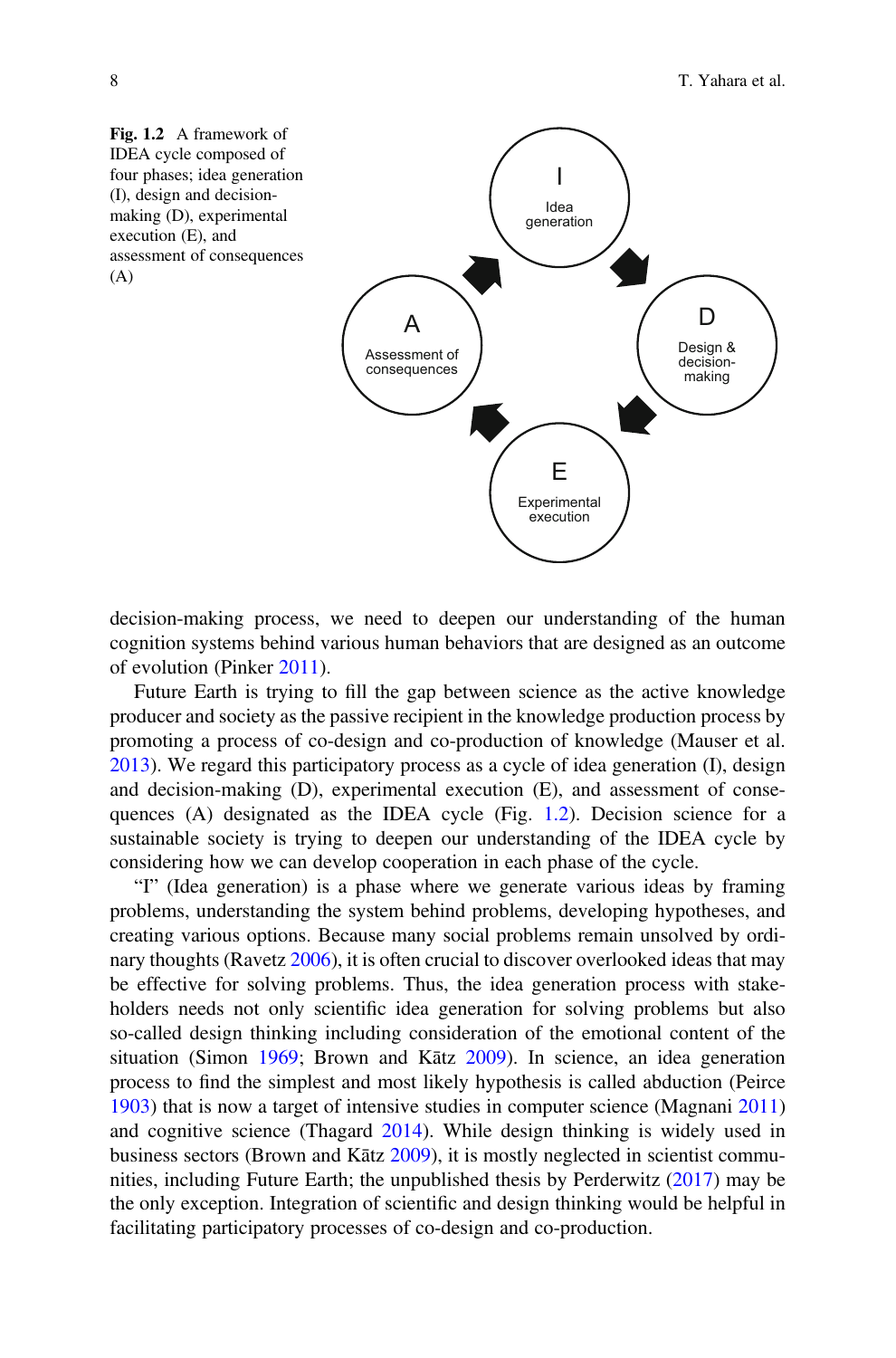#### 1 Decision Science for Future Earth: A Conceptual Framework 9

"D" (Design and Decision-making) is a phase where we design and select a specific option from various options developed in the I phase. In scientific research, this phase corresponds to the process of designing experiments. In environmental policy-making, cost-benefit analyses have been widely used to find optimal decisions but as linkages of various problems have been recognized, many different categories of benefits and cost must be evaluated, such as health impacts, property damage, ecosystem service losses, and other welfare effects (Pearce et al. [2006\)](#page-57-1). More recently, risk-benefit analyses have been developed and the importance of risk communication considering various cognitive biases to risks has been widely recognized (Fischhoff and Kadvany [2011\)](#page-52-3). The conflicts due to different interests and different allowances of risks would be resolved under the process of Experimental execution and Assessment of consequences, stated below, if stakeholders could agree on a particular option. However, consensus building among stakeholders is a challenging process in many circumstances. To manage conflicts, it is important to allow many stakeholders to participate in the option design process.

"E" (Experimental execution) is a phase for executing the adopted option with the collaboration of various stakeholders. In this phase, maintaining cooperation of community members is essential for success. On the other hand, it is well known that cooperation in a large community is unstable due to the increase of non-cooperating members (Dunbar's number: Dunbar [1993\)](#page-52-4). This problem has been noticed and categorized in different disciplines as the tragedy of the commons (Hardin [1968](#page-53-2)), collective action problem (Olson [1965;](#page-57-2) Sanders [1992\)](#page-58-5), free-rider problem (Grossman and Hart [1980\)](#page-53-3), and social dilemmas (Axelrod [1984;](#page-50-0) van Lange et al. [2013](#page-60-2)). How we can protect the commons and develop cooperation for a sustainable society by overcoming social dilemmas remains a big question of decision science.

"A" (Assessment of consequences) is a phase where we assess and learn from the consequences of Experimental execution that often result in unexpected and unfavorable results. Learning from assessments is a process associated with adaptive management (Holling [1978](#page-54-5); Walters [1986;](#page-61-0) Gunderson and Holling [2002\)](#page-53-4), an iterative process of decision-making now widely adopted in the management of natural resources and environments in the face of uncertainty. Through this process, we can accumulate knowledge and improve our capacity for solving problems by "learning by doing" (Borrini-Feyerabend et al. [2004\)](#page-51-2) or "learning from doing" (Bell and Morse [2013](#page-50-1)). In this phase, it is important that we are constantly "adaptive" by assessing consequences and improving options under the changing conditions.

# 2.2 Relationship of the IDEA Cycle with Some Previous Concepts

The concept of the IDEA cycle is based on some preceding ideas. First, IDEA cycle is a modification of the PDCA or PDSA cycle widely used in the quality management initiatives of the mass production industry (Moen and Norman [2009\)](#page-56-3) and healthcare (Taylor et al. [2013\)](#page-60-3). The PDCA or PDSA cycle has its roots in Shewhart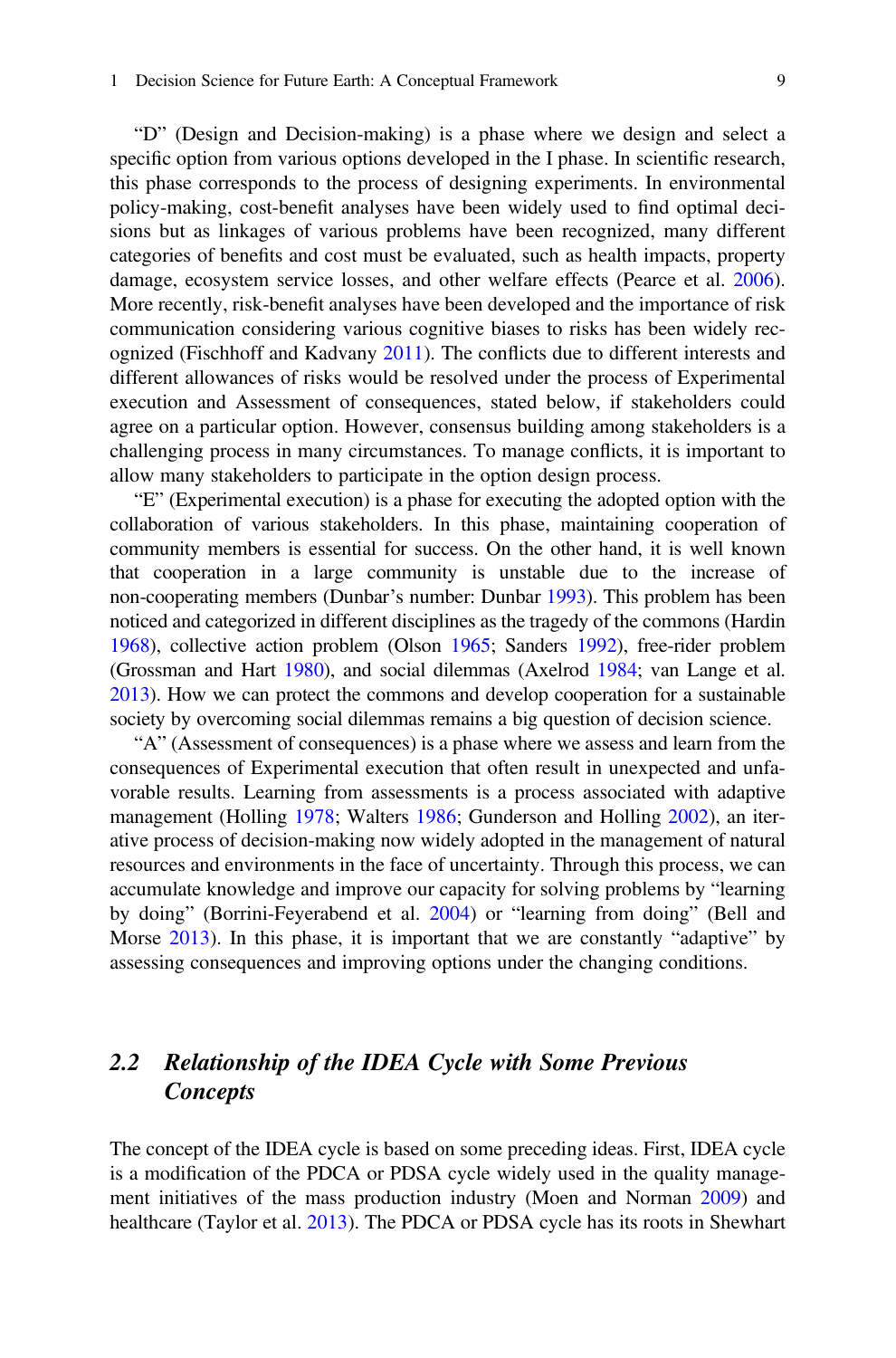[\(1939](#page-59-1)) who corresponded the three steps in the mass production process (specification, production, and inspection) to the steps in the scientific method (making a hypothesis, carrying out an experiment, and testing the hypothesis), respectively. Later, Deming ([1950\)](#page-52-5) added the fourth step of research and emphasized the importance of constant rotation of the cycle composed of design (Plan), production (Do), sales (Check), and research (Action), now called the PDCA cycle. Therefore, while the PDCA cycle was designed for quality control of mass production, the four steps correspond to the dynamic process of acquiring scientific knowledge. However, in the case of participatory or transdisciplinary processes for solving social problems, we need to clarify the decision context by defining what problem is being addressed, why it is important, and how it is related to other decisions previously made (the first step of the structured decision making; see Gregory et al. [2012\)](#page-53-5). This process is corresponding to the review process in the scientific method and the Introduction part of the standard structure of scientific papers. In the three steps of the scientific method modeled by Shewhart [\(1939](#page-59-1)), this review process is lacking. In the IDEA cycle, this process is categorized as the I phase. Following this I phase, the D phase is placed in the IDEA cycle instead of the P phase of the PDCA cycle. This phase is named D (Design and Decision-making) in order to emphasize the importance of experimental design for a countermeasure to be implemented and group decisionmaking based on consensus building among various stakeholders. Following this D phase, the E (Experimental execution) phase is placed instead of the Do phase in the PDCA cycle. Here, experimental nature of this execution process is emphasized. The Check and Action phases of the PDCA cycle are merged into the A (Assessment) phase of the IDEA cycle. The four phases of the IDEA cycle can be related to Introduction, Material and Methods, Results, and Discussion in the standard structure of scientific papers.

Second, the IDEA cycle incorporates the idea of adaptive management developed independently of the PDCA cycle by Holling [\(1978\)](#page-54-5). Adaptive management is an iterative approach to environmental impact assessment and management of ecosystems in the real world with many uncertainties, aiming at reducing uncertainty over time via repeated ecosystem monitoring. It is a learning process to improve management in the future by getting new knowledge through monitoring, while trying to achieve the best short-term outcome based on current knowledge. Holling et al. ([2002](#page-54-6)) referred to an idea of transformational learning that involves several levels in the process of adaptive management, but did not use the term adaptive learning. The term adaptive learning has been used to describe artificial intelligence web-based educational systems (Brusilovsky [2003](#page-51-3)), but here we propose to use "adaptive learning" for describing iterative learning processes in general by including learning through adaptive management. Reed et al. ([2006](#page-58-6)) used this term to describe a learning process in which participatory approaches and expert-led methods are integrated to develop sustainability assessment at local scales. The IDEA cycle as a whole can be viewed as a process of adaptive learning. This is a kind of selection process similar to the adaptive evolution of organisms (Ridley [2016](#page-58-7)) but the similarity and difference between adaptive learning and adaptive evolution remain to be clarified.

Third, the scheme of the IDEA cycle is partly similar to the conceptual model of transdisciplinary study developed by Lang et al. [\(2012](#page-55-2)) which includes a sequence of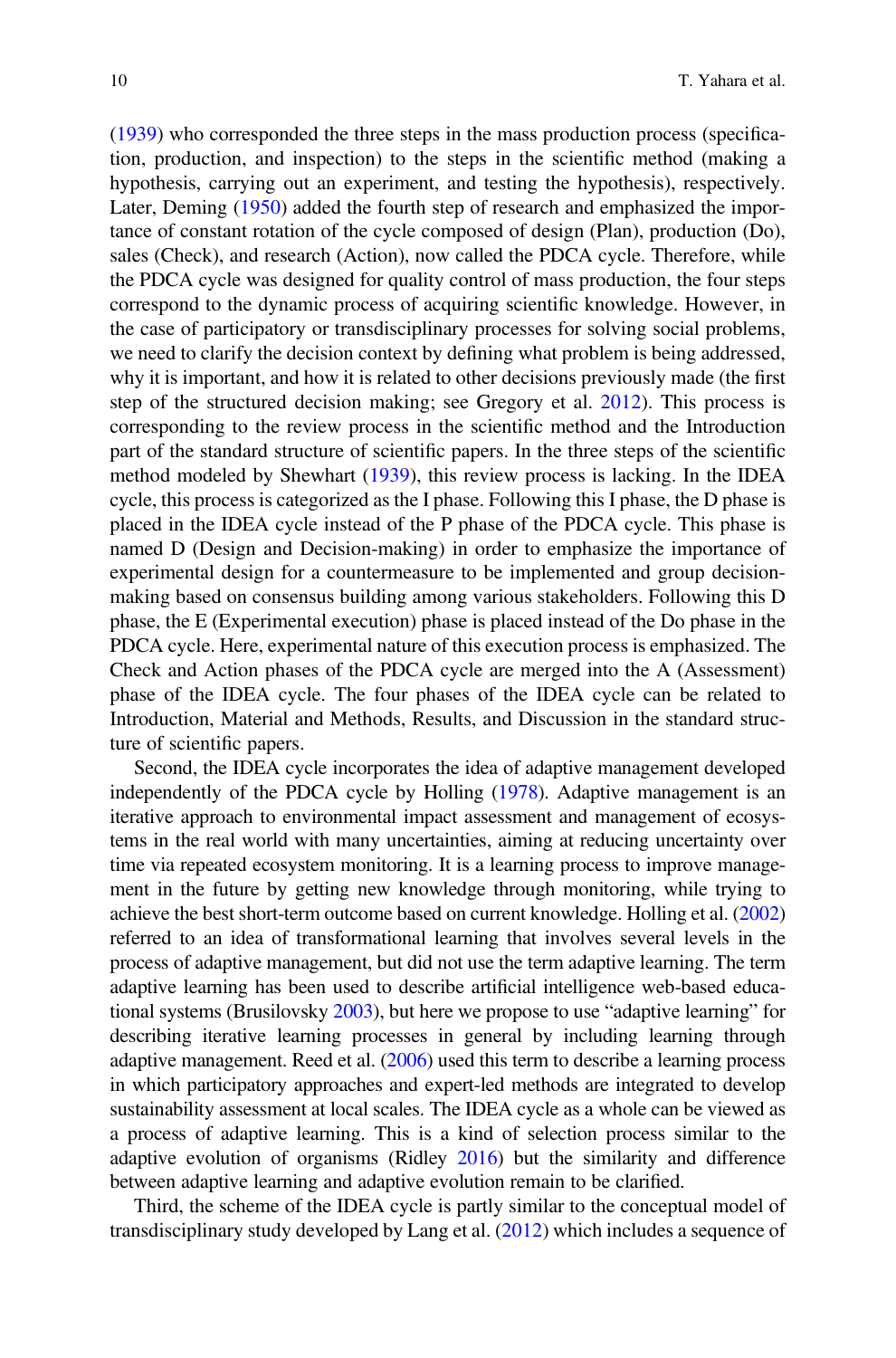three phases: Phase A of problem framing and team building, Phase B of knowledge creation, and Phase C of integration and application. Those three phases correspond to co-design, co-production, and co-dissemination steps proposed for Future Earth (Mauser et al. [2013\)](#page-56-0). However, neither conceptual models (Lang et al. [2012;](#page-55-2) Mauser et al. [2013\)](#page-56-0) specify the decision-making phase. As is explained above, by adopting a particular option for further steps of experiment and learning ("learning from doing"), we select a particular option among some hopeful candidates. This is corresponding to a process of science in which scientists select a particular hypothesis to be tested and design experiments to test it. Because of the high uncertainty, it is often difficult to determine which hypothesis is most likely. In addition, the most preferable hypothesis (option) may differ among stakeholders due to differences of interests, values, and risk perceptions. Thus, decision-making should not solely rely on the optimization under cost-benefit tradeoffs but consider cognitive processes of various interests, values, and risk perceptions (Fischhoff and Kadvany [2011](#page-52-3)). This decision-making can be made only by building consensus or developing compromise under some trust among stakeholders. On the other hand, it is important to design the "experiments" well so that the hypothesis can be tested by the results or consequences (Barnerjee and Dufro [2011\)](#page-50-2).

Fourth, the IDEA cycle is related to the idea of Structured Decision-Making (SDM; Gregory et al. [2012\)](#page-53-5) in which the decision-making process under different interests is considered as a series of structured processes. SDM is a decisionstructuring approach for public resource management under conflicts derived from multi-stakeholders with different perspectives. This difference impedes the technical analysis of the problem because the problem is often emotionally charged. Therefore, despite existing technical decision tools and theory, we often fail to dissect the problem and decide where to apply those tools, due to people's mental shortcuts, biases, or groupthink. To encourage focusing on facts rather than conflicts and controversies, SDM proposes a sequence of collective thinking realized by six processes: (1) Clarifying the decision context, (2) Defining objectives and evaluation criteria, (3) Developing alternatives, (4) Estimating consequences, (5) Evaluating trade-offs, and (6) Implementation and monitoring. In SDM, it is recommended to focus on understanding objectives, measures, uncertainty, and ranges of alternatives by avoiding weighing the alternatives and pursuing consensus, which may cause unnecessary conflicts among stakeholders with different values. The agreed-upon objectives and measures constitute evaluation criteria and methods that form a framework for comparing alternatives. After setting the framework, searching and developing creative alternatives by participants will be critical to problem solving by deepening participants' understanding about objectives and constraints to the objectives. Open dialogues about the trade-offs can contribute to deriving negotiable points by clarifying agreed and disagreed points among stakeholders. SDM also incorporates the adaptive management approach in the Implementation and monitoring phase where it is expected that local people can establish skills in monitoring, just as in the A phase of the IDEA cycle.

SDM provides a practical guide to build a common understanding under trust and partnership among stakeholders so that decision-making on agreeable alternatives can be negotiated. This SDM approach has been successfully applied to the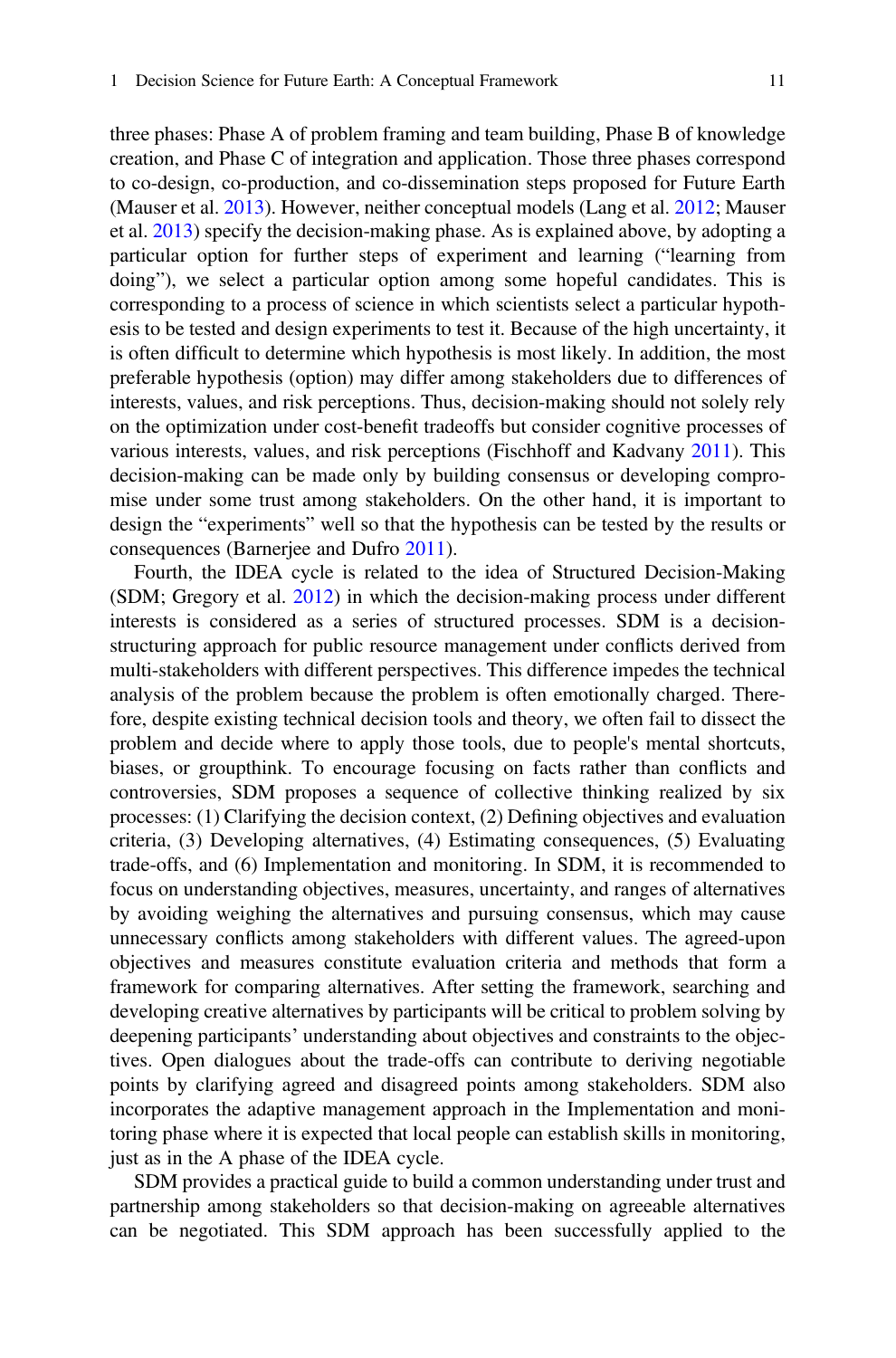|                   | Adaptive   | <b>PDCA</b>    |               |                                   |
|-------------------|------------|----------------|---------------|-----------------------------------|
| <b>IDEA</b> cycle | management | cycle          | Future earth  | <b>SDM</b>                        |
| Set-up            | Set-up     |                |               | Problems, objectives              |
| Idea              |            |                |               | Alternatives                      |
| generation        |            |                |               |                                   |
| Design and        | Decision   | Plan           | Co-design     | Consequences, trade-offs, optimi- |
| decision          | making     |                |               | zation and decision               |
| Experimental      | Monitoring | D <sub>0</sub> | $Co-$         | Action                            |
| action            |            |                | production    |                                   |
| Assessment        | Assessment | Check.         | $Co-$         |                                   |
|                   |            | action         | dissemination |                                   |

<span id="page-9-0"></span>Table 1.1 Comparison of five models for decision-making processes

management of environmental problems spanning water use planning, air quality, climate change, wildfire risks, parks and recreation, fish and wildlife harvest, and oil and gas development by assisting stakeholders in constructing their own solutions (Gregory et al. [2012](#page-53-5)). Despite these successes, SDM has some shortcomings relating to its applicability. As shown by the multiple processes, participants should commit to each process implementation that may be technically intensive, although the knowledge itself is provided by initially organized technical working groups and expert panels. In addition to considerable efforts for understanding technical issues, participants should enjoy long discussions to achieve agreements on objectives and measures, which should be demanding on the participants. How we can maintain the cooperation of participants over this long process of SDM remains a question to be considered in further studies.

Among the five models of decision-making processes (Table [1.1\)](#page-9-0), IDEA cycle identifies the first step as a process reviewing the backgrounds of a problem and developing various ideas for its solution. This process is corresponding to processes  $(1)$ – $(3)$  in SDM, where the context behind a problem is reviewed, objectives of a problem solving are discussed, and alternative options are developed. This review process is not specified in PDCA cycle, adaptive management cycle, and the threestage model of Future Earth.

As is summarized above, the three-stage model of transdisciplinary science in Future Earth is one of the few ideas for facilitating the collaboration of scientists and stakeholders toward social problem solving. Compared with other ideas, this model has some shortcomings, given the complexity of decision-making processes under social conflicts, difficulty of cooperation under social dilemmas, and the importance of adaptive management and learning to reduce uncertainty and find better options. The IDEA cycle helps recognize those issues by incorporating ideas developed by previous studies including adaptive management (Holling [1978\)](#page-54-5) and structured decision-making (Gregory et al. [2012\)](#page-53-5) into a simple, four-phase framework.

More specifically, the IDEA cycle helps to identify the following key questions in decision science for a sustainable society. How can we integrate scientific and design thinking in the idea generation phase? How can we build consensus on a particular option to be adopted (or a hypothesis to be tested)? How can we organize and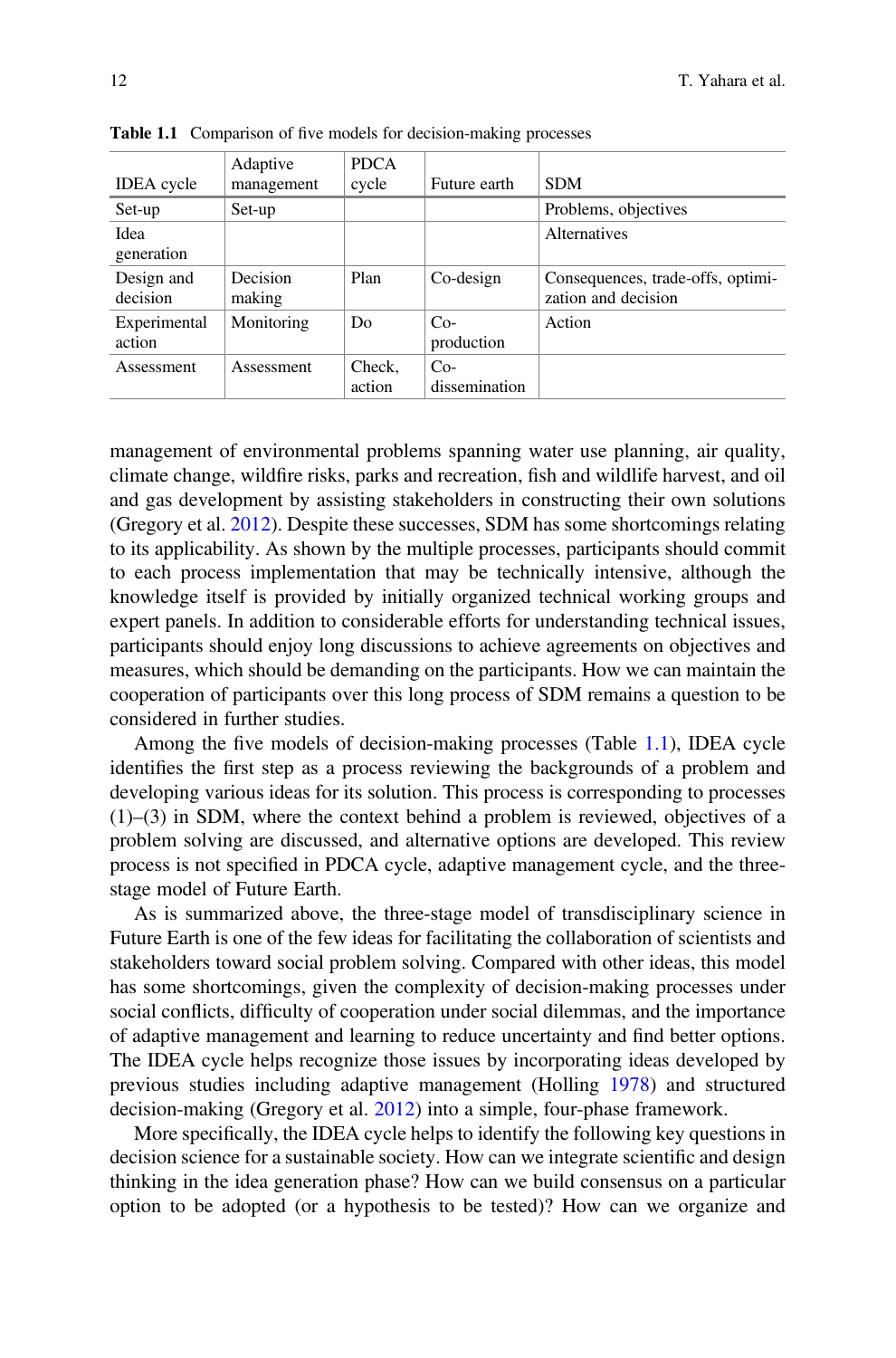maintain cooperation through experimental executions under social dilemmas? How can we improve our capacity for solving problems through adaptive learning? All of those questions are related to human cognition, decision-making, and behavior that are at least partly genetically determined as a consequence of evolution from our ancestors to modern humans. Thus, understanding human nature from the viewpoint of evolutionary biology provides a fundamental base of decision science for a sustainable society. This viewpoint is explained in further detail in the following section.

# 2.3 Evolutionary Theory as a Basis of Decision Science for a Sustainable Society

Future Earth is aiming at developing research to better understand changing "socialecological systems" (Berkes and Folke [1998;](#page-50-3) Gunderson and Holling [2002](#page-53-4); Folke et al. [2005\)](#page-52-6) by integrating different disciplines from the natural and social sciences, engineering, and humanities (Future Earth [2013\)](#page-52-1). However, achievements of previous efforts for this integration are not fully reviewed in the design process of Future Earth. Here, we briefly review that an integration of natural and social sciences and humanities has been successfully developed by using evolutionary theory as a universal integrator, or "universal acid" (Dennett [1995](#page-52-7)), and this integration is relevant to sustainability science. Dennett ([1995\)](#page-52-7) called Darwin's theory of evolution by natural selection "Darwin's dangerous idea" in that it "eats through every other explanation for life, mind and culture." This vision of the integration of natural and social sciences goes back to the proposal of Sociobiology (Wilson [1975\)](#page-61-1). Although this proposal triggered a strong controversy (Segerstrale [2000](#page-59-2)), social scientists and humanity researchers gradually accepted evolutionary theory and developed new disciplines of human cognition and behavior including evolutionary psychology (Barkow et al. [1995](#page-50-4); Dunbar et al. [2005;](#page-52-8) Dunbar [2014](#page-52-9); Buss [2014](#page-51-4)) and behavioral economics (Kahneman [2003](#page-55-3), [2011](#page-55-1)). Further, as was predicted by Dennett, evolutionary theory has been incorporated into studies of almost all aspects of human life, including institutions (North [2005\)](#page-57-3), morality (Haidt [2007,](#page-53-6) [2012;](#page-53-0) Greene [2013](#page-53-1)), politics (Heath [2014\)](#page-54-7), and human history in relation to the environment (Diamond [2005](#page-52-0)), violence (Pinker [2011\)](#page-58-2) and many other aspects of our society (Pinker [2018](#page-58-8); Ridley [2016\)](#page-58-7). Consequently, many themes of social science and humanity research are now at least partially integrated with the rapid advance in natural science on human nature, including human genome research and neuroscience. Those integrations provide many innovative understandings of human behavior and decision-making that are relevant to sustainability science.

First, there is increasing evidence that human populations are genetically variable in political attitudes, moral foundations, personalities, and cognitive ability, all of which can influence human behavior and decision-making. The dichotomy of cooperation and confrontation in human societies may result partly from this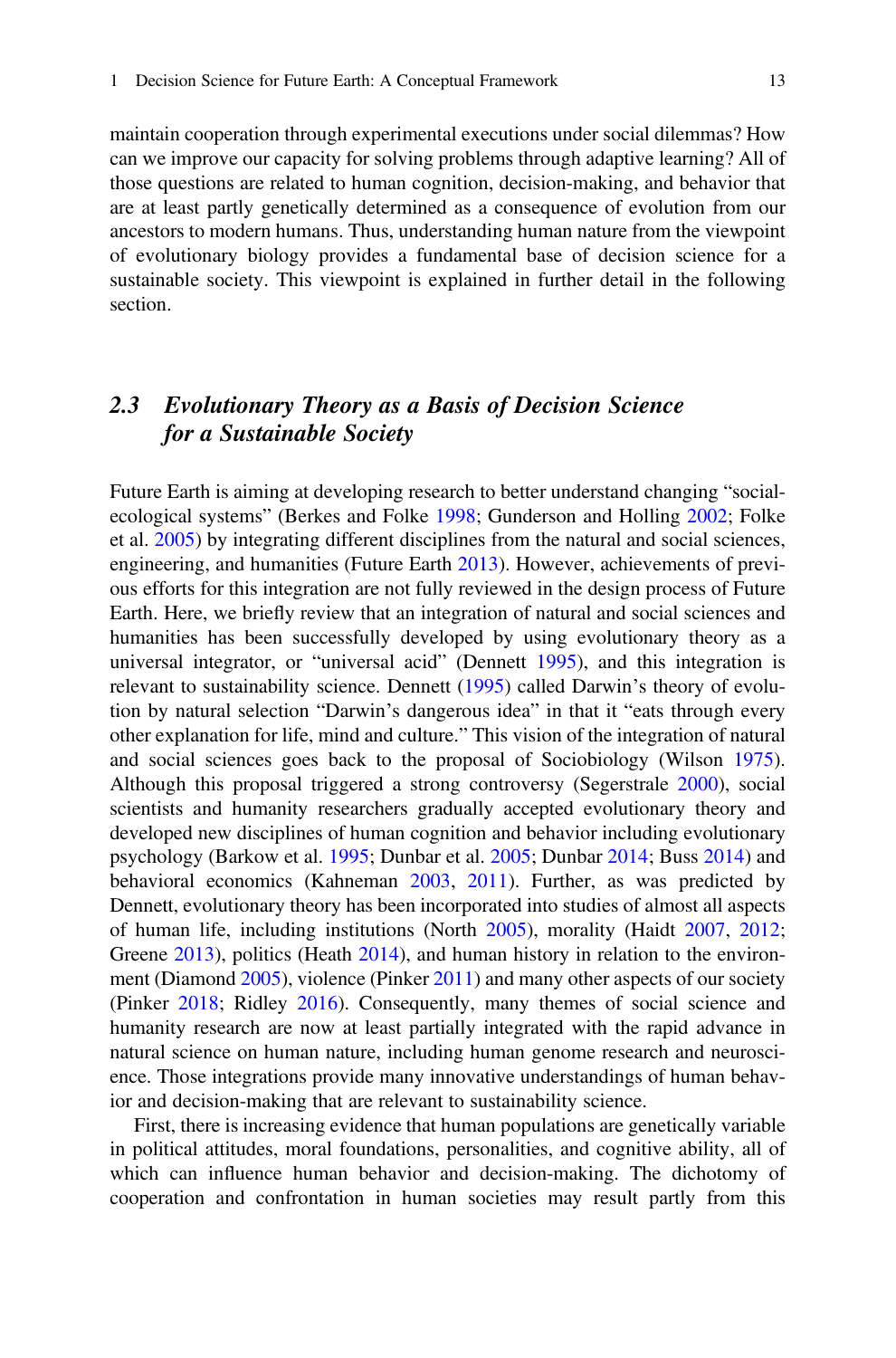variability. Genetic variation in political attitudes (e.g., conservative vs. liberal) is now well documented (Bouchard et al. [2003;](#page-51-5) Gerber et al. [2010](#page-53-7); Hatemi et al. [2011;](#page-54-8) Oskarsson et al. [2015](#page-57-4)) and the heritability of various traits associated with political attitudes is 30-60% (Hatemi and McDermott [2012](#page-53-8)). This variation of political attitudes is associated with difference in moral beliefs among people (Haidt [2012\)](#page-53-0). According to the moral foundation theory (Haidt [2007](#page-53-6); Graham et al. [2013](#page-53-9)), human morality is derived from multiple innate mental systems called moral foundations including care, fairness, loyalty, authority, and sanctity, each shaped by a different evolutionary process. Graham et al. [\(2013](#page-53-9)) suggested that care foundation is advantageous for parents to protect their own child, fairness foundation is advantageous for an individual to develop cooperation with one's own direct interaction partners in non-zero-sum exchanges, like trades, loyalty foundation is shaped up by intergroup competitions, authority foundation is shaped up by dominance hierarchies, and sanctity foundation is derived from the emotion of disgust that evolved to avoid risks from pathogens and parasites. Haidt and Graham [\(2007](#page-53-10)) and Graham et al. [\(2009](#page-53-11)) showed that more conservative people have moral intuitions with more emphases on loyalty, authority, and sanctity foundations and less emphases on care and fairness foundations than more liberal people. Gerber et al. [\(2010](#page-53-7)) showed that political attitudes vary with openness, one of Big Five personality traits associated with creativity and intelligence and more liberal people tend to have higher openness. Further, Oskarsson et al. ([2015](#page-57-4)) showed that political attitudes vary with cognitive ability and suggested cognitive ability is a causal mechanism linking genes and political attitudes. Both openness and cognitive ability are highly heritable (Bouchard and McGue [2003](#page-51-6)). These findings suggest that we are genetically different in attitudes to various social issues and thus for transforming our society toward sustainability, we need to develop social environments that facilitate cooperation among people with different moral beliefs.

Second, our species is highly cooperative, violating the standard economic assumption that everyone in the economy is rational and selfish (Bowles and Gintis [2011\)](#page-51-7). Theoretical and experimental research has been accumulated to understand how humans can continue to work together to overcome the temptation to exploit other people's efforts (Yamagishi [1986;](#page-61-2) Sigmund et al. [2001;](#page-59-3) Fowler [2005](#page-52-10); Henrich [2006;](#page-54-9) Rockenbach and Milinski [2006;](#page-58-9) Egas and Riedl [2008;](#page-52-11) Boyd et al. [2010\)](#page-51-8). This cooperative nature is widely observed in not only modern societies but also huntergather societies where band-level cooperation on sharing a large game is maintained under strong consensus about holding down dominant behaviors (Boehm [2008](#page-50-5), [2012\)](#page-51-9). Boehm ([2008\)](#page-50-5) suggested that this "egalitarian syndrome" is considered to be a consequence of natural selection on the self-monitoring and self-controlling capacities to avoid punishments from the society (bond) when breaking the rules that was shared and internalized by language. Whereas the details of selection pressure on human cooperation remain controversial (Bowles and Gintis [2011\)](#page-51-7), strategies such as direct/indirect reciprocity, retaliation, and reputational considerations are hopeful mechanisms for maintaining cooperation among individuals. Although cooperation incurs significant cost to individuals, if people live in small groups, interact repeatedly, distinguish each other, and expect like treatment from others,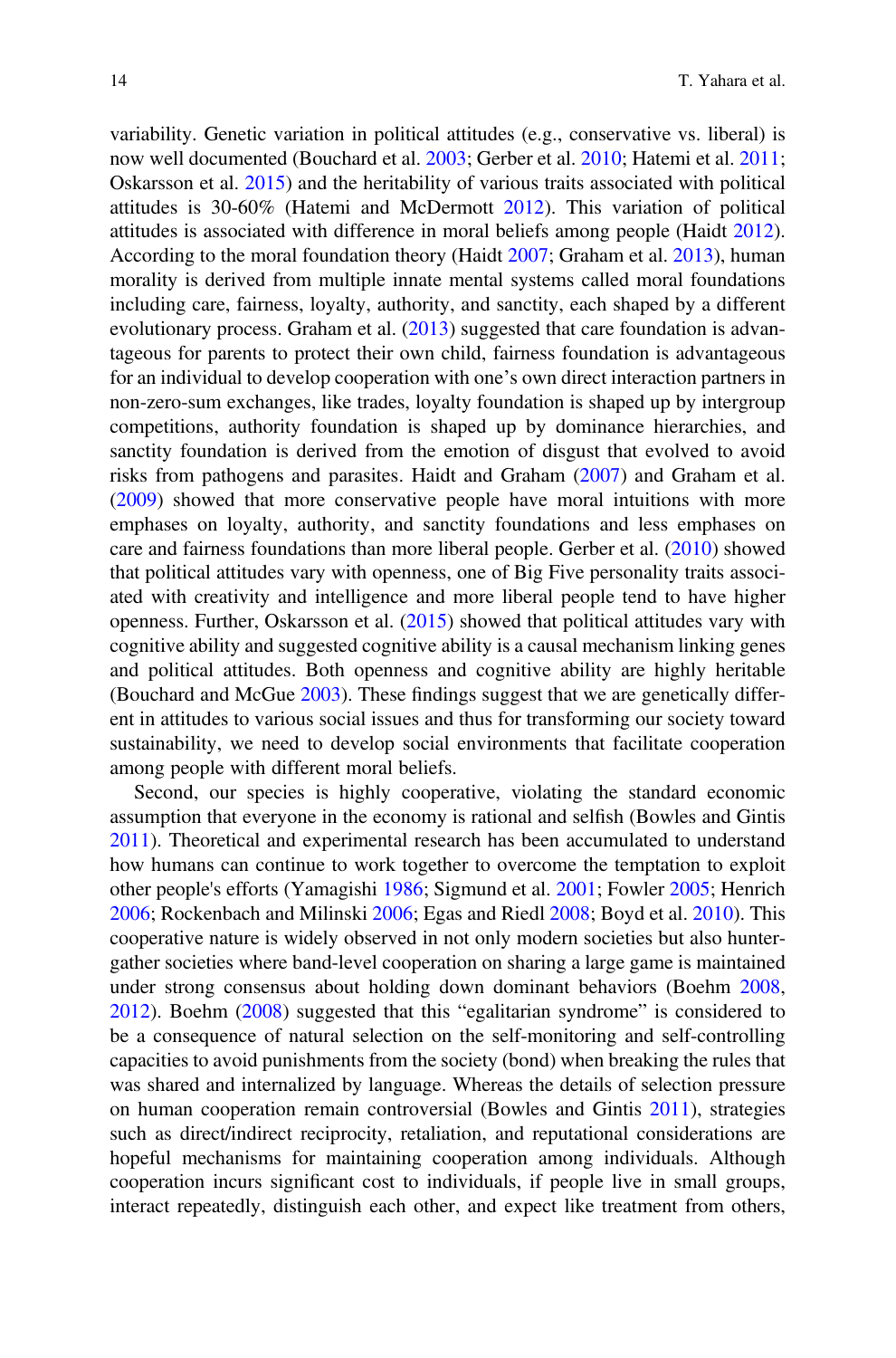then cooperation can evolve with the help of these mechanisms (Nakamaru and Iwasa [2006;](#page-57-5) Sigmund [2007](#page-59-4); Puttermann et al. [2011](#page-58-10); Guala [2012;](#page-53-12) Iwasa and Lee [2013\)](#page-54-10). Under these mechanisms, ingroup favoritism or empathy within the group can also evolve because discrimination of ingroup members from outsiders can promote cooperation by allowing a person to interact with more reliable co-players. While ingroup favoritism or empathy within the group provides a basis of cooperation in a community, it also causes conflicts among communities. To solve various social problems, we need to develop some agreement or meta-morality to avoid conflicts among groups or "them" and develop cooperation in a larger community or "us" (Greene [2013\)](#page-53-1).

Third, our decision-making based on a moral foundation is intuitive and driven by a cognitive system called System 1 (Haidt [2012;](#page-53-0) Greene [2013](#page-53-1)). According to Kahneman [\(2011](#page-55-1)), human cognitive systems are composed of System 1: responsible for intuitive decision; and System 2: responsible for rational decision. This dualprocess model was first proposed by Evans [\(1989](#page-52-12)) and has been supported by subsequent psychological studies (see Evans [2008;](#page-52-13) Evans and Stanovich [2013\)](#page-52-14), and also by brain research (Brewer et al. [2011;](#page-51-10) Brewer [2017](#page-51-11)). This is, of course, a much-simplified model of highly complicated systems but useful to understanding many cognitive biases inherent in System 1. While System 1 is always operating to instantaneously respond to information continuously inputted from external environments to the brain, System 2 is driven by sending a particular task to the brain by paying attention. System 2 is a costly process consuming much sugar in the brain and paying attention means paying a biochemical cost. Thus, our brain tends to make decision-making by System 1 unless careful thinking using System 2 is required by alarming signals or social requests. System 1 is considered to have evolved as an adaptation to minimize the cost of responding to various external signals. Therefore, System 1 is usually effective in our ordinary life, but it has many cognitive biases that often cause serious mistakes in decision-making (Kahneman [2011\)](#page-55-1). For example, once a person accepts a belief or hypothesis, System 1 seeks and accepts evidence supporting the accepted belief or hypothesis and avoids thinking well using System 2 by paying attention to inconvenient evidence. Even scientists are not free from this trend, known as confirmation bias (Nickerson [1998](#page-57-6)), and thus they often claim conflicting views on social issues, accelerating social confrontation. Those cognitive biases discovered by psychologists demonstrated the background of the limitation of our rationality (boundary rationality, Simon [1947](#page-59-5)). As such cognitive bias became widely known, the difficulty of rational problem-solving has been emphasized by distinguished scholars thinking about the transformation of our societies (Haidt [2012](#page-53-0); Greene [2013](#page-53-1); Heath [2014](#page-54-7)). In the co-design process of transdisciplinary research in Future Earth, we should carefully avoid failures from those cognitive biases. This issue is considered in detail in the next section.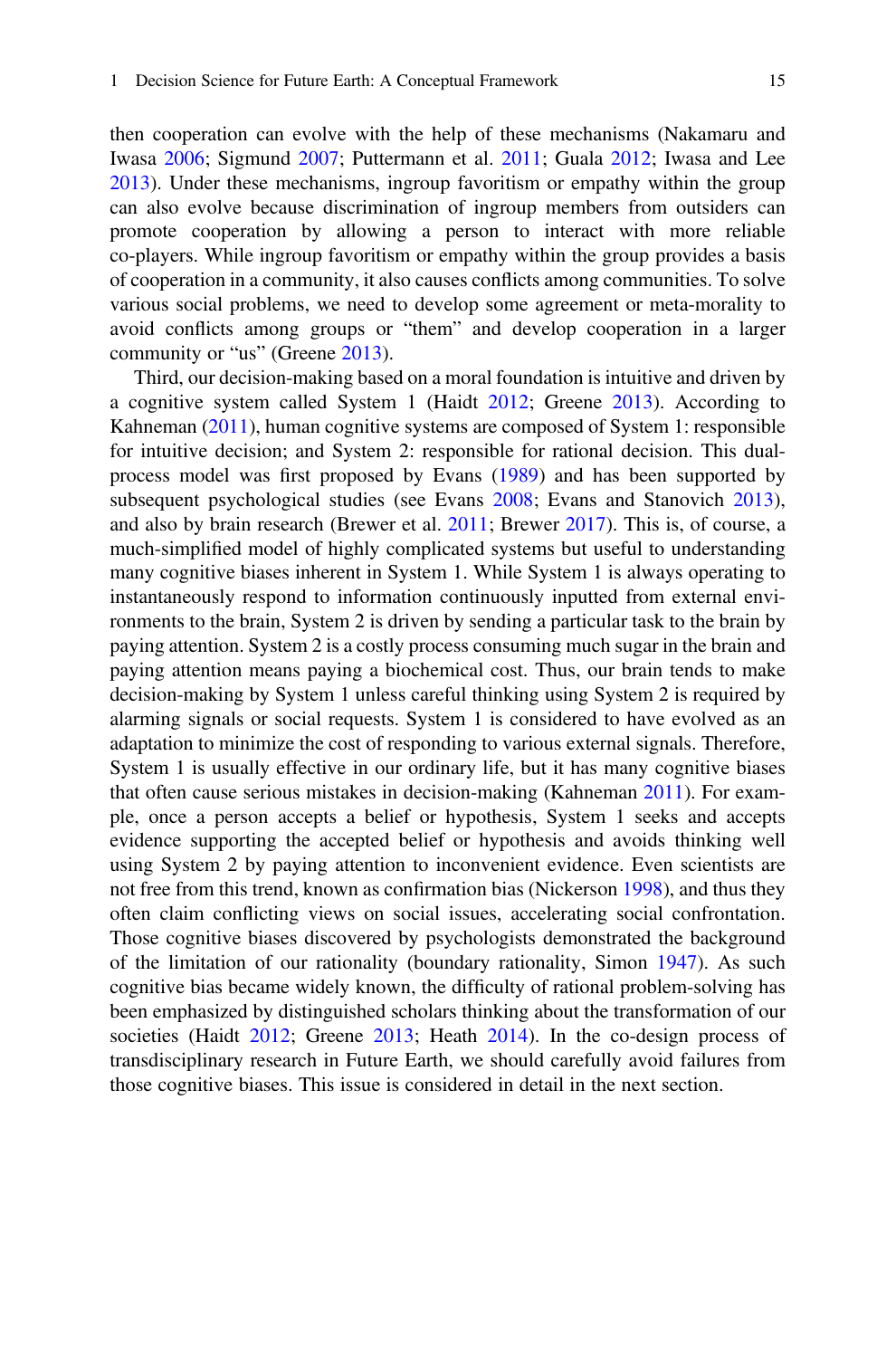### <span id="page-13-0"></span>3 Learning from Failures and Guidelines for Co-design

### 3.1 Vulnerability of Group Decision-Making

Future Earth emphasizes the importance of co-design with various stakeholders (Mauser et al. [2013](#page-56-0)), but group decision-making, including co-designs between scientists and stakeholders, does not necessarily result in successful outcomes (Janis [1972,](#page-54-11) [1982](#page-54-12); Kerr and Tindale [2004;](#page-55-4) Brodbeck et al. [2007](#page-51-12)). Co-design by scientists, government, and the private sector is a process that has been widely pursued in Japan and successfully supported the high economic growth since the 1950s. However, decision makings based on co-design by scientists, government, and the private sector resulted in some big accidents including the Fukushima nuclear power plant disaster (Aoki and Rothwell [2013](#page-50-6); Labib and Harris [2015\)](#page-55-5). According to Labib and Harris ([2015](#page-55-5)), the likelihood of a serious accident was foreseen, but design shortcomings were neither investigated nor addressed. To avoid such a failure in the co-design process, we need to understand how group decisionmaking can fail in general. It is well known in social psychology that group decisionmaking often fails due to various cognitive biases (Kahneman [2011](#page-55-1); Lu et al. [2012;](#page-55-6) Montibeller and von Winterfeldt [2015](#page-56-4)). In this section, we first review our current understanding of vulnerabilities and cognitive biases associated with group decisionmaking. Second, we consider how we can deal with those vulnerabilities and cognitive biases and propose guidelines for avoiding co-design failures in transdisciplinary projects.

Janis ([1972\)](#page-54-11) coined the term "groupthink" to describe the failure of group decision-making based on a comparative analysis of high- and low-quality decisions made by policy-making groups during six historical events in the United States. He found that some of the historic fiascos were the result of faulty decision-making by groups dominated by concurrence-seeking behavior, which refers to the tendency of group members to avoid controversy and reach a consensus decision without a critical evaluation of alternative viewpoints. Janis [\(1982](#page-54-12)) concluded that "groupthink," which he defined as "a mode of thinking that people engage in when they are deeply involved in a cohesive ingroup, when the members' strivings for unanimity override their motivation to realistically appraise alternative courses of action," often resulted in a tragic outcome. Janis ([1982\)](#page-54-12) identified the following three major antecedent conditions that make a group vulnerable to "groupthink": cohesiveness of a group, structural fault like homogeneity of members' background, and context like high stress and low self-esteem. Further, he identified three major symptoms of "groupthink," including overestimation of the group, closed-mindedness, and pressures toward uniformity, while seven symptoms of defective decision-making lowered the probability of successful outcomes, including incomplete survey of alternatives and failure to work out contingency plans. Janis's "groupthink" model is described in many social psychology textbooks even though empirical tests do not always support the relationship between the antecedent conditions and symptoms (Baron [2005](#page-50-7); Rose [2011](#page-58-11)). Baron [\(2005\)](#page-50-7) argued that "we are familiar with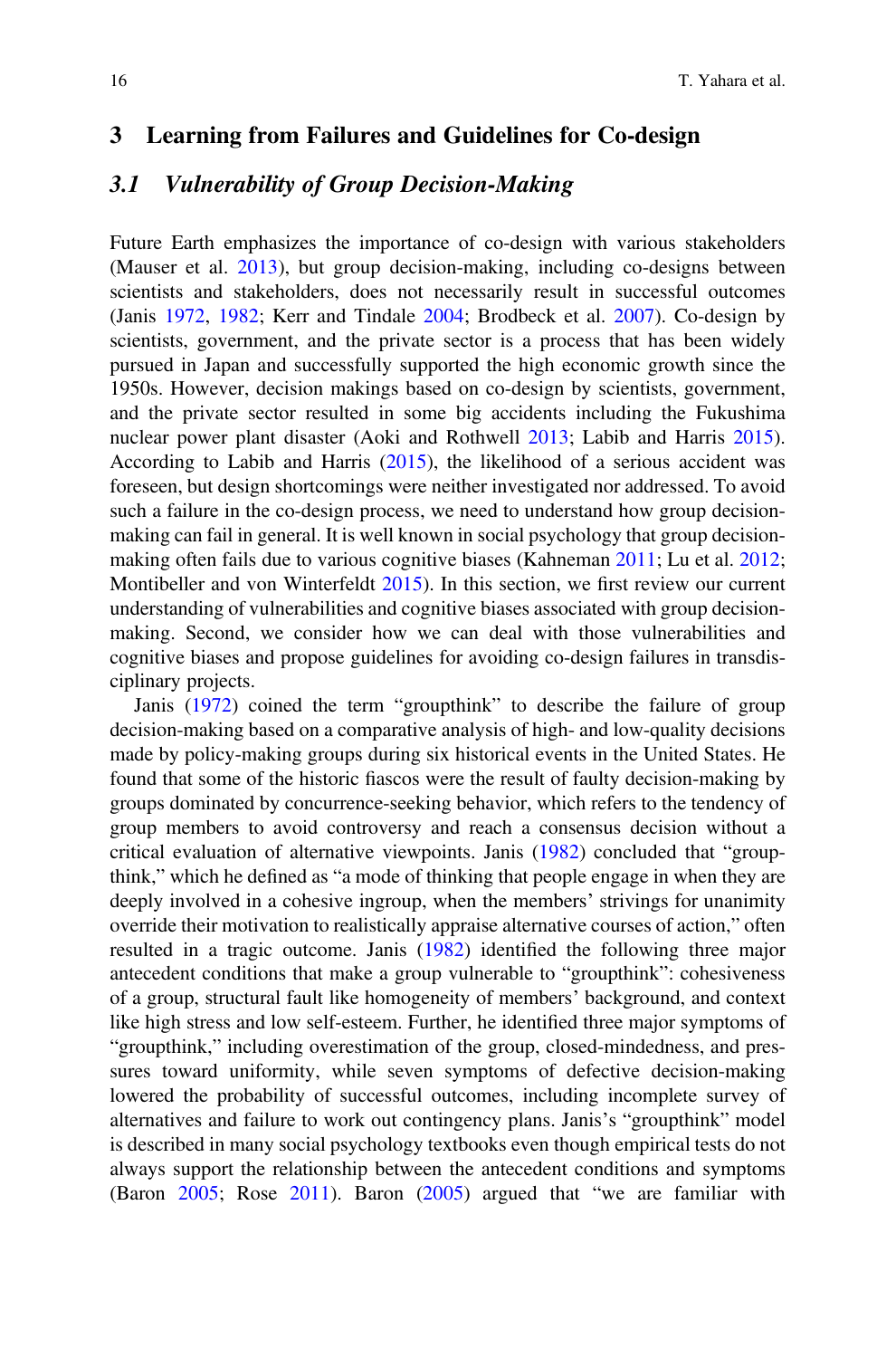groupthink symptoms and processes because the concurrence seeking, illusion of consensus, self-censorship and ingroup defensiveness described by Janis are far more widespread phenomena than he envisioned."

While the concept of "groupthink" is a heuristic approach to evaluate the quality of policymaking, some critiques of the model have appeared since the early 1980s (McCauley [1989](#page-56-5)). First, Longley and Pruitt ([1980\)](#page-55-7) criticized that the "groupthink" theory is not a logical progression of ideas, but a grab-bag of phenomena that were correlated with each other in sampled cases. Second, Hart ([1991\)](#page-53-13) criticized that some cases of policy failure were chosen first, and then "groupthink" analysis was applied to see whether the decision process was affected by it. This methodology is biased toward selective interpretation of the case study material. Baron [\(2005](#page-50-7)) and Rose [\(2011](#page-58-11)) have reviewed other critiques as well as evidence supporting or dismissing the "groupthink" model. As is summarized by Baron ([2005\)](#page-50-7), Janis ([1972,](#page-54-11) [1982](#page-54-12)) assumed that strong group cohesion is likely to induce "groupthink" when supported by some secondary conditions, such as insulation of the group, directive leadership, lack of fair group norms, and homogeneity of member attitude or ideology. However, it remains uncertain how primary and secondary conditions influence outcomes of group decision-making.

As far as we know, the mathematical model of Furuta and Kondo ([1992\)](#page-52-15) is the only available tool for analyzing the influence of group cohesion and secondary conditions on outcomes of group decision-making. In their "group reliability analysis," they developed a mathematical model describing the success probability (the probability of correct judgment by a group) as a sigmoid function of the judgment ability of each member and the influence from other members (strength of group coherence). They found that the success probability generally increases with the strength of group coherence, but decreases above an optimal level of group coherence if group members are isolated from outside information and criticism by sharing a common attitude or if a group contains members with insufficient judgment ability. This study theoretically supported the idea of Janis ([1972,](#page-54-11) [1982](#page-54-12)) that group cohesion can evoke the failure of "groupthink" when supported by some secondary conditions (particularly, the insulation of the group). It is notable that the model of Furuta and Kondo [\(1992](#page-52-15)) was developed in the Department of Nuclear Engineering, with the goal of improving group performance and safety in the nuclear power sector. This indicates that Japanese scientists involved in the nuclear power sector were aware of the susceptibility to "groupthink," but this knowledge was not successfully utilized to improve nuclear power policy.

Some research topics related to the "groupthink" model have been studied rather independently. First, the hidden profile paradigm (Stasser and Titus [1985;](#page-59-6) Stasser [1988\)](#page-59-7) directed a surge of research on the failure of group decision-making due to people's tendency to discuss and incorporate shared (known to all members) information rather than unshared (known to a single member) information (Wittenbaum et al. [2004;](#page-61-3) Brodbeck et al. [2007;](#page-51-12) Lu et al. [2012](#page-55-6); Sohrab et al. [2015](#page-59-8)). This hidden profile paradigm provides a demonstration of the concurrence-seeking tendency specified by Janis (Baron [2005](#page-50-7)). Second, group polarization (Myers and Lamm [1976;](#page-57-7) Sustain [2002](#page-59-9)), a phenomenon where a group tends to make decisions that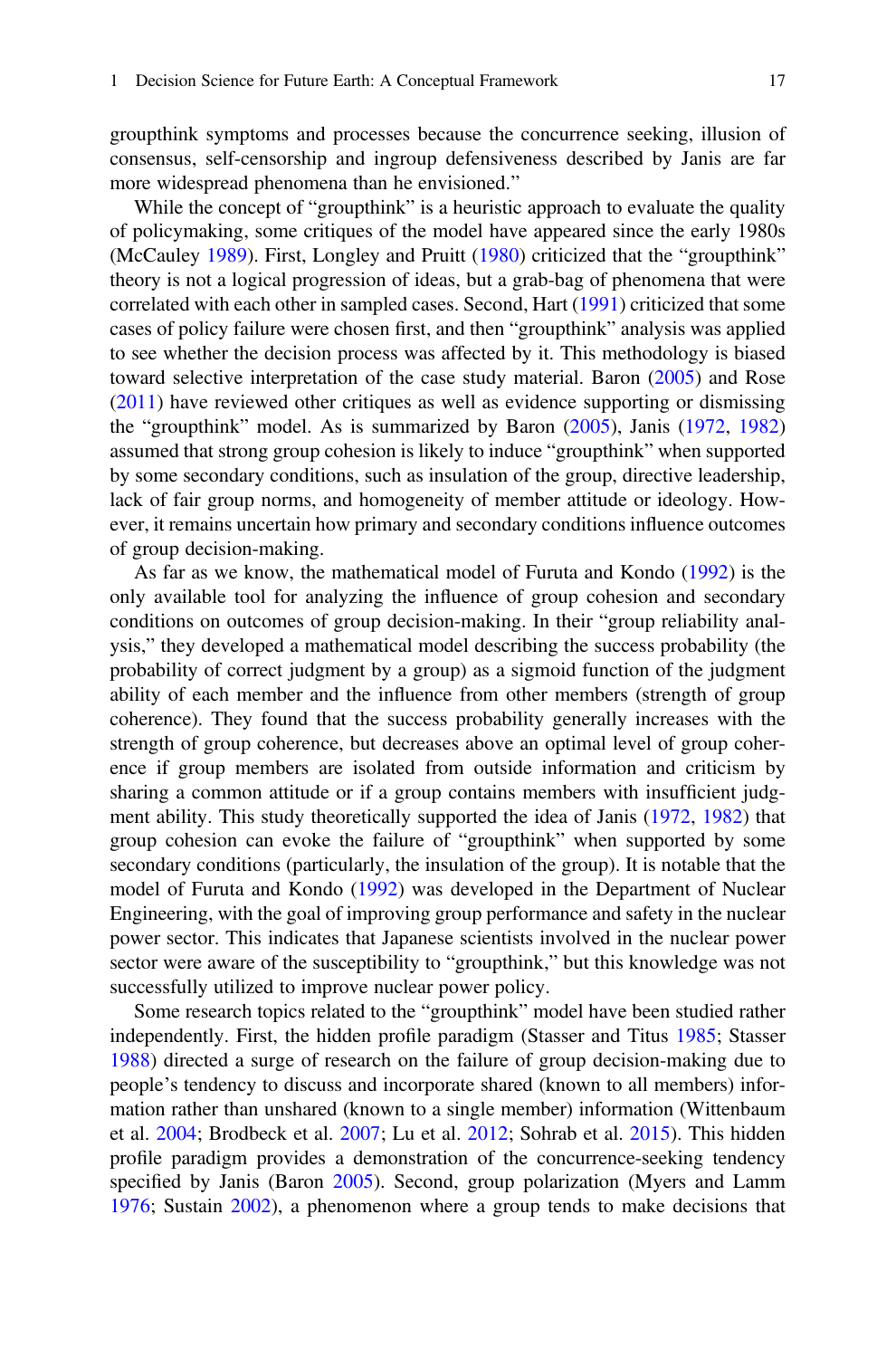are more extreme than the initial preference of its members, has been extensively studied by social psychologists. This phenomenon occurs because the tendency to conform is so strong in our society that group members adjust their judgments to the dominant one even if it requires them to abandon the direct evidence of their own senses (Sustain [2002](#page-59-9)). Third is pluralistic ignorance, a phenomenon where all members in a group tend to reject a norm privately, but finally accept it because everyone incorrectly assumes that the other members are agreeable to it (Katz and Allport [1931](#page-55-8)). A classic example of this phenomenon can be seen in "The Emperor's New Clothes," a well-known fairy tale written by Hans Christian Andersen. Pluralistic ignorance has been demonstrated by organizational studies in various social contexts (Halbesleben and Buckley [2004;](#page-53-14) Miyajima and Yamaguchi [2017\)](#page-56-6). Even though members individually disapprove of the status quo or have a better plan, the group finally makes a decision without anybody's real support. Fourth, various cognitive biases in individual decision-making have been extensively studied (Kahneman [2011](#page-55-1); Montibeller and von Winterfeldt [2015\)](#page-56-4). Those cognitive biases influence group decision-making tendencies, including concurrence-seeking and group polarization. Watkins and Bazerman [\(2003](#page-61-4)) argued that cognitive biases are one of the main causes of organizational failure to prevent predictable crises like the accident at the Fukushima nuclear power plant. In the next section, we consider the argument of Watkins and Bazerman [\(2003](#page-61-4)) and review how cognitive biases cause group decision-making to fail.

#### 3.2 Predictable Surprise

Watkins and Bazerman [\(2003](#page-61-4)) coined the term "predictable surprise" to describe the failure to prevent predictable crises. To distinguish unavoidable surprise from predictable surprise, they developed the so-called "RPM process" composed of recognition, prioritization, and mobilization. If the leader fails to recognize the threat, prioritize appropriate options to mitigate the threat, or mobilize effective responses to the threat, the resultant failure is a predictable surprise. They analyzed various cases where leaders and organizations failed to take effective measures against foreseeable crises, and identified psychological, organizational, and political vulnerabilities that were behind such failures (Watkins and Bazerman [2003;](#page-61-4) Bazerman and Watkins [2004\)](#page-50-8). Among them, psychological vulnerabilities are associated with various cognitive biases of System 1 (Kahneman [2011\)](#page-55-1).

While more than 180 cognitive biases have been proposed (Manoogian [2016;](#page-56-7) Ellis [2018](#page-52-16)), there is no widely accepted classification of those biases. Here we adopt the Haselton et al.'s [\(2015](#page-53-15)) three-way classification of heuristics, error management biases, and artifacts because it is based on an evolutionary understanding of the human cognitive systems. According to Haselton et al. ([2015\)](#page-53-15), heuristics and error management biases are consequences of adaptive evolution, whereas artifacts arise when we encounter situations that are not adapted in the process of evolution. Among those three categories, heuristics and error management biases are relevant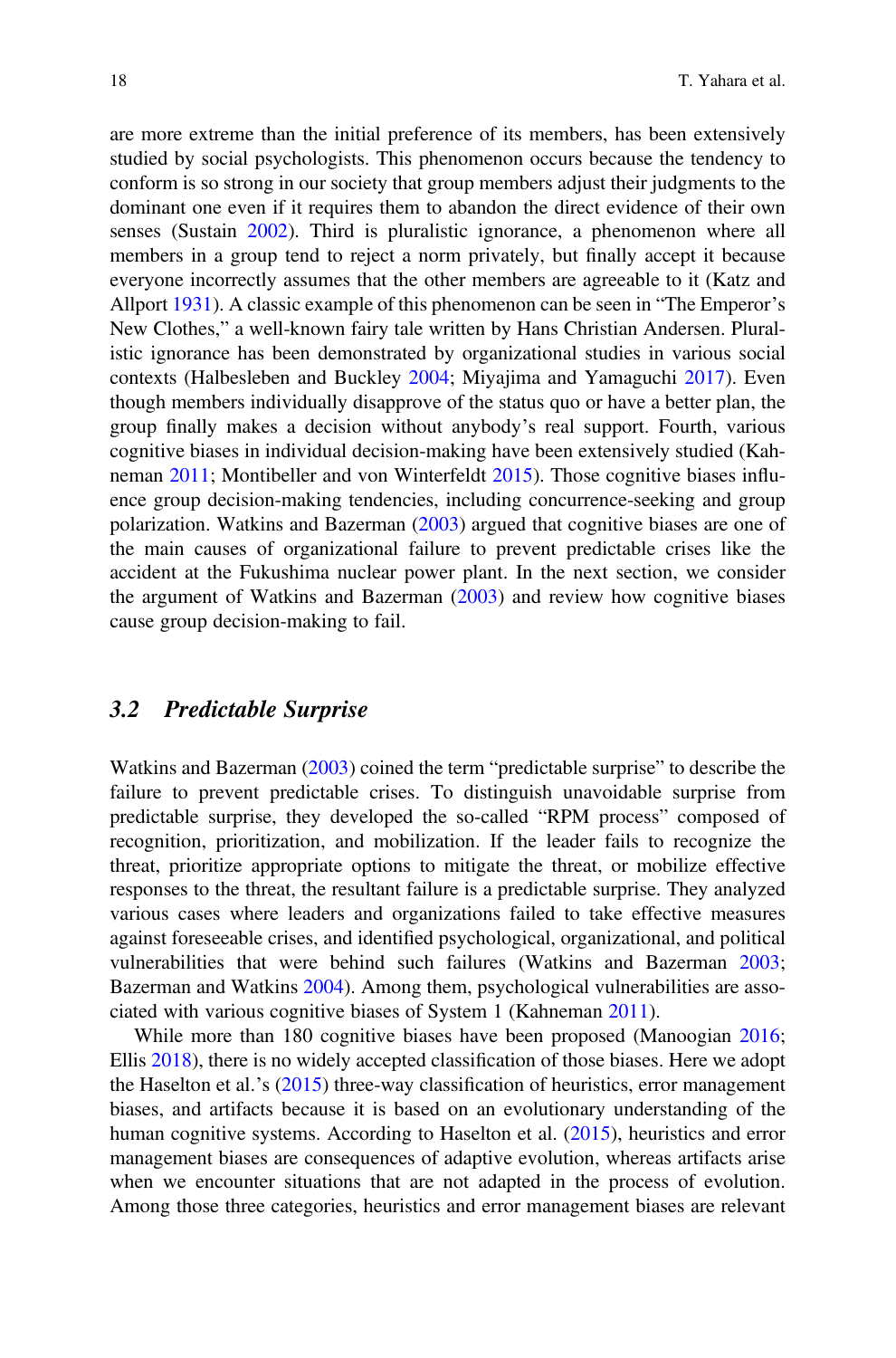| Classification based                                         | Terms in predictable surprise (Watkins                                                                                                                                                                                                                                                                                                                                                                                        |                                                                                        |
|--------------------------------------------------------------|-------------------------------------------------------------------------------------------------------------------------------------------------------------------------------------------------------------------------------------------------------------------------------------------------------------------------------------------------------------------------------------------------------------------------------|----------------------------------------------------------------------------------------|
| on EMT                                                       | and Bazerman 2003)                                                                                                                                                                                                                                                                                                                                                                                                            | Synonyms and relevant theory                                                           |
| <b>Heuristics</b>                                            | <b>Vividness</b><br>-Greater exposure to media cover-<br>age distorts people's judgment                                                                                                                                                                                                                                                                                                                                       | Availability heuristic                                                                 |
|                                                              | Scanning failure (selective attention)<br>- Selective attention occurs when<br>decision makers dismiss or ignore<br>information that is inconsistent with<br>their expectations                                                                                                                                                                                                                                               | Confirmation bias                                                                      |
| Error management:<br>threat-relevant bias                    | Positive illusion (Unrealistic optimism<br>about the future) and Excessive disre-<br>gard for the future<br>- People's tendency to prefer pre-<br>sent benefit over future benefit<br>- Would you prefer to receive<br>\$10,000 today or \$12,000 a year from<br>now?<br>- Most homeowners fail to buy more<br>expensive, energy-efficient appliances<br>even though they would recoup the<br>extra costs in less than a year | Normalcy bias, time inconsis-<br>tency, present bias, prospect<br>theory               |
|                                                              | Maintain the status quo<br>- People's tendency to hesitate over<br>trade-offs that require the infliction of a<br>smaller harm to avoid a situation that<br>would cause greater harm                                                                                                                                                                                                                                          | Status quo bias, omission bias,<br>prospect theory                                     |
| Error management:<br>biases in interper-<br>sonal perception | Interpret events in an egocentric man-<br>ner (egocentrism)<br>- Our views on environmental and<br>societal issues, such as acid rain and<br>global warming, are biased in a self-<br>serving manner<br>- Difficulty in the fair distribution of<br>responsibilities and costs for global<br>environmental issues                                                                                                             | Self-serving bias, Ingroup<br>favoritism                                               |
| Error management:<br>biases in self-<br>judgment             | Positive illusion (unrealistically posi-<br>tive self-evaluations)<br>- People's tendency to overestimate<br>their achievements and underestimate<br>their negligence                                                                                                                                                                                                                                                         | Self-enhancement, better-than-<br>average effect, reduction of<br>cognitive dissonance |
|                                                              | Positive illusion (illusion of control)<br>- Experienced dice players believe<br>that "soft" throws are more likely to<br>result in lower numbers                                                                                                                                                                                                                                                                             | Self-deception                                                                         |

<span id="page-16-0"></span>Table 1.2 Psychological vulnerabilities listed by Watkins and Bazerman ([2003\)](#page-61-4) and evolutionary classification of cognitive biases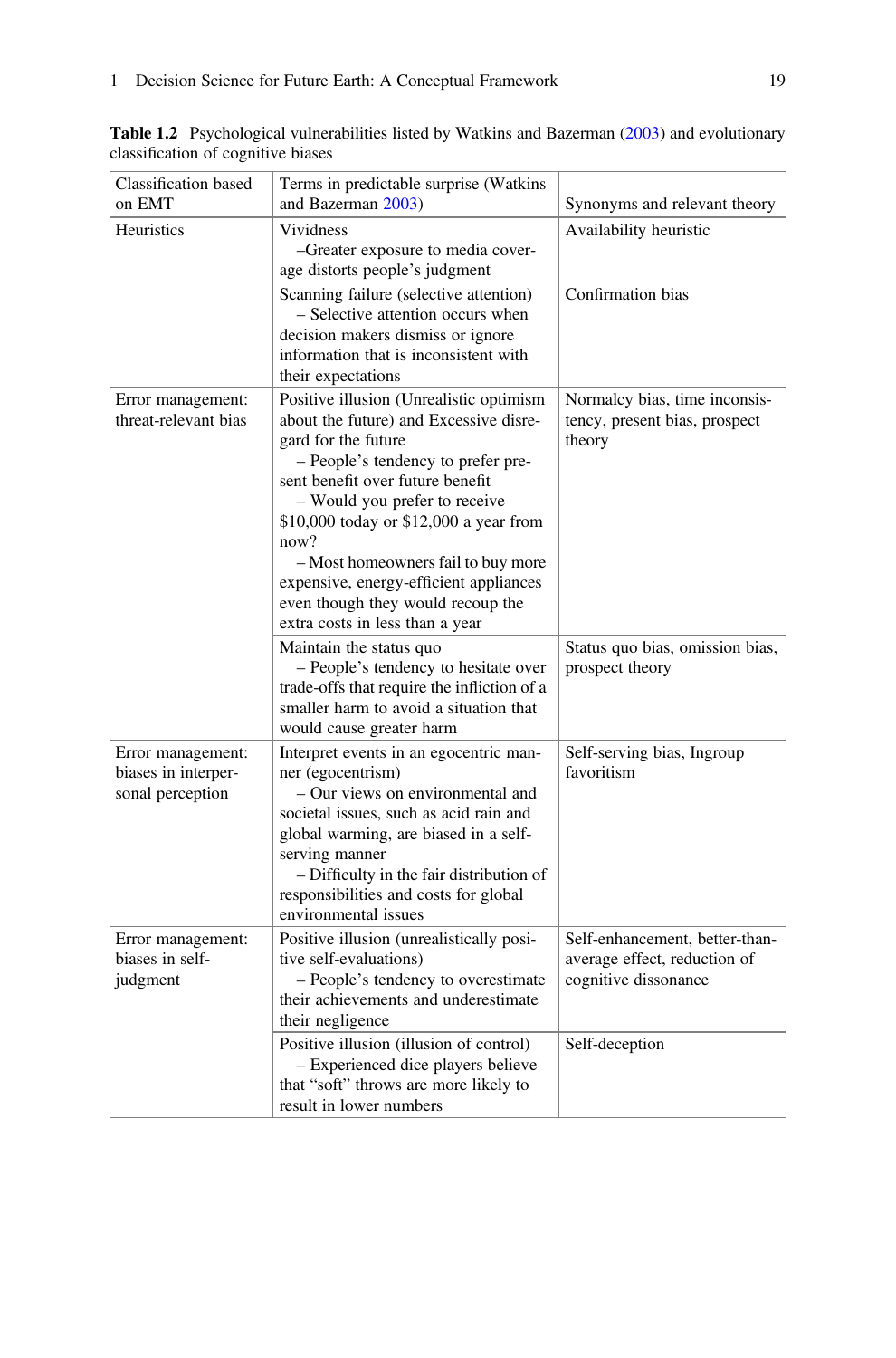to psychological vulnerabilities discussed by Watkins and Bazerman [\(2003](#page-61-4)) (Table [1.2\)](#page-16-0).

#### 3.2.1 Heuristics

Heuristics, often called mental shortcuts, are a limited number of rules by which people can reduce the complex tasks of assessing likelihoods and predicting values into simpler judgmental operations (Tversky and Kahneman [1974](#page-60-4)). Because these rules work well in many situations, cognitive systems rely on heuristics to solve adaptive problems to reduce the cost of decision-making (Gigerenzer [2007;](#page-53-16) Gigerenzer and Gaissmaier [2011;](#page-53-17) Haselton et al. [2015](#page-53-15)). However, these rules often lead to systematic errors of decisions. Tversky and Kahneman [\(1974](#page-60-4)) argued that three heuristics underlie a wide range of false intuitive decisions: representativeness, availability, and anchoring.

In the representativeness heuristics, people estimate the likelihood of a person pursuing a particular occupation based on the degree to which he or she is representative of, or similar to, the stereotype of an occupational role. Using the representativeness heuristics, we tend to assume that a doctor in charge of emergency surgery is a man, not a woman. In the availability heuristics (Tversky and Kahneman [1973\)](#page-60-5), people assess the probability of an event by the ease with which instances could be brought to mind. Using availability heuristics, people find it easier to recall bad pieces of news, and consequently tend to believe that the world is getting worse. Also, the availability heuristic makes people underestimate unfamiliar events. Anchoring is a phenomenon where different starting points lead to different estimates, which are biased toward the initial values that people assume at the starting point.

These heuristics are associated with confirmation bias (Wason [1960](#page-61-5)), or the tendency of people to seek information that matches their expectations and to fail to detect new crises, even when information that contradicts expectations is available. Confirmation bias emanates from a cognitive shortcut or heuristic that simplifies complex inferential tasks (MacCoun [1998](#page-56-8)). Watkins and Bazerman [\(2003](#page-61-4)) described this situation as "scanning failures," which they argued occur when organizations focus on familiar information and fail to collect available information. In the case of the 9/11 attacks in the United States, there was a widespread belief among the domestic intelligence community that Osama bin Laden was unlikely to strike within the country and likely to attack an overseas facility of the United States, even though available information indicated the threat of attack on an internal facility (Watkins and Bazerman [2003](#page-61-4)).

#### 3.2.2 Error Management Biases

According to the error management theory (EMT) (Haselton and Buss [2000;](#page-53-18) Haselton and Nettle [2006](#page-53-19)), which applies the principles of signal detection theory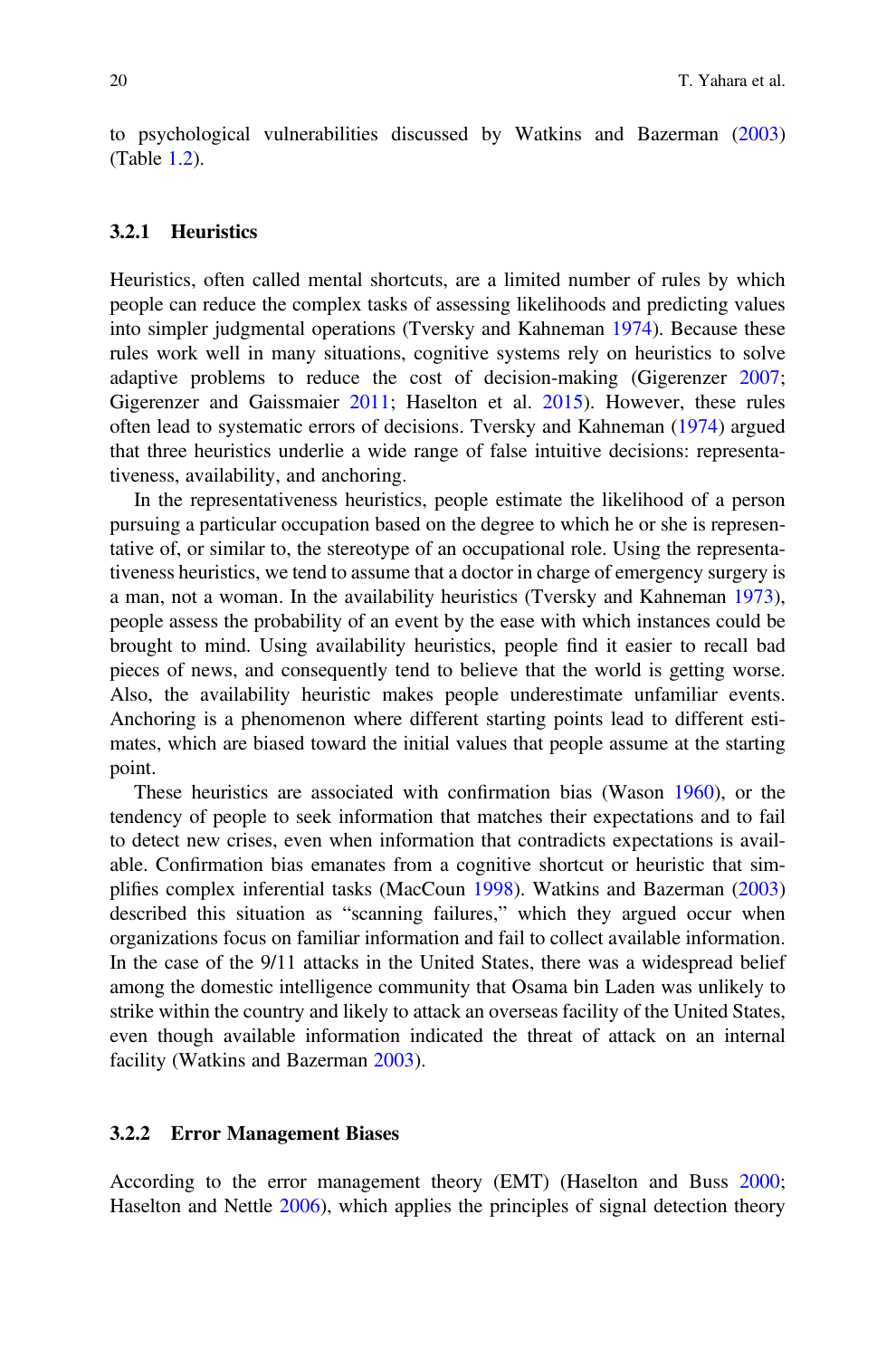for the evolution of cognitive biases, error management biases can arise as a consequence of evolutionary adaptation in cases where biased responses resulted in lower error costs than unbiased responses. According to EMT, the cognitive mechanism can produce two types of errors: (1) false positives (an error caused by taking an action that would have been better not to take), and (2) false negatives (an error caused by not taking an action that would have been better to take). EMT predicts that an optimal decision would minimize not the total costs of false-positive errors and false-negative errors, but the net effect of errors on fitness. If one error consistently reduces fitness more than another error, a bias will evolve toward avoiding the former error. Haselton and Nettle ([2006\)](#page-53-19) explained this asymmetry by means of an example of an animal detecting a snake. For that animal, the cost of expected death by approaching a potentially venomous snake is much larger than the cost of moving away from the snake. Thus, it is advantageous to acquire a predator avoidance strategy for snakes. In fact, it is well known that many animals, including humans, are predisposed to produce a fear response to snakes and spiders (Shibasaki and Kawai [2009;](#page-59-10) Hoehl et al. [2017](#page-54-13)).

Taylor and Brown ([1988,](#page-60-6) [1994\)](#page-60-7) reviewed psychological research associated with mental health, and determined that people hold positive illusions in three domains: (1) people view themselves in unrealistically positive terms, (2) people believe they have greater control over environmental events than they actually have, and (3) people hold views of the future that are brighter than base-rate data can justify. Positive illusions include previous psychological findings such as better-than-average effect (Festinger [1954](#page-52-17)), optimism bias (Weinstein [1980\)](#page-61-6), self-deception (Gur and Sackeim [1979\)](#page-53-20), self-enhancement (Shrauger [1975\)](#page-59-11), and illusion of control (Langer [1975\)](#page-55-9). EMT explains that positive illusions are caused by the asymmetrical costs between a false-positive error and a false negative toward a future success. If a future victory provides a splendid reward, trying and failing (false positive) does not matter, whereas failing to try (false negative) could be costly, especially in competitive contexts (Haselton et al. [2015\)](#page-53-15). Positive illusions drive organizational leaders to ignore the risk of crises and make poor decisions as they respond to emerging crises with mildly distorted positive perceptions of themselves, an exaggerated sense of personal control, and overly optimistic expectations about the future (Taylor and Brown [1988;](#page-60-6) Taylor and Armor [1996](#page-60-8)).

In addition to positive illusions, EMT also explains status quo bias, or the tendency of "doing nothing or maintaining one's current or previous decision" (Samuelson and Zeckhauser [1988;](#page-58-12) Ritov and Baron [1992\)](#page-58-13). This is the tendency to avoid trying an action that may fail (false negative) when the cost of trying and failing (false positive) is larger than the expected benefit of trying. Status quo bias makes organizational leaders or organizations stick to a current option or default situation if they believe that changing the current state of affairs would be costly, even when a rational alternative is available. Normalcy bias (Omer and Alon [1994](#page-57-8)) is another type of error management bias causing false-negative errors. It is the tendency of people to underestimate the likelihood of and damage from a catastrophe even in the face of signs of the disaster. They consequently believe that it would not affect them and that they are safe, while hesitating to evacuate even after the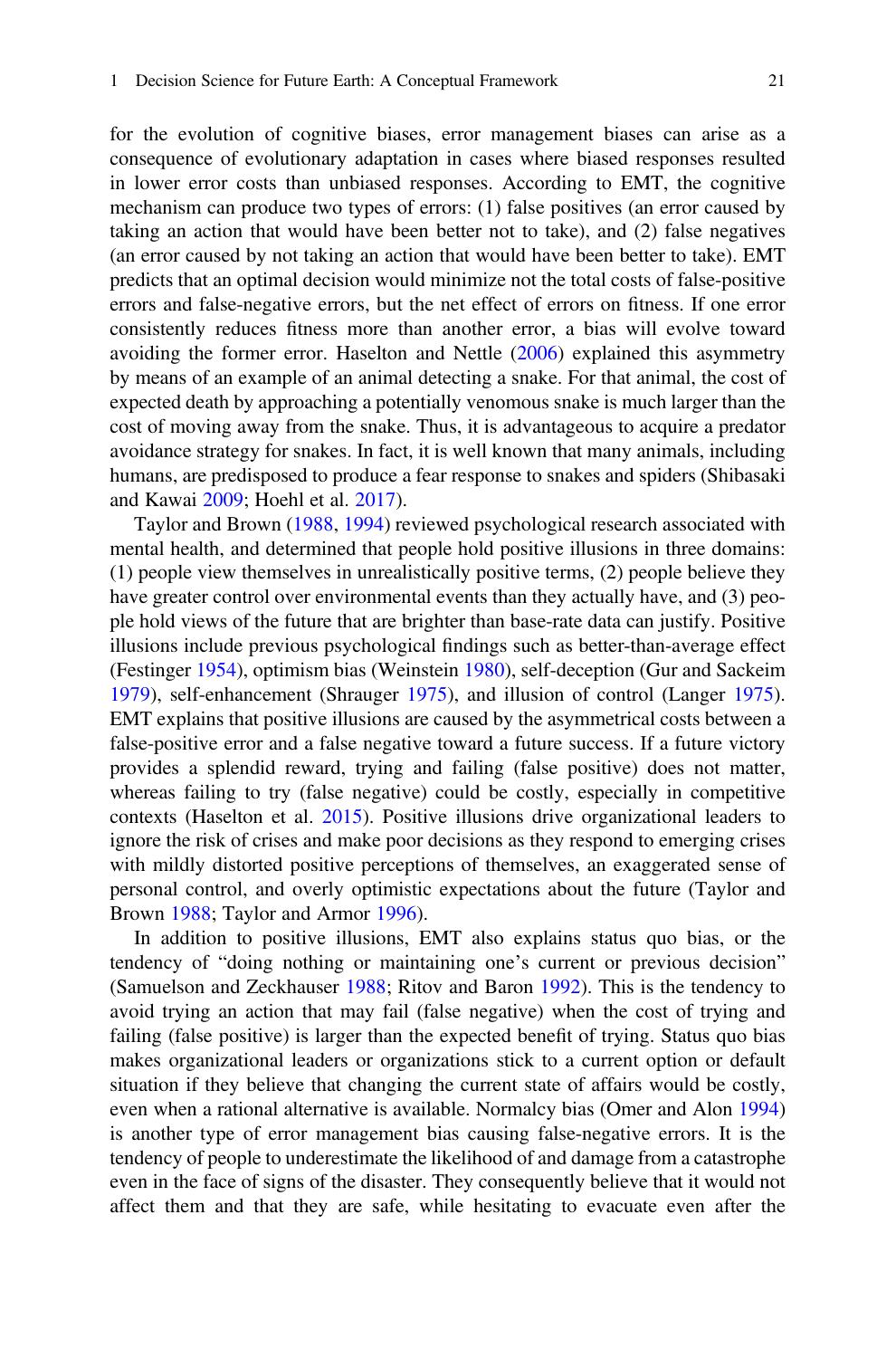occurrence of the disaster. It is one of the main causes of the cognitive failure to detect a predictable surprise. For people in an emergency situation, such as rising floodwater levels around their house, failing to traverse a submerged area (false positive) seems much more costly than failing to evacuate by staying at home (false negative).

Failures of group decision-making are caused by not only personal cognitive biases, but also structural faults of organization and errors resulting from group dynamics. Watkins and Bazerman ([2003\)](#page-61-4) listed four types of organizational failures to respond to predictable crises. First, "scanning failures" occur when a group fails to scan the environment and collect sufficient information, due to the lack of organizational resources or inadequate attention toward predictable crises. Second, even if a group succeeds in collecting sufficient information, "integration failures" occur when it fails to assimilate fragmentary information possessed by individuals or subgroups and to analyze that information to produce actionable insights. Third, "incentive failures" occur when people fail to act on available insights for predictable crises because they lack the incentive to do so. Fourth, "learning failures" occur when a group fails to glean lessons from past failures and disseminate those lessons to a relevant part of the group.

In the process of co-design and co-production in transdisciplinary research with various stakeholders, we should make efforts for avoiding these failures. Many of these failures are associated with the vulnerabilities of group decision-making, such as groupthink, hidden profile paradigm, group polarization, and pluralistic ignorance, as we reviewed above. However, decision support schemes, such as IDEA cycle and SDM, do not focus on the impact of cognitive biases and group dynamics on the outcome of decisions. In the next section, we consider the guidelines to deal with these vulnerabilities.

### 3.3 Guidelines for Co-design Among Stakeholders

Reducing or eliminating cognitive biases from decision-making, called debiasing, is a process that is crucial for ensuring successful group decision-making in co-design involving multiple stakeholders. In his influential textbook, Fischhoff [\(1982](#page-52-18)) pointed out that the debiasing process requires a psychological approach to change human behavior. Following a more recent review (Larrick [2004\)](#page-55-10), Bazerman and Moore ([2008\)](#page-50-9) recognized psychological barriers to change human behavior and suggested a general debiasing strategy by applying the Lewin's change model (Lewin [1947](#page-55-11)) to debiasing processes. The Lewin's change model is a three-step model of human behavioral changes consisting of unfreezing, changing, and refreezing processes. First, unfreezing is the process of motivating individuals to change their decision-making strategies. This process unfreezes the notion that their decision-making processes do not require improvement by making individuals aware of vulnerabilities to biases using such means as the quiz-and-feedback format. Second, changing is the process of learning improved decision-making strategies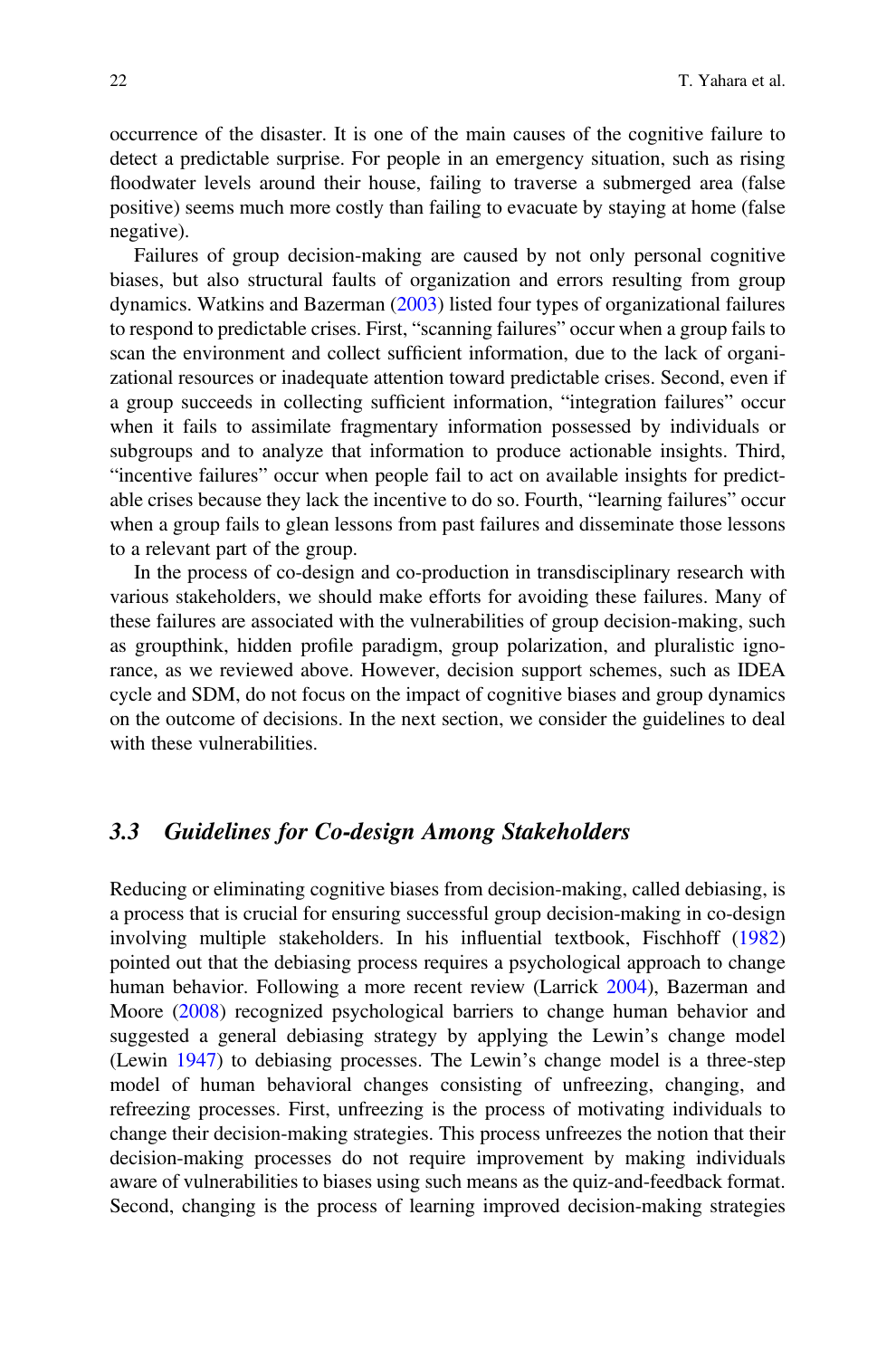and replacing old strategies with new ones. This process includes explaining concrete examples of general biases related to decision-making, and training people to consider the opposite or alternative hypothesis to their tentative conclusions. Third, refreezing is the process of making new decision strategies permanent. In order to secure the change, frequent applications of new strategies and overviews of past training are necessary. Further details of debiasing techniques are summarized in "A User's Guide to Debiasing" (Soll et al. [2015\)](#page-59-12).

The debiasing technique summarized above is called the "modify the decision maker" approach (Soll et al. [2015](#page-59-12)). Another approach called "modify the environment" (Soll et al. [2015](#page-59-12)) seeks to provide the environment in which people naturally make a better decision when unaided (Klayman and Brown [1993\)](#page-55-12). "Nudge" (Thaler and Sunstein [2003\)](#page-60-9) is a way to influence human behavioral changes by pushing individuals toward better choices without limiting their liberty. An example of "nudge" is the presumption of consent, rather than unwillingness, to increase the number of organ transplant donors. Under such a policy, citizens are presumed to be consenting to become donors if they suffer brain death, even though they have the opportunity to register their unwillingness to donate by checking the box on their driving license. This is the strategic use of status quo bias. However, there is criticism that such a policy is a kind of paternalism. Gigerenzer  $(2014)$  $(2014)$  argued that it is more important to improve citizens' judgment ability and risk literacy rather than assuming that citizens' decision-making needs to be guided by the government.

The studies summarized above focused on biases in decision-making by individuals. Few studies have focused on biases or errors in group decision-making, such as groupthink, hidden profile paradigm, group polarization, and pluralistic ignorance (Schulz-Hardt et al. [2006](#page-59-13); Schwenk [1990](#page-59-14)). Co-design is the collective process to elicit an agreement among various independent stakeholders and to make a decision using their collective wisdom. To manage this co-design process, we must highlight the importance of not only debiasing for individuals, but also reducing biases or errors in group decision-making.

There are two classical techniques of debiasing in group decision-making: devil's advocacy (Herbert and Estes [1977](#page-54-14)) and dialectical inquiry (Mason [1969](#page-56-9)). Devil's advocacy is the technique for stimulating conflicts. In devil's advocacy, a group member or a subgroup is assigned the role of the devil's advocate whose task is to criticize the options on the table. When a consensus is reached on a particular option as a solution to the decision problem, the devil's advocate creates counterarguments to this solution and tries to identify its weaknesses. The group should then investigate these criticisms. Following the review, the particular option is either accepted or rejected.

Dialectical inquiry is the technique of investigating competing ideas or perspectives and involves the following steps. First, teams of decision makers are established. Second, each team is instructed to generate and evaluate alternative options and then recommend the best one. Third, after hearing each team's recommendation, the teams' and the organization's top leaders discuss and select the best parts of each option and synthesize a final plan.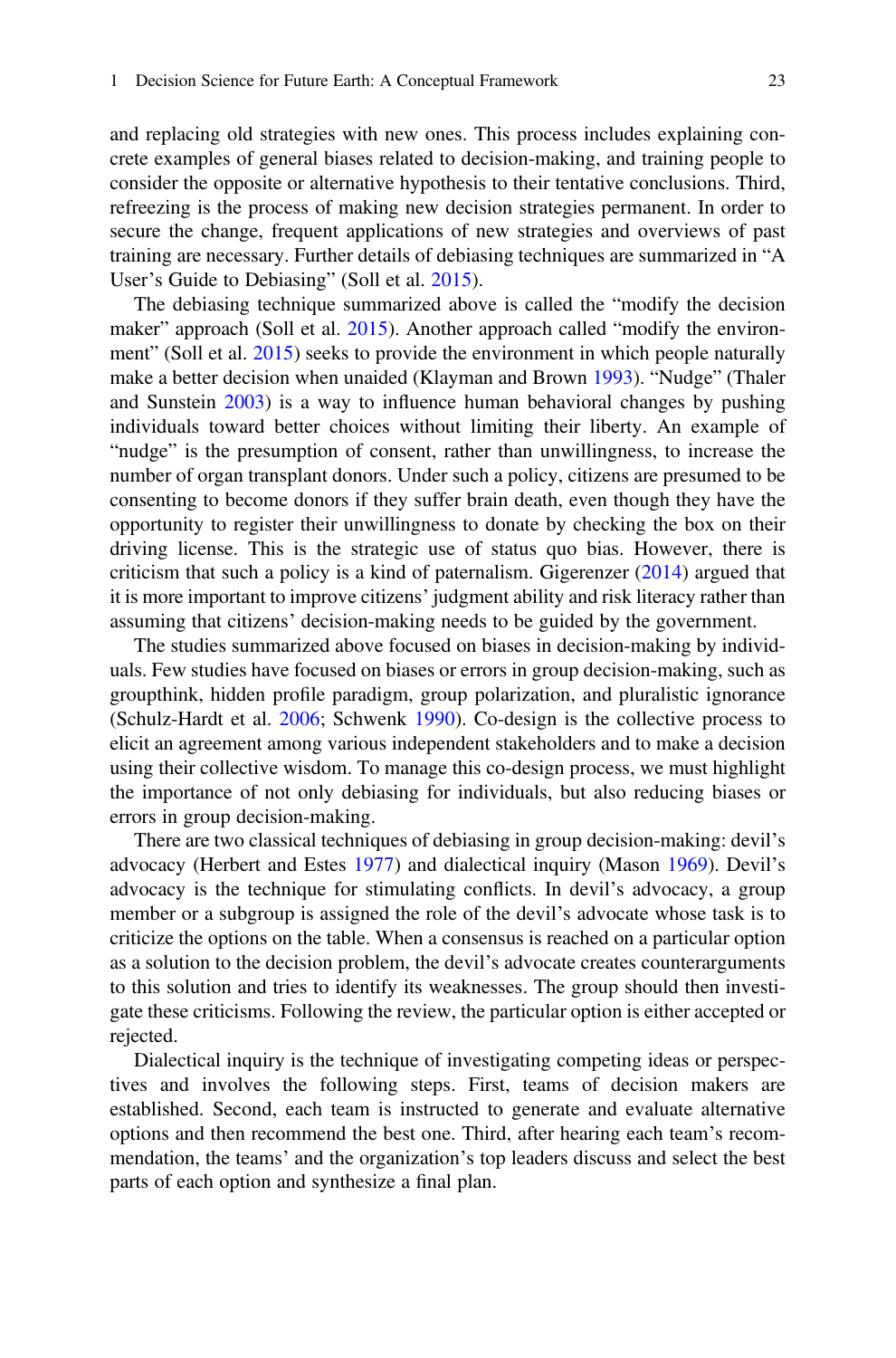These techniques and conditions are effective in considering counterarguments and evaluating options fairly based on reason or the controlled process of decisionmaking (Haidt  $2006$ ). On the other hand, Haidt ( $2006$ ) argued that we need to pay more attention to emotion or the automatic process of decision-making. His argument is based on the dual-process model of decision-making. He differentiated between the automatic and the controlled processes corresponding to System 1 and System 2 of Kahneman [\(2011](#page-55-1)), respectively. He explained why we are vulnerable to biases using the metaphor of a rider on the back of an elephant. In Haidt's metaphor, the elephant (emotional side) influences most of the rider's (rational side) decisions. The elephant rider seems to be in charge, but actually has limited control over what the elephant does. Thus, for effective decision-making, we need to strike a balance between the emotional and rational sides. Whereas both devil's advocacy and dialectical inquiry are debiasing techniques that rely on reason (using controlled processes or System 2), we need to develop communications that appeal to emotion (using automatic processes or System 1) by building trust and resolving conflicts among stakeholders.

Conflicts among stakeholders are associated with both relationships and tasks. While relationship conflicts among group members often decrease group performance, task conflicts increase group performance only when those are weakly associated with relationship conflicts (de Wit et al. [2012\)](#page-51-13). Trust building is important in mitigating the negative influence of relationship conflicts on group performance (Simons and Peterson [2000\)](#page-59-15). In past studies on building trust and resolving conflicts, the role of good leaders (Hahn et al. [2006\)](#page-53-23), face-to-face discussions (Wilson et al. [2006;](#page-61-7) McKnight et al. [2002\)](#page-56-10), collaborative efforts (Sherif et al. [1954](#page-59-16)), and agreeable common goals (reframing) has been highlighted. Controversy in group decisionmaking is associated with high group performance and high-quality decisions under mutual trust and cooperative relationships among group members as we reviewed above. Devil's advocacy or dialectical inquiry provides a direct way to structure controversy cooperatively by organizing critical subgroups. However, these are not commonly applicable for the co-design process in decision-making, where there is often no hierarchical relationship between stakeholders and it is uncomfortable for many stakeholders to organize critical discussion among them without emotional entanglement. To keep the co-design process in group decision-making constructive and cooperative, we make the following recommendations that can serve as a guideline to ensure diversity of opinions among group members based on the "modifying the environment" approach:

- 1. Group decision makings often fail if group members sharing a common attitude are isolated from outside information and criticism. To avoid this failure, do not exclude stakeholders with different views from the process of co-design. Also, actively listen to the opinions of diverse groups of people.
- 2. Group decision makings often fail due to group dynamics including the tendency to conform. To avoid this failure, open the information required for decisionmaking and the process of discussion to the public.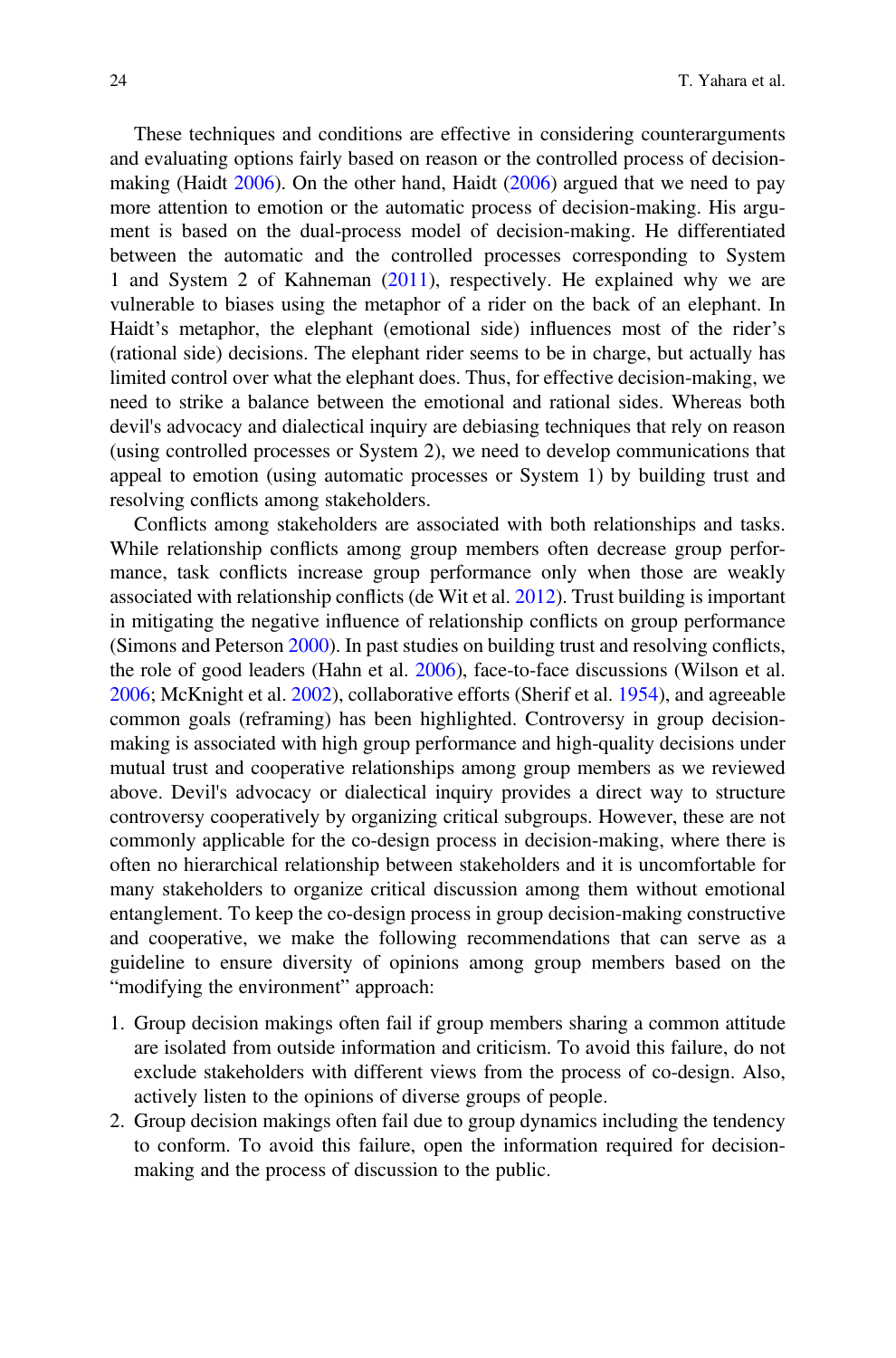- 3. Group decision makings often fail if critiques and competing ideas are neglected. To avoid this failure, perform an external review of the co-designed research plan.
- 4. Trust building is important in mitigating the negative influence of critical discussion on group performance. Build trust among stakeholders with different views by setting agreeable common goals and promoting face-to-face discussions and collaborative efforts.

#### <span id="page-22-0"></span>4 Learning from Successes in Local Communities

### 4.1 Seeds of a Good Anthropocene and Efforts for Adaptive Comanagement

Whereas Earth system changes can have catastrophic and irreversible impacts on human societies (Lenton et al. [2008;](#page-55-13) Schellnhuber [2009;](#page-58-14) Rockström et al. [2009;](#page-58-0) Future Earth [2013\)](#page-52-1), efforts to prevent deleterious changes in local environments have developed steadily and have been successful, at least on a local scale. Bennett et al. [\(2016](#page-50-10)) called these initial successes "seeds of a good Anthropocene" and developed a database of 100 initiatives representing a diversity of practices, worldviews, values, and regions. The seeds were categorized into six classes: agroecology, green urbanism, future knowledge, urban transformation, fair futures, and sustainable futures. The database can help researchers understand the processes that lead to the emergence and growth of initiatives that fundamentally change human–environmental relationships.

Bennett et al. ([2016\)](#page-50-10) clustered their six classes of seeds into two major categories: seeds of local socioecological systems (agroecology, green urbanism, and urban transformation) and seeds of knowledge and institutions (future knowledge, fair futures, and sustainable futures). As an example of the former (agroecology), Bennett et al. [\(2016](#page-50-10)) introduced Satoyama, a traditional Japanese agricultural landscape system, in which different land uses including farm fields, rice paddies, irrigation canals and ponds, and settlements form a cohesive system, providing a diversity of ecosystem services (Takeuchi [2010;](#page-60-10) Dublin and Tanaka [2014\)](#page-52-19). As an example of the latter (future knowledge), they introduced GreenMatter, an initiative aimed at driving transformation in graduate-level skills associated with biodiversity conservation in South Africa. While the "seeds of a good Anthropocene" can be classified into these categories, some efforts, including the Satoyama Initiative (International Partnership for the Satoyama Initiative [IPSI] [2010\)](#page-54-15), are directed toward both sustainability of socioecological systems and knowledge generation for sustainable futures.

In parallel with the "seeds of a good Anthropocene" project, the International Social Science Council (ISSC) promoted its Transformations to Sustainability (T2S) program for innovative, social science-led research on sustainable futures. In 2014, T2S, funded by the Swedish International Development Cooperation Agency (Sida)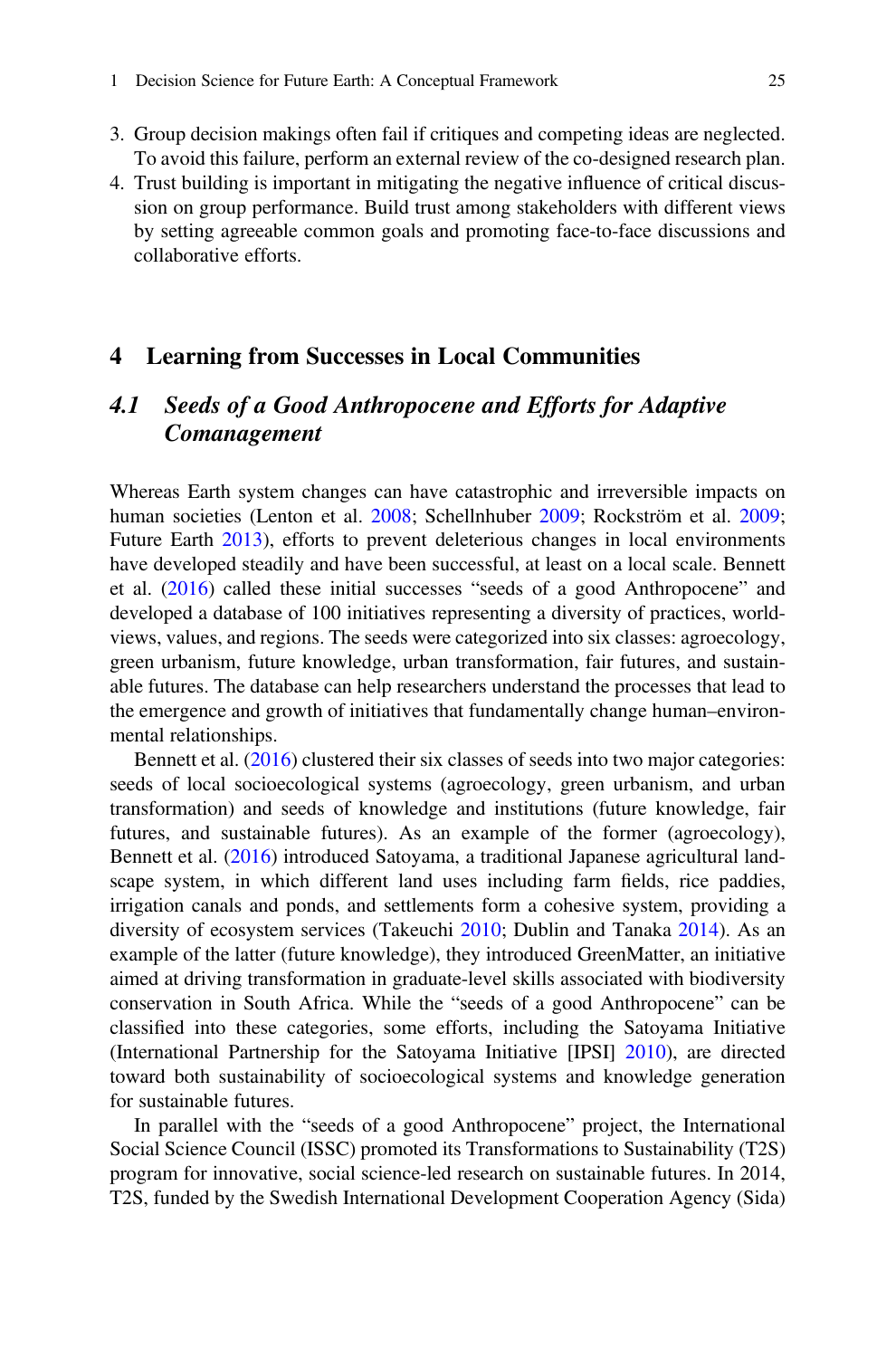and implemented in partnership with the National Research Foundation of South Africa, selected 38 projects for funding. The early achievements of these projects are introduced in a special issue of *Current Opinion in Environmental*<br>Sustainability (Moser 2016a), Papers in this issue describe 16 case studies in Sustainability (Moser [2016a](#page-56-11)). Papers in this issue describe 16 case studies in which researchers spent 6 months developing trust and co-designing projects with which researchers spent 6 months developing trust and co-designing projects with various stakeholders (Moser [2016b\)](#page-56-12). In one example, the DIALAQ (DIALogic exploration of futures and pathways for sustainable farming on overexploited AQuifers) project involved farmers, public administrators, municipalities, nongovernmental organizations (NGOs), elected representatives, and various academic partners, building on trust that had already been established (Richard-Ferroudji et al. [2016\)](#page-58-15). In the "research-for-action" project, focused on rangeland sustainability, participants from diverse regions including Mongolia, Kenya, and the United States built trust and fostered a learning community by allowing for crosscultural, cross-sector, and cross-discipline differences (Galvin et al. [2016\)](#page-52-20). Some of these projects faced the challenge of working across differences in background, training, experiences, needs, ideologies, and interests (Moser [2016b](#page-56-12)).

While Future Earth is promoting transdisciplinary projects co-designed by scientists and stakeholders, as in the T2S program, global efforts to close the gap between science and society in knowledge generation processes have been ongoing since at least the 1970s. First, the UNESCO Man and the Biosphere Programme (MAB), launched in 1976, used collaboration among various stakeholders (including local communities and scientists) to maintain ecological and cultural diversity and secure ecosystem services for human well-being by harmonizing conservation efforts with the local development needs. Second, since the 1990s, many efforts have been made to develop adaptive comanagement of various natural resources including forests, fisheries, bodies of water, wildlife, wetlands, protected areas, coasts and coral reefs, and agriculture (Berkes [2009;](#page-50-11) Plummer et al. [2012\)](#page-58-16). Third, in the International Partnership for the Satoyama Initiative (IPSI) founded in 2010, collaboration between local communities and scientists has been pursued to develop sustainable comanagement of socioecological production systems.

The MAB is a UNESCO Intergovernmental Scientific Programme that aims to establish a scientific basis for the improvement of relationships between people and their environments (UNESCO [1996;](#page-60-11) Reed and Price [2019](#page-58-17)). Each biosphere reserve designated under the MAB Programme is composed of three elements: core areas, a buffer zone, and a flexible transition area. The buffer zone surrounding core areas is an area used for activities that contribute to conservation objectives, such as ecotourism, education, and research. The flexible transition area is an area containing farmlands and villages, and the resources in that area can be sustainably used by various stakeholders.

From 1976, when the MAB Programme started, to 1995, 324 biosphere reserves were designated in 82 countries (UNESCO [1996\)](#page-60-11). By May 2020 this network had grown to include 701 sites in 124 countries (UNESCO [2020](#page-60-12)). At the International Conference on Biosphere Reserves held in 1995, the program's early achievements were reviewed, and a new strategy and statutory framework for biosphere reserves were developed (UNESCO [1996](#page-60-11)). The statutory framework identified three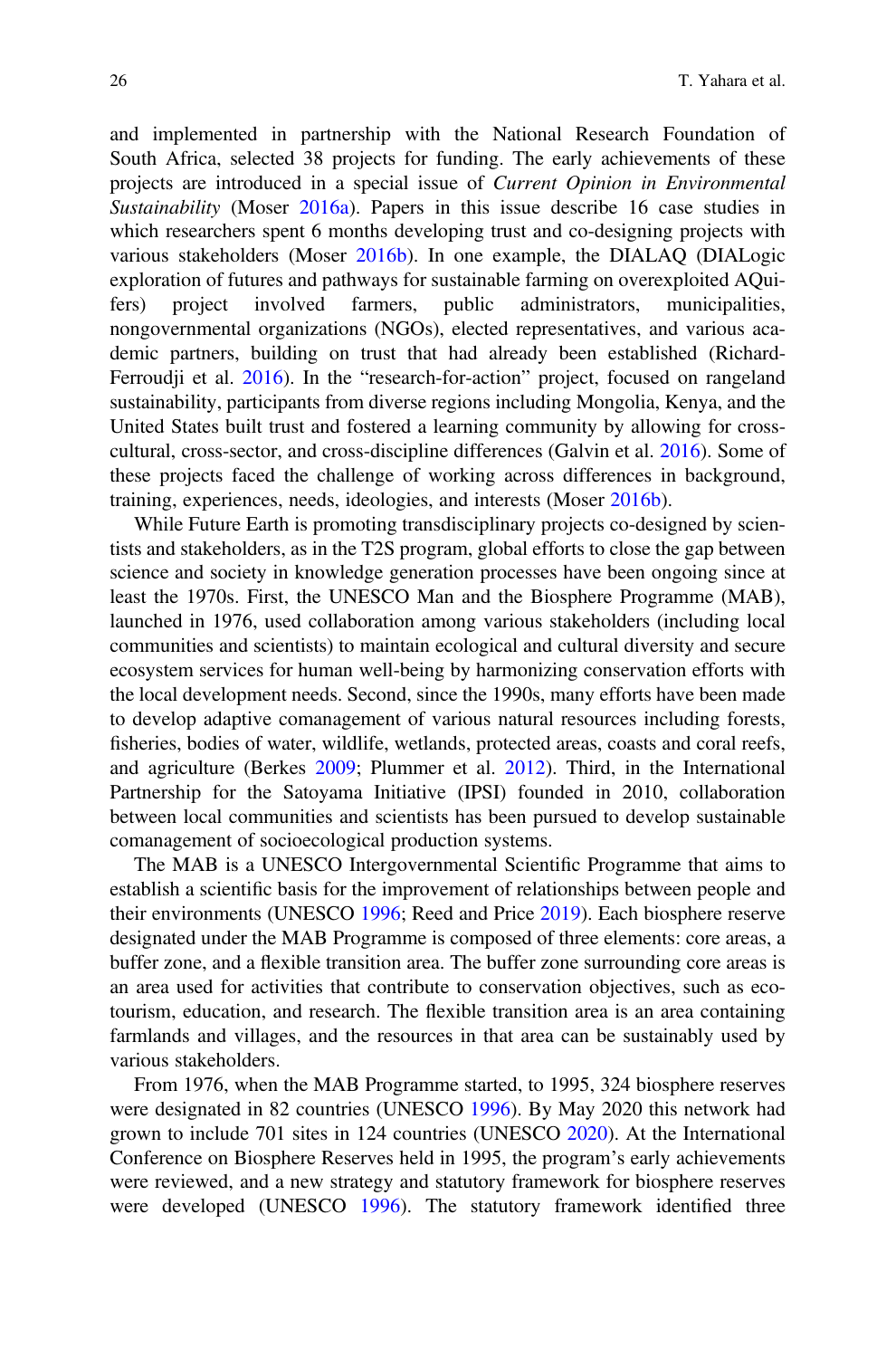functions of biosphere reserves: biodiversity conservation, sustainable economic and human development, and logistic support for education, research, and monitoring. The new strategy emphasized efforts to involve various stakeholders in decisionmaking processes and stated that "Bring together all interest groups and sectors in a partnership approach to biosphere reserves both at site and network levels," in one of ten key directions (UNESCO [1996](#page-60-11)). Subsequently, adaptive comanagement of natural resources, involving diverse stakeholders in decision-making processes, has been developed in multiple biosphere reserves, and its effectiveness has been supported by performance analyses (Schultz et al. [2011](#page-59-17); Plummer et al. [2017\)](#page-58-18).

Adaptive comanagement (ACM) is an extension of adaptive management (Holling [1978](#page-54-5); Walters [1986\)](#page-61-0) that incorporates participatory approaches (Berkes [2009\)](#page-50-11). Plummer et al. ([2012\)](#page-58-16) suggest that attempts at adaptive comanagement began with a pioneering project at the Center for International Forestry Research (CIFOR) in 1997, but the biosphere reserve strategy (UNESCO [1996\)](#page-60-11) is another root. Plummer et al. ([2012\)](#page-58-16) reviewed the history and achievements of adaptive comanagement since the 2000s, drawing on 108 sources. While this systematic review revealed considerable variability in defining what constitutes success or failure in ACM, it identified social networks, learning, and stakeholder participation as three important factors contributing to success, and conflicts of interest, power asymmetries, and insufficient resources as three major factors contributing to failure. However, the authors argue that it is difficult to determine how these variables contribute to particular goals and outcomes, because many studies do not adequately define the goals of ACM. After this review, Plummer et al. ([2017\)](#page-58-18) examined processes and outcomes in four UNESCO biosphere reserves where the goals of ACM were clearly specified. They showed that ACM efforts in all four reserves had many positive results, including ecological and livelihood effects. Similarly, Cosens et al. [\(2018](#page-51-14)) reviewed ACM, or adaptive governance, in water management projects for six watersheds in the United States, in which goals for sustainability and water resource resilience were clearly defined. Again, they found many positive results and identified the role of laws in triggering and facilitating adaptive governance. In addition, Leach and Pelkey ([2001\)](#page-55-14) reviewed 37 studies on watershed partnerships and identified 28 lessons for successful management by synthesizing 210 conclusions collected from these studies. Among these lessons, the two most frequently identified keys to success were funding and effective leadership. Wondolleck and Yaffee ([2000\)](#page-61-8) published a book entitled "Making collaboration work," reviewed many practices of American natural resource management, and derived 8 lessens for success, including common ground building, interaction among diverse groups, collaborative process, open and holistic mind-set, a sense of responsibility and ownership, partnerships of people, proactive and entrepreneurial behavior, and resources from numerous sources.

ACM has been developed in the activities of IPSI that was organized during the 2010 Convention on Biological Diversity (CBD) COP10. IPSI serves as a global effort for biodiversity conservation through the revitalization and sustainable management of socioecological production landscapes and seascapes, or SEPLS (International Partnership for the Satoyama Initiative [IPSI] [2010\)](#page-54-15). IPSI promotes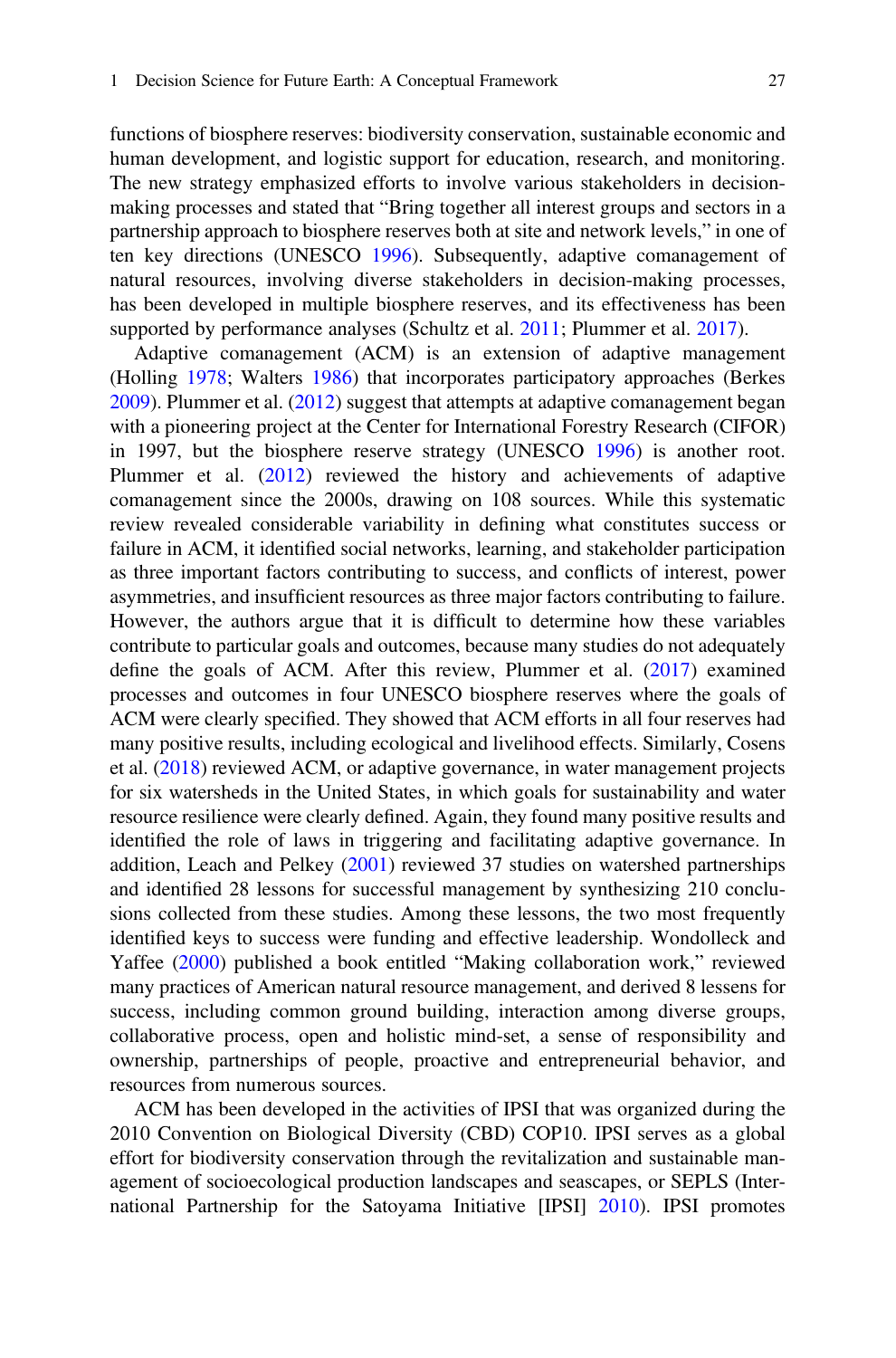activities that maintain the typical mosaic pattern of land and water uses and natural habitats in SEPLS, which ensures the maintenance of biodiversity and the sustainable provision of ecosystem services for human welfare. IPSI also provides a platform for sharing traditional and modern knowledge that can contribute to the sustainable management of SEPLS (International Partnership for the Satoyama Initiative [IPSI] [2010](#page-54-15); Duraiappah et al. [2012](#page-52-21)). IPSI has grown to comprise 240 member organizations spanning many sectors, with activities in most countries listed as parties to CBD. IPSI published four volumes of thematic assessment reports (UNU–IAS and IGES [2015,](#page-60-13) [2016](#page-60-14), [2017](#page-60-15), [2018\)](#page-60-16), collecting more "seeds of a good Anthropocene" and reviewing successful case studies from various countries.

IPSI adopted the following three approaches to maintaining and rebuilding socioecological production systems in which land and natural resources are used and managed in a more sustainable manner: (1) consolidating wisdom on securing diverse ecosystem services and values, (2) integrating traditional ecological knowledge and modern science to promote innovation, and (3) exploring new forms of comanagement systems or evolving frameworks of "commons" while respecting traditional communal land tenure. The IPSI webpage introduces 280 case studies from Africa, the Americas, Asia, Oceania, and Europe, of which 38 are reviewed in detail in the thematic assessment reports (UNU–IAS and IGES [2015,](#page-60-13) [2016](#page-60-14), [2017](#page-60-15), [2018\)](#page-60-16). In the second report, Subramanian et al. [\(2016](#page-59-18)) identified the following general principles for successful management of SEPLS: (1) mobilize knowledge toward action, (2) foster and leverage inclusive participation, and (3) use adaptive planning and management for activities. These three principles are similar to the key directions identified by the MAB Programme, and the second and the third principles are based on the concept of adaptive comanagement (Folke et al. [2002](#page-52-22); Carlsson and Berkes [2005](#page-51-15); Plummer et al. [2012\)](#page-58-16).

# 4.2 Lessons Learned from Efforts for Adaptive Comanagement

As summarized above, both global and local efforts for sustainable natural resource management resulted in a convergent view emphasizing adaptive comanagement (Folke et al. [2002](#page-52-22); Carlsson and Berkes [2005](#page-51-15); Berkes [2009](#page-50-11); Plummer et al. [2012\)](#page-58-16), which combines the learning function of adaptive management (Holling [1978;](#page-54-5) Walters [1986\)](#page-61-0) with the linkage function of collaborative management (Carlsson and Berkes [2005;](#page-51-15) Folke et al. [2005](#page-52-6)). Efforts have been made to review the achievements of various adaptive comanagement projects and identify lessons learned (Folke et al. [2005](#page-52-6); Plummer et al. [2012;](#page-58-16) Chaffin et al. [2014](#page-51-16); Cosens et al. [2018\)](#page-51-14). These reviews have identified at least three factors contributing to the success of ACM. First, adaptive learning, or iterative knowledge generation, is critically important to manage socioecological systems, in which social and ecological systems are strongly coupled and their changes are often nonlinear and complex (Folke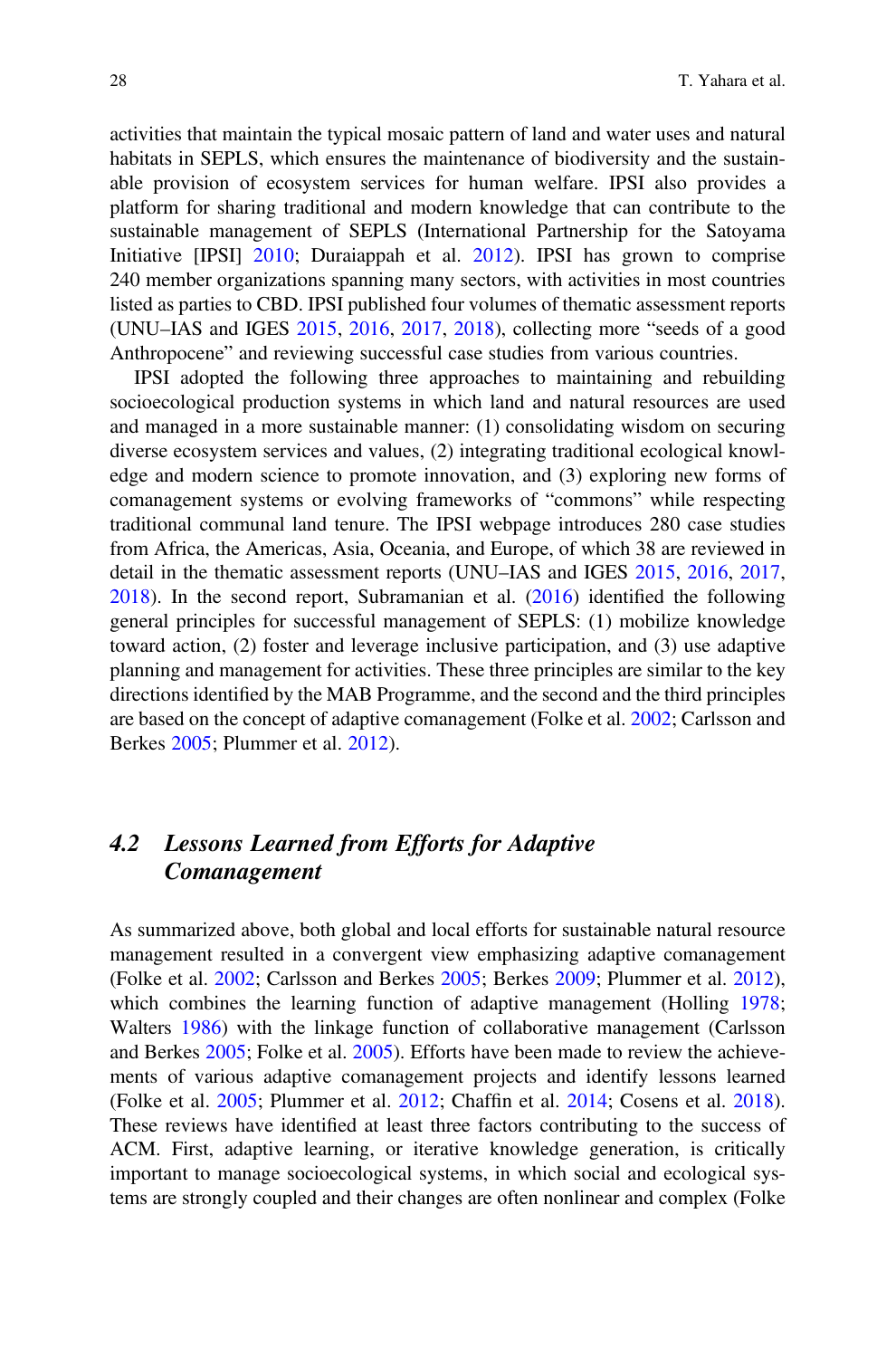<span id="page-26-0"></span>

et al. [2005](#page-52-6)). Second, institutions, including markets and laws (North [2005](#page-57-3); Cosens et al. [2018](#page-51-14)) and self-organization of communities (Ostrom et al. [1999](#page-57-9); Ostrom [2000](#page-57-10), [2009\)](#page-57-11) can support cooperation in large communities by reducing instability under collective action problems (Olson [1965](#page-57-2); Sanders [1992\)](#page-58-5) or social dilemmas (Axelrod [1984;](#page-50-0) van Lange et al. [2013\)](#page-60-2). Third, visionary leaders play a key role in building trust, making sense, managing conflict, linking actors, initiating partnerships among actor groups, compiling and generating knowledge, and mobilizing broad support for change (Folke et al. [2005\)](#page-52-6).

Based on these reviews as well as our own experience (described later), we propose "cooperation triangle" as a general scheme of organizational cooperation in adaptive comanagement practices (Fig. [1.3\)](#page-26-0), in which cooperative governance in a local community is supported by external knowledge and external institutions. Using this scheme, we emphasize the importance of promoting the evolution of external knowledge and institutions and internal social ties in local communities that connect local governments, social capital, and social memory. In this scheme, we distinguish between knowledge and institutions from outside a community and those available inside the community, because most co-design processes start from interactions between community insiders and outsiders that provide access to new knowledge and institutions (Folke et al. [2005;](#page-52-6) Moser [2016b](#page-56-12)). While a community has its own local knowledge and institutions, external knowledge and institutions also play critical roles in local processes of adaptive governance and problem-solving. As noted above, the two most frequently identified keys to success for watershed governance are funding and effective leadership (Leach and Pelkey [2001](#page-55-14)); these are associated with external institutions and knowledge.

In the scheme of cooperation triangle (Fig.  $1.3$ ), we distinguish between knowledge and institutions because each has different historical trajectories of change, defined by different processes of cultural evolution (Richardson and Boyd [2006;](#page-58-19) Ridley [2016;](#page-58-7) Henrich [2017\)](#page-54-4). Much as language evolves through the gain and loss of homologous words through time (Bouckaert et al. [2012\)](#page-51-17), knowledge evolves through the gain and loss of alternative ideas (Parson and Clark [1995\)](#page-57-12). In particular, scientific knowledge evolves through the gain and loss of alternative hypotheses examined through empirical tests. Adaptive learning is another way of describing this process of knowledge evolution. On the other hand, the evolution of institutions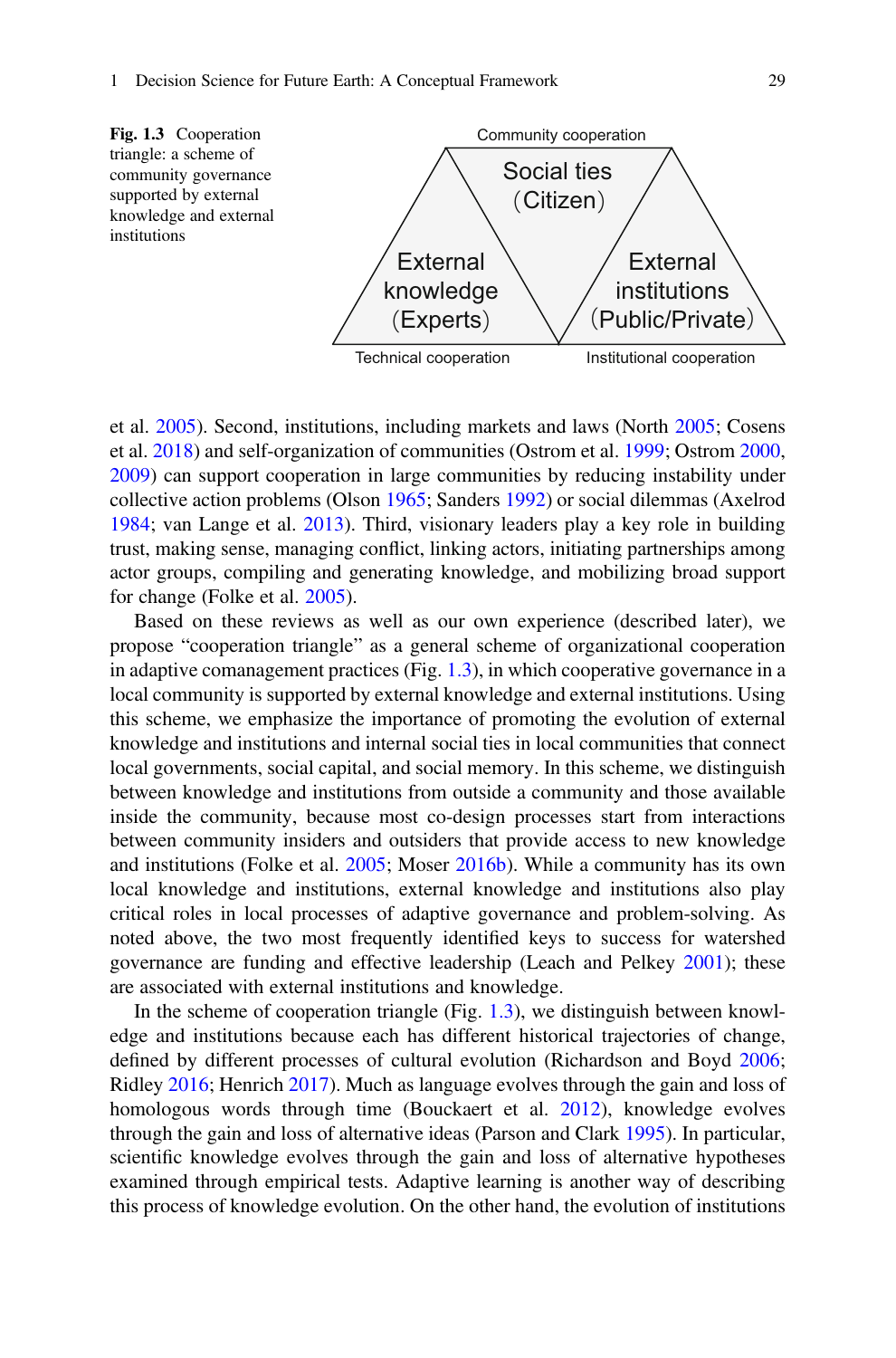involves not only learning but also designing. For example, new or revised laws are designed by governments to meet the needs of society.

Scientists are now one among many actors involved in knowledge generation, rather than serving as objective and independent specialists expected to deliver knowledge to managers and citizens (Folke et al. [2005](#page-52-6)). Recently, there have been at least three notable changes in knowledge generation processes. First, the rise of citizen science has enabled nonexpert citizens to engage with science, particularly on environmental issues, in collaboration with scientists working in local contexts (Bonney et al. [2014](#page-51-18); Wals et al. [2014](#page-61-9)). Consequently, the gap between scientists as active knowledge producers and society as passive recipients (Mauser et al. [2013](#page-56-0)) has been bridged. Second, there has been increasing appreciation for insights from traditional knowledge, which often supported sustainable natural resource use for hundreds or thousands of years (Ludwig et al. [2001\)](#page-56-13), as well as for local knowledge embedded in ordinary community life (Folke et al. [2005](#page-52-6); Henrich [2017\)](#page-54-4). The Intergovernmental Platform of Biodiversity and Ecosystem Services (IPBES) conceptual framework (Diaz et al. [2015\)](#page-52-23) explicitly included efforts for integrating indigenous, local, and practitioners' knowledge with modern science. Third, in adaptive comanagement processes in local communities, science cannot be separated from social, ethical, and economic issues, including values and equity, and nobody can be an expert in all aspects of these complicated issues (Ludwig et al. [2001\)](#page-56-13). Thus, mutual learning among diverse experts and stakeholders is needed to share and integrate knowledge from various disciplines and finding agreeable and effective options.

Under these changes, not only scientists but also other stakeholders are now active in compiling and generating the knowledge required for problem-solving and adaptive governance in local communities. As a result, it is increasingly challenging to mobilize knowledge from various disciplines and sources, develop common understanding among stakeholders, and finding agreeable visions and options for solving problems. To respond to these challenges, solution-oriented transdisciplinary science has been developed by integrating natural and social sciences and other knowledge useful for stakeholders involved in problem-solving practices. As is described in the next section, technical collaboration among diverse experts trained for transdisciplinary science is extremely helpful for ecosystem comanagement, post-disaster recovery processes, and other solution-oriented social projects.

External institutions including government agencies, the private sector, and NGOs can provide funds and human resources to help solve problems through adaptive governance in local communities. Funding is key to the success of adaptive comanagement (Leach and Pelkey [2001\)](#page-55-14), and laws can provide both barriers and bridges to adaptive governance (Cosens et al. [2018\)](#page-51-14). A good example of the role of law in adaptive governance is found in Japan, where environmental administration has changed dramatically since the 1990s as a series of new laws have been enacted. These include the Basic Environment Law (1993), the Act on Conservation of Endangered Species of Wild Animals and Plants (1993), Environmental Impact Assessment Act (1997), the Revised River Law (1997), the Act on Promotion of Global Warming Countermeasures (1998), the Act on Promotion of Nature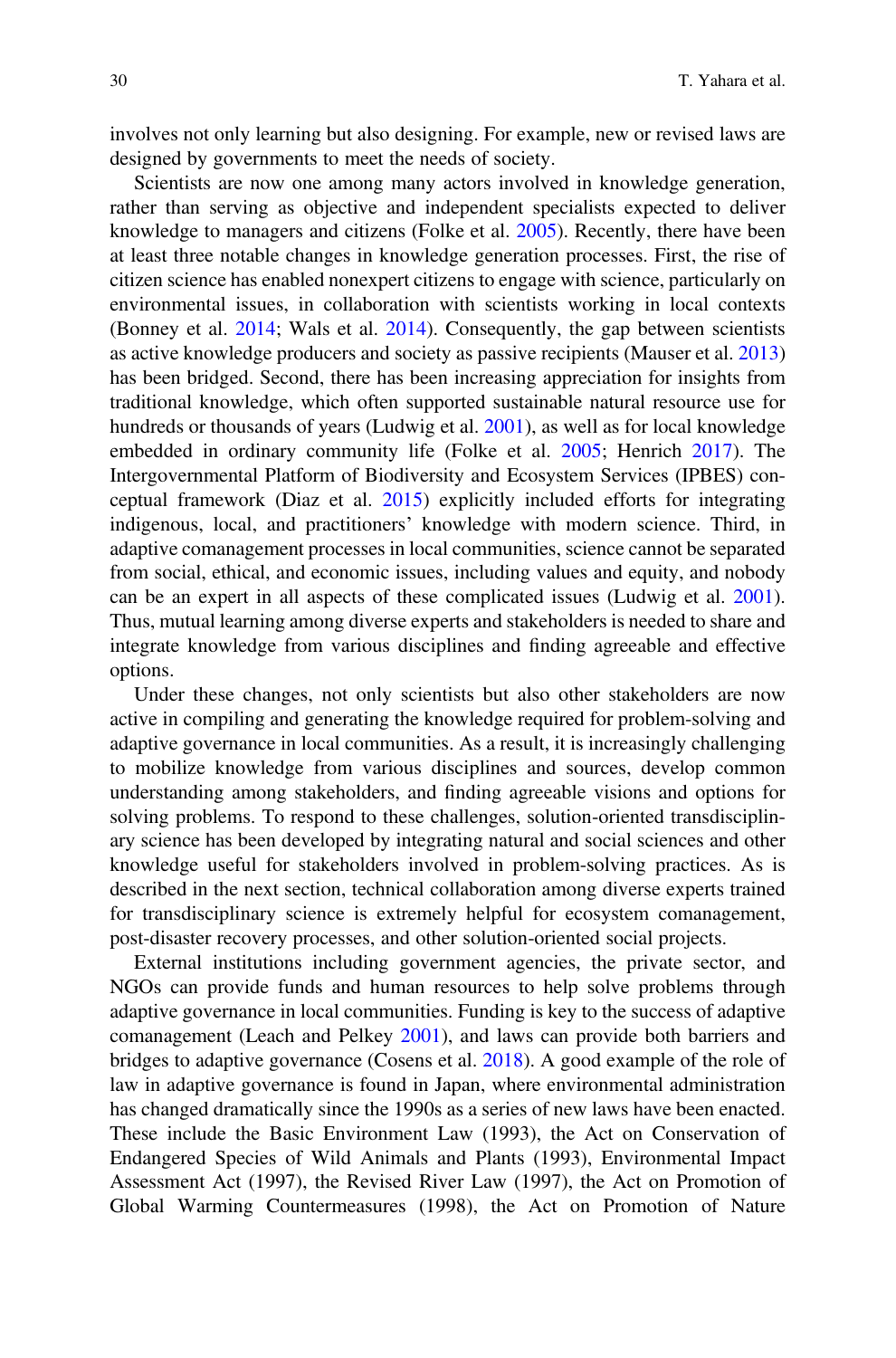Restoration (2002), and the Basic Act on Biodiversity (2008). Through implementation of these environmental laws, increasing budgets have been allocated to adaptive governance of biodiversity conservation, nature restoration, and ecosystem management, and collaborations between citizens and administration have been developed. For example, the Revised River Law promoted adaptive comanagement of rivers by considering not only water control and water use but also biodiversity conservation and environmental sustainability (Shimatani [2005](#page-59-19); Nakamura et al. [2006\)](#page-57-13). These new environmental laws have been successful in developing adaptive comanagement systems for wetlands, grasslands, forests, and socioecological production landscapes and seascapes in local Japanese communities.

While external knowledge and institutions are provided to local communities by outsiders, these communities have their own knowledge systems and institutions. The problem-solving ability of a local community is determined by how well these knowledge and institutions are utilized, and it is the social ties that determine the level of this utilization. Social ties are strengthened by historical accumulation of social capital and social memory. According to Folke et al. ([2005\)](#page-52-6), social capital is the capital built by investing in social relationships, including trust, leadership, and networks of horizontal or vertical collaboration. Similarly, Pretty and Ward [\(2001](#page-58-20)) define social capital as relations of trust, reciprocity, common rules, norms, sanctions, and connectedness in institutions. Folke et al. [\(2005](#page-52-6)) emphasize that governance systems for ecosystem management require a civil society with a certain level of social capital. In addition to social capital, they argue that social memory is also key to adaptability in local societies because local governance systems must continuously learn and generate knowledge about ecosystem dynamics.

Compared to our deeper understanding of the evolution of knowledge (e.g., Berkes [2009\)](#page-50-11) and institutions (e.g., North [2005](#page-57-3)), our understanding of the evolution of social ties still remains rather vague. To describe the complex structure of social ties more quantitatively, analytical approaches, and quantifiable models such as the network analysis may be helpful. While Lubell et al. ([2014,](#page-56-14) [2017](#page-56-15)) applied non-modular network analyses to describe the coordinating roles of actors and institutions in comanagement, it would be beneficial to add a modular structure to the network analysis, considering the tendency of ingroup favoritism. Using this structure commonly used in the analysis of biological communities (e.g., Olesen et al. [2007\)](#page-57-14), actors can be classified into network hubs, module hubs, connectors, and peripherals based on connectivity within and between modules. Community members who belong to one of the modules and interact more closely within the module tend to show goodwill and loyalty to ingroup members but often have doubts and hostility about external members (Greene [2013](#page-53-1)). To develop cooperation not only within an ingroup ("us"; Greene  $2013$ ) but also with an outgroup ("them"), a leader who can work as a connector plays a critical role. A connector is a person who can connect an ingroup with outgroups and play an important role in coordinating conflicts between an ingroup and an outgroup. The development of social ties can be seen as the evolution of connectivity in social networks supported by activities of connectors. To promote collaboration through the community, it is considered effective to increase numbers of connectors by providing opportunities for members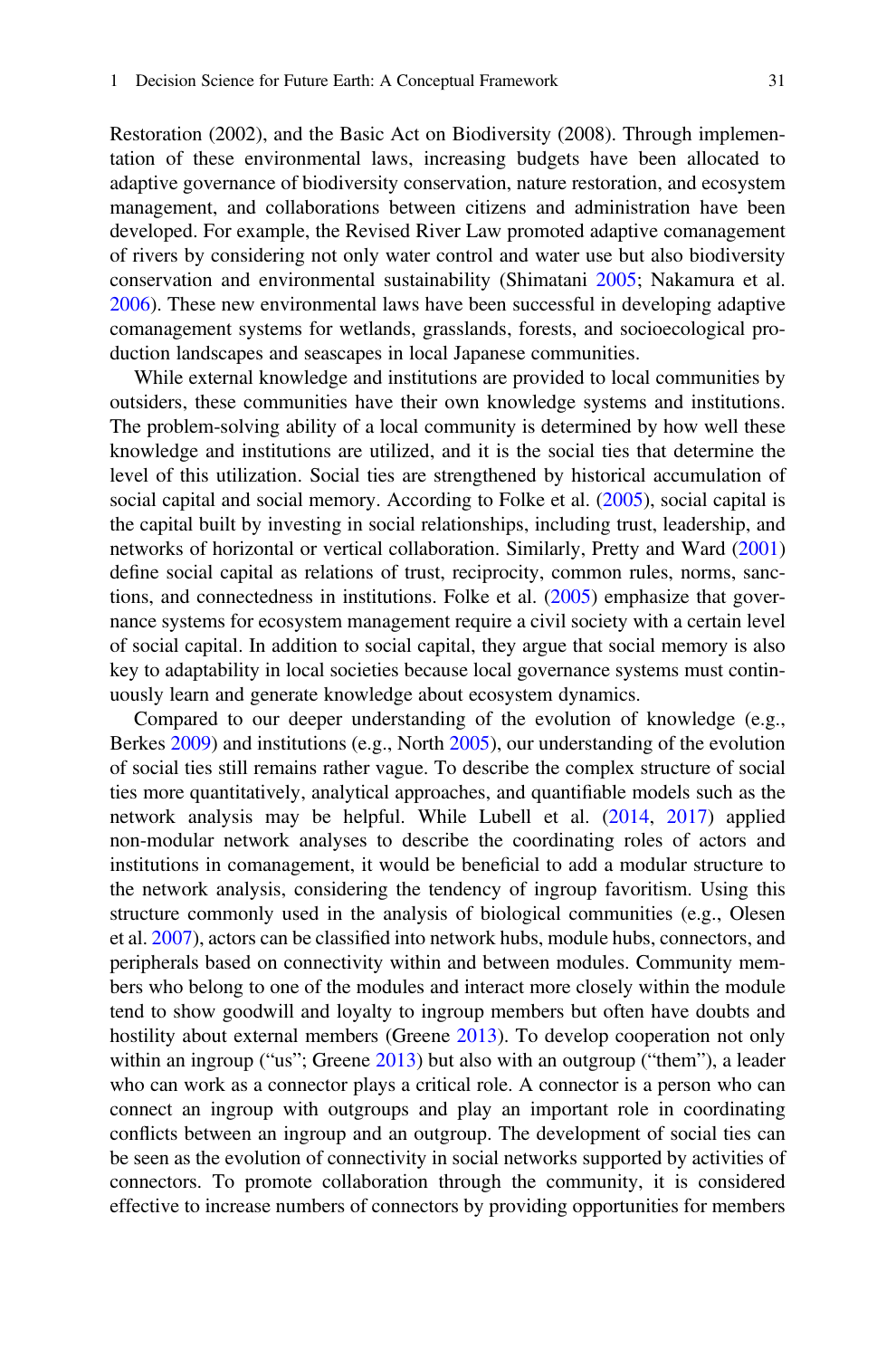to interact with members of different modules in an organization or community. To enhance this interaction, leaders in a community can play major roles.

The role of the leaders has been emphasized in literature on adaptive governance (Folke et al. [2005\)](#page-52-6). According to Gladwell ([2000\)](#page-53-24), the leaders are often mavens (altruistic individuals with social skills) or connectors (individuals who know many people with a diversity of acquaintances). Bodin [\(2017](#page-50-12)) argued that appointing a specifically designated coordinator with some authoritative capacities can be effective for mediating risky relationships. However, there is insufficient common understanding regarding what a leader is and properties that define a leader. Recently, evolutionary biology was taken into account (Bastardoz and van Vugt [2019](#page-50-13)), and the relationship between the Big Five personalities and leadership was discussed (Judge et al. [2009\)](#page-54-16). The big five personalities including openness, conscientiousness, agreeableness, extroversion, and neuroticism are associated with the following qualities needed in leaders: vision, self-management, devotion, passion, and risk management. Humans are diverse in their personalities, both genetically and empirically (Vukasovic and Bratko [2015](#page-61-10)). For this reason, human resources with outstanding capabilities in perception, self-management, devotion, passion, and risk management are rare. From an evolutionary viewpoint, it is considered advantageous to follow the leader's decision as a follower, when decision-making as a leader is more costly than following a leader (King and Cowlishaw [2009](#page-55-15); Bastardoz and van Vugt [2019](#page-50-13)). In many cases, a leader pays a larger cost (time, effort, and other resources) in organizing and sustaining a cooperative team by managing noncooperative activities in a collective action. Consequently, leaders who are willing to devote to building and maintaining a team required for social transformation are always a limited resource. Then, how can we find good leaders who are needed to transform our society toward a sustainable future? In the following section, we distinguish two types of leaders, game changers and mediators, and argue that scientists can play a significant role as game changers.

# 4.3 Lessons from Transdisciplinary Projects at the Institute of Decision Science for a Sustainable Society (IDS3)

In this section, based on our experience in transdisciplinary studies at the Institute of Decision Science for a Sustainable Society (IDS3), we consider the roles of scientists in adaptive governance as the leaders on social problem-solving processes and social transformation for sustainability. While scientists are major participants in the knowledge generation processes, it has been found that they also play leading roles in adaptive governance in communities. Here, we consider the roles of scientists in adaptive governance as "game changers" and "mediators" (Fig. [1.4](#page-30-0)).

As emphasized by Folke et al. ([2005\)](#page-52-6), collaboration in governance networks by a community in need of change requires entrepreneurial leaders. Entrepreneurial leaders can provide innovative visions and options for decision-making toward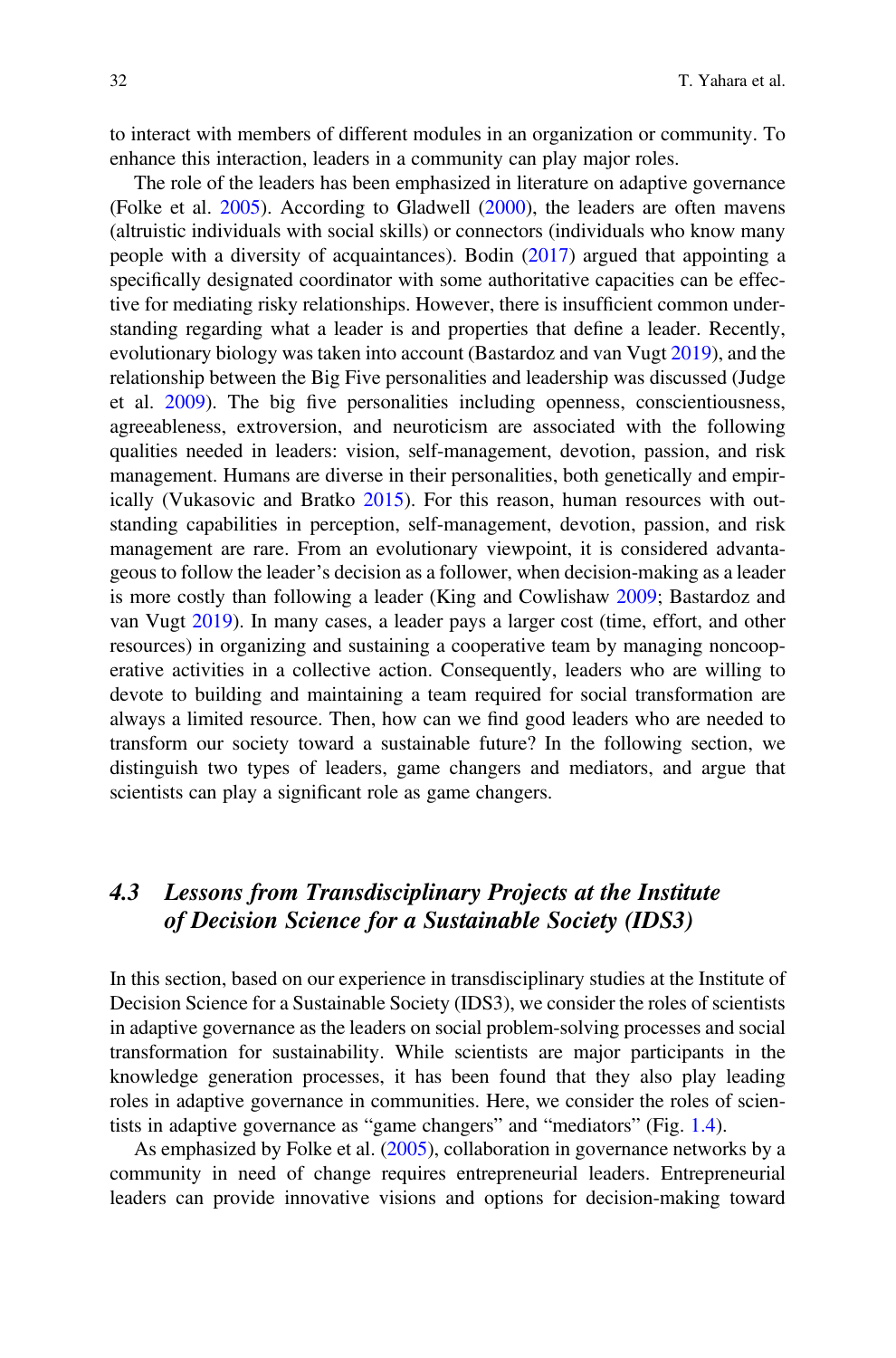<span id="page-30-0"></span>

Fig. 1.4 A modified scheme of the IDEA cycle incorporating the roles of game changers and mediators

change and reorganization, and coordinate collaboration between stakeholders by initiating partnerships among actors, building trust, managing conflict, and mobilizing available resources for change. We define an entrepreneurial leader who initiates and catalyzes collaboration for change as a "game changer." A community in need of change is often trapped by social dilemma (Axelrod [1984;](#page-50-0) van Lange et al. [2013](#page-60-2)) that can be modeled as a public goods game (Isaac and Walker [1988;](#page-54-17) Bowles and Gintis  $2011$ ); action for change is costly to each actor, even if change is beneficial for all community members. Additionally, expected outcomes of change are often uncertain and complicated. Under these circumstances, it is not easy to initiate collaboration for change. A game changer is an altruistic person who is willing to do the heavy lifting to resolve dilemma and start a rotation of the IDEA cycle that involves idea generation, design and decision-making, experimental executions, and assessments of consequences (Fig. [1.4](#page-30-0)). While people other than scientists can play the role of a game changer, scientists who are employed by public institutions, rather independent of various economic interests, and have scientific knowledge required for both short-term and long-term decisions are more likely to act as game changers.

After activation of change, social adaptation to new environments and transformation to a desirable state often requires long-term effort and collaboration between stakeholders. In this process, stakeholders are required to make continuous efforts for rotating the IDEA cycle (Fig. [1.4](#page-30-0)). Bodin [\(2017](#page-50-12)) suggests that specific actors are required to act as "risk mediators" to maintain collaborative endeavors under tight bonding structures. In our experience, scientists can serve as mediators not only in managing risks of unstable cooperation but also evolve knowledge, institutions, and social ties under intimate interactions. Below, we introduce five successful cases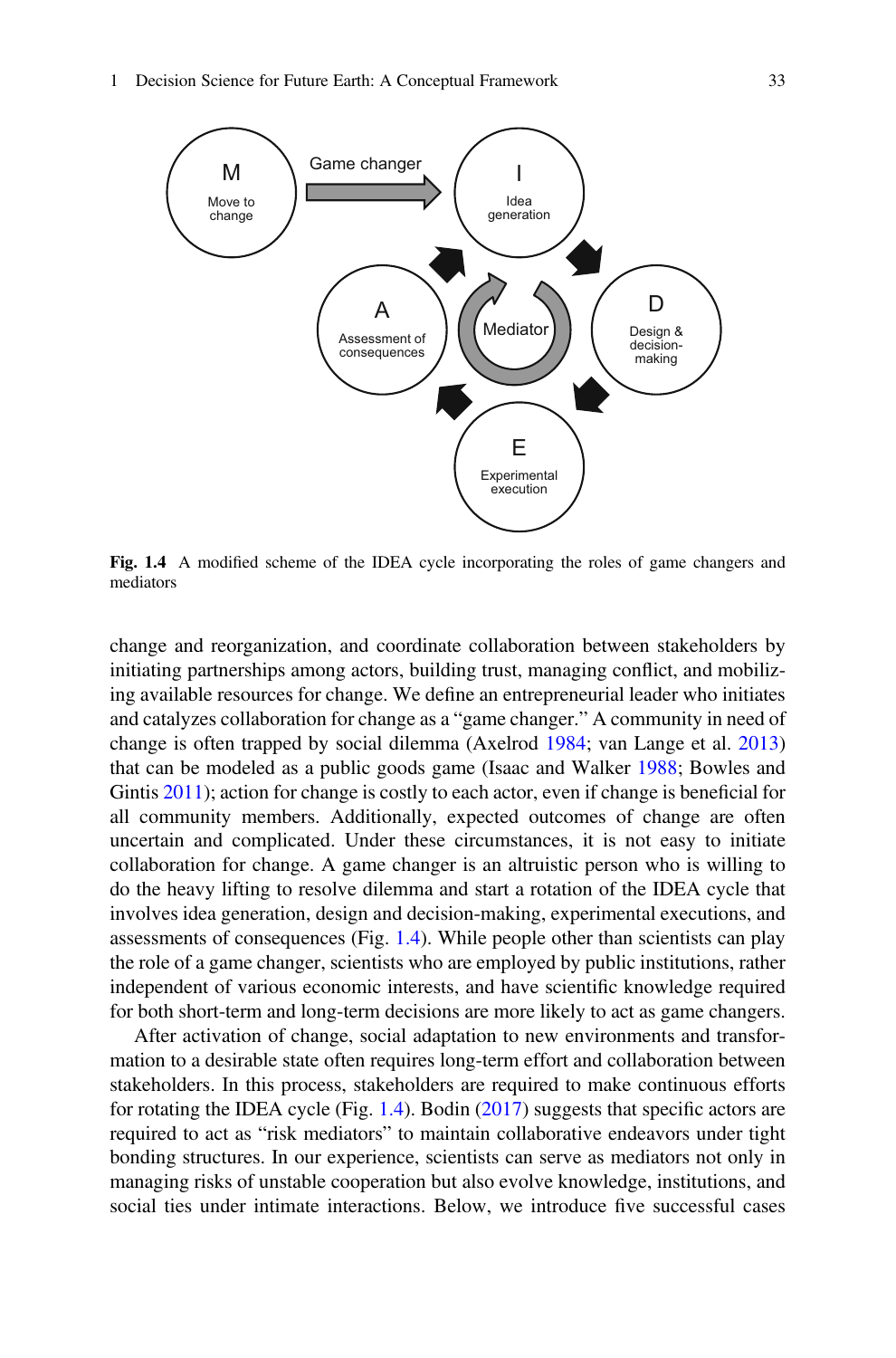where scientists played critical roles as game changers and then as mediators of the evolution of knowledge, institutions, and social ties. In these examples, scientists developed various mediation mechanisms including a science committee, academic societies for area studies, and social businesses. The first three case studies are from Japan, followed by Cambodia and India. In the three Japanese cases, local communities faced difficulties associated with deer overdominance, an aging society, and devastation by floods. In Cambodia, people coped with the loss of forests by developing community forestry. In India, people have developed social businesses for medical support in villages. While some of these projects have long histories of collaboration between stakeholders, others have developed more recently. By comparing these heterogeneous cases, we demonstrate how scientists can perform as game changers and mediators.

#### 4.3.1 Ecosystem Comanagement in Yakushima, Japan

The island of Yakushima, Kagoshima Prefecture, spans an area of 504.9 km<sup>2</sup> and is located 60 km south of Kyushu Island. Yakushima harbors pristine forest vegetation from its sea level to its highest peak (1936 m), including lowland broad-leaved forests and highland coniferous forests, where over 40 endemic plant species have been discovered (Yahara et al. [1987](#page-61-11)). Most forested areas are protected and managed as national parks by the Ministry of Environment or national forests by the Forestry Agency. Additionally, the continuous landscape from Yakushima's seashore to its highest peak is registered as a UNESCO World Natural Heritage Site as well as a UNESCO Biosphere Reserve.

As reviewed by Yahara ([2006\)](#page-61-12), population declines of threatened plant species due to deer browsing was first reported by scientists in the Red Data Book published by Environment Agency in 1997. Scientists organized an assessment project between 2004 and 2006 to measure the increase in deer population and declines in plant species. While conducting assessments, project teams developed collaborations with the island's citizens as well as administrations of the Ministry of Environments, the Forestry Agency, Kagoshima Prefecture, and Yakushima Town. The assessment project provided convincing evidence of deer population increases and declines in threatened plant species to citizens and administrations (Yahara [2006](#page-61-12)). In 2009, the Ministry of Environment and the Forestry Agency established the World Natural Heritage Regional Science Committee by inviting both citizen scientists living on the island and external professional scientists to participate in the management of the World Heritage Site area (Okano and Matsuda [2013](#page-57-15)). The administrations of Kagoshima Prefecture and Yakushima Town joined the administration team and this alliance enabled the four largely isolated governments to discuss the ecosystem of Yakushima at the same table. Since 2009, the science committee has played a key role in planning ecosystem management in Yakushima and worked for monitoring and management of deer, developing common understanding based on data, and building consensus among stakeholders on measures against undesirable ecosystem changes. Activities of the science committee further evolved with the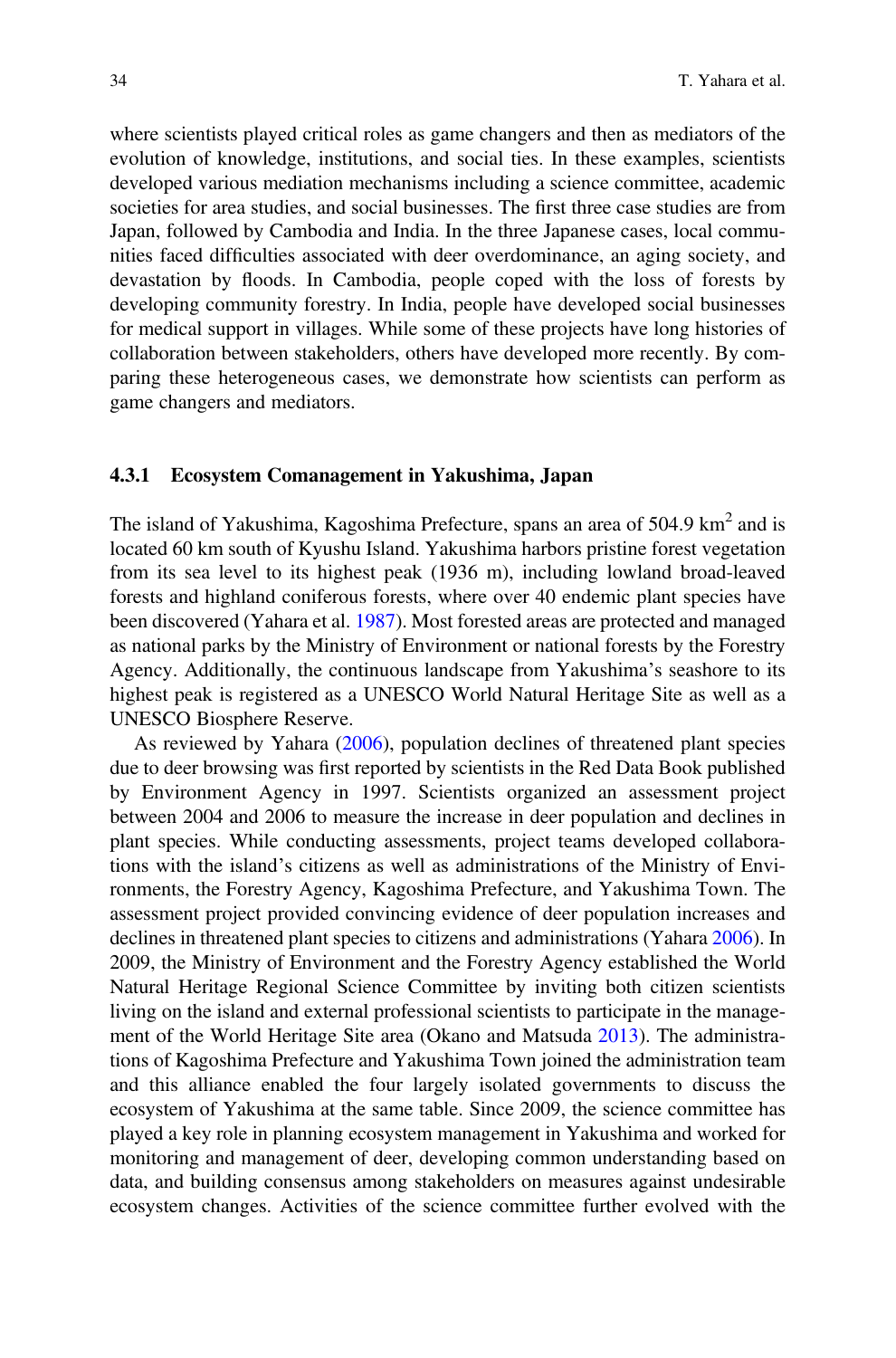invitation of social scientists to discuss other issues including the overuse of tourism. The 2009 foundation of the science committee was a successful turning point in the adaptive governance of Yakushima driven by significant contributions of scientists, who in this case, served, as game changers.

Since 2009, scientists contributed significantly to the processes of adaptive governance by not only providing scientific knowledge (e.g., providing a mathematical model for zone-based management of the deer population; Fujimaki et al. [2016\)](#page-52-24), but also by mediating the evolution of knowledge, institutions, and social ties. Notably, the Society for Yakushimaology, an academic society of area research on Yakushima, was founded in 2013 in a collaboration between 200 members including professional scientists and citizen scientists (Matsuda et al. [2015\)](#page-56-16). A group of scientists who have achievements in on-site research in Yakushima, including primatologists, botanists, and hydrologists, made efforts negotiating with the mayor, administrators, and citizens of Yakushima Town. As a result, the Society for Yakushimaology was founded in 2013 as a collaboration with the municipal administration, and until 2019 it organized six annual meetings providing platforms for mutual learning among participants including hunters, ecotourism guides, and citizens, on both natural and social sciences and basic and solution-oriented research on Yakushima.

#### 4.3.2 Citizenship Education in an Aging Society of Tsushima, Japan

Tsushima, an island 132 km north of Kyushu Island, Japan and 50 km south of Busan, Korea, has a population of 32,000. Tsushima's society is facing the threat of a rapidly aging and declining population (Kawaguchi and Araki [2016\)](#page-55-16). The aging of farmers has made it difficult to continue paddy cultivation. Consequently, large areas of rice paddy fields were abandoned and changed to wastelands. The increase in abandoned paddies has not only decreased agricultural productivity but also negatively impacted biodiversity. Many aquatic organisms lived in these paddy fields, which served as alternative habitats for wetlands. The decrease in aquatic animals, especially frogs, may threaten an endemic subspecies of wildcat (Prionailurus bengalensis euptilurus) due to food limitation (Kawaguchi and Araki [2016\)](#page-55-16). Other consequences of abandoned paddies are increases in populations of boar and deer, which are damaging to both agricultural produce and natural vegetation.

Adaptive comanagement of social-ecological systems in Tsushima has been developed by the city government since 2011, when it received a subsidy from the Ministry of Internal Affairs to hire external personnel for local community development. This subsidy system was founded in 2009 by the Japanese government to support community development in areas facing rapid aging and population decline. Using this subsidy, the city government hired graduates, including PhD holders, who worked as game changers by promoting a "Field Campus" project. Field Campus was aimed at inviting external researchers and graduate students to carry out on-site research in Tsushima. As Tsushima does not have any universities, high school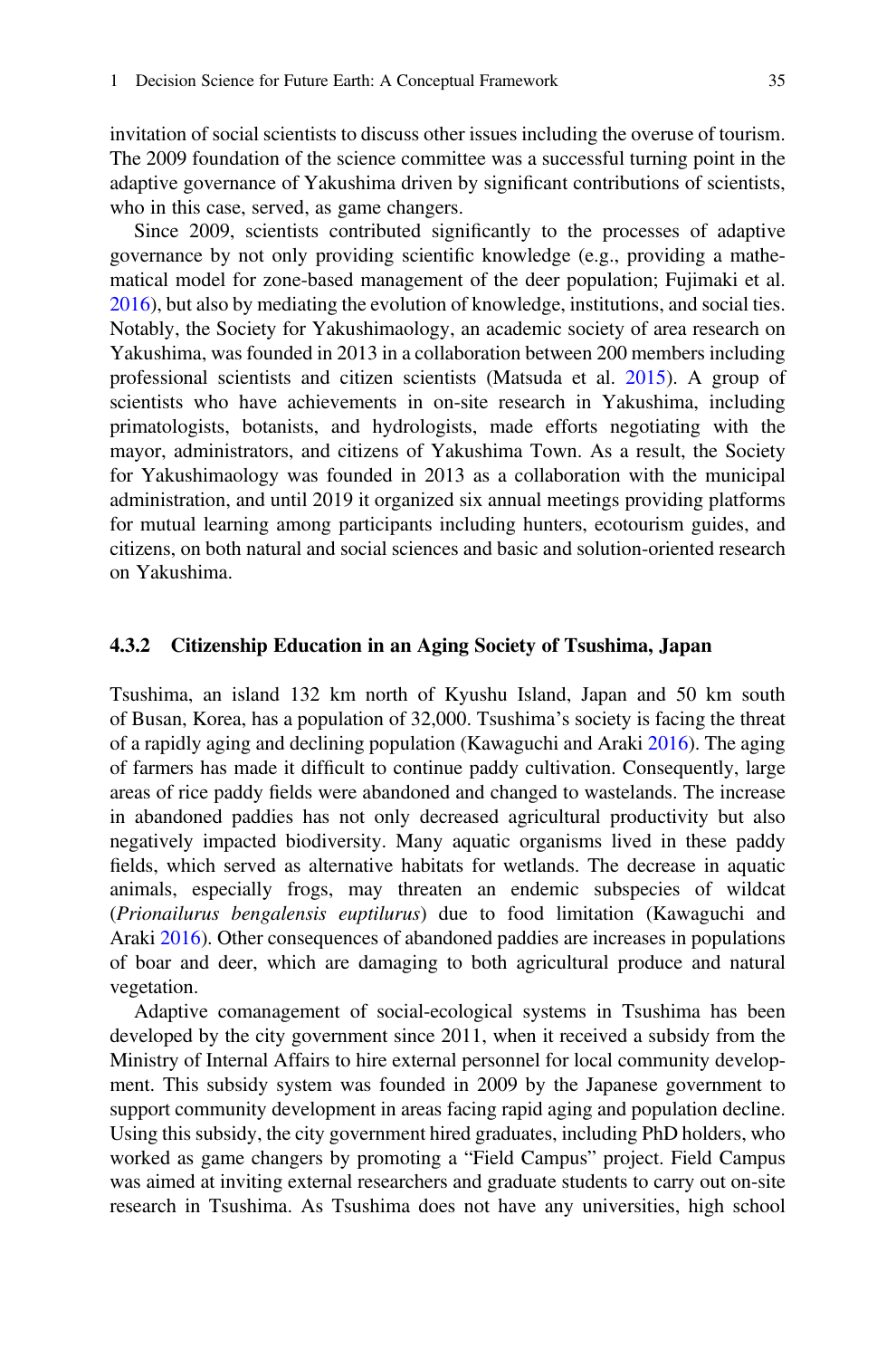students who wish to pursue higher education leave Tsushima and seldom return. "Field Campus" is an effort to overcome the issue of the lack of universities in Tsushima, and scientists of some universities including Kyushu University, Nippon University, Rikkyo University, and Yokohama National University have responded to this project (see Itonaga [2014](#page-54-18); Maeda [2014](#page-56-17)). To support Field Campus, in 2014, the city government established a plan for community development by promoting cooperation between the Tsushima area and universities. Starting in 2015, the city government began hosting an academic meeting called the "Tsushimaology Forum." Our IDS3 team from Kyushu University joined the Field Campus project in 2014 and initiated some transdisciplinary projects in Tsushima (Tokunaga and Akiho [2018\)](#page-60-17).

A project named "Treasures of the Island Project" was developed in cooperation with Tsushima City Administration, Kami Tsushima High School, Tsushima Chamber of Commerce, and Kyushu University, aiming at providing high school students with the opportunity to discover and learn about local attractions. After twenty meetings to discuss and co-design the project, six groups of high school students made field reports on questions including "How can we increase jobs in Tsushima?", "What is the attractiveness of local foods in Tsushima," and "What are needs of Korean tourists?" Scientists and graduate students of Kyushu University supervised and facilitated group projects of high school students, who then presented their findings in meetings open to citizens. After joining this project, high school students' scores for willingness to participate in local community development were found to have significantly increased (Tokunaga and Akiho [2018\)](#page-60-17). As the activity of Kyushu University is supported by a time-bounded grant from JSPS, Kami-Tsushima High School plans to continue this education using their own budget. This is another successful example of the evolution of knowledge, institutions, and social ties mediated by scientists.

#### 4.3.3 Recovery from Flood Damage in Asakura and Toho, Japan

Asakura City, Toho Village and the adjacent region located in northern Kyushu Island suffered serious floods caused by torrential rainfall on July 5, 2017 (Kawano and Kawamura [2020\)](#page-55-17). At least 40 people were killed as hilly slopes collapsed causing landslides and bringing down large numbers of trees. Due to severe sediment run off, infrastructure including roads, bridges, and buildings were destroyed. In response to this disaster, Kyushu University organized Support Team for Recovery, Rehabilitation, and Reconstruction that was joined by 52 professors from various faculties including technology, agriculture, science, and arts, and initiated activities including surveys and support for those who had been evacuated (Mitani [2018\)](#page-56-18). Support Team was intended to continue supporting a long-term process needed for immediate response to the disaster, repairing from the disaster, and restoration of ordinary lives, where urgent, short-term, and long-term decision makings must be integrated (Fig. [1.5](#page-34-0); Shimatani [2016](#page-59-20)). Professors at Kyushu University's Disaster Risk Reduction Research Center took leadership organizing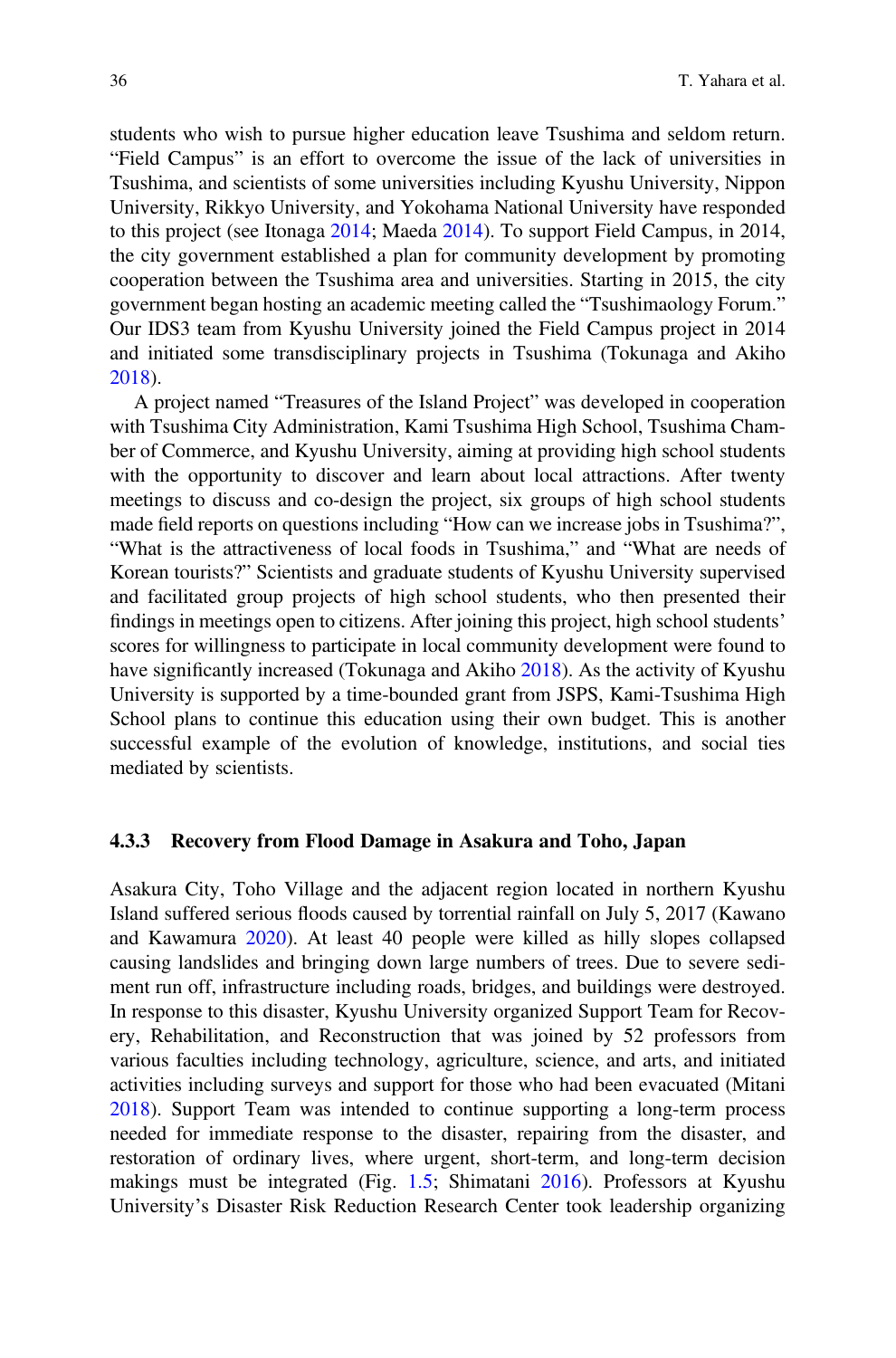<span id="page-34-0"></span>

Support Team and worked as game changers. After the emergency response phase, Support Team joined meetings of affected people in 17 villages, provided them with aerial photographs of villages depicting where and how severely landscape and infrastructure were damaged, and asked them to write their requests on post-its and stick them on particular damaged sections on aerial photographs (Shimatani et al. [2020](#page-59-21)). Notably, experts of various disciplines including civil engineering, forestry, and ecology joined meetings and facilitated citizen discussion. Administrators of municipalities and the Ministry of Land, Infrastructure, Transport, and Tourism also participated. Village meetings proved to be extraordinary opportunities for bridging fragmentation of both academia and administration, and mediating collaborative interactions among citizens, administrators, and scientists (Shimatani et al. [2020](#page-59-21)). On September 13, 2017, Support Team held an open meeting for citizens to introduce early findings from surveys, summarize progress in various activities including volunteers and cultural support, and discuss challenges and needs for recovery. On December 17, 2018, Kyushu University, Asakura City, and Toho Village had a joint open meeting to share knowledge and experiences during the recovery process and visions for future reconstruction. The role of scientists here shifted from game changers to mediators of a long-term reconstruction process. Continued support for this process still remains a challenge.

#### 4.3.4 Supporting Community Forestry in Cambodia

Collaboration between Kyushu University and the Forest Administration of Cambodia began in the 2000s when Dr. Heng Sokh studied at the graduate course of Kyushu University. Since then, many staff members of the Forest Administration have enrolled and earned PhDs at Kyushu University and returned to jobs at the Forest Administration. In his pioneering paper, Sokh and Iida ([2001\)](#page-59-22) reviewed practices of community forestry in Thailand, Vietnam, Laos, the Philippines, and Indonesia and concluded that most practices had five key factors: (1) a well-defined community organization, (2) security of rights on land and trees, (3) economic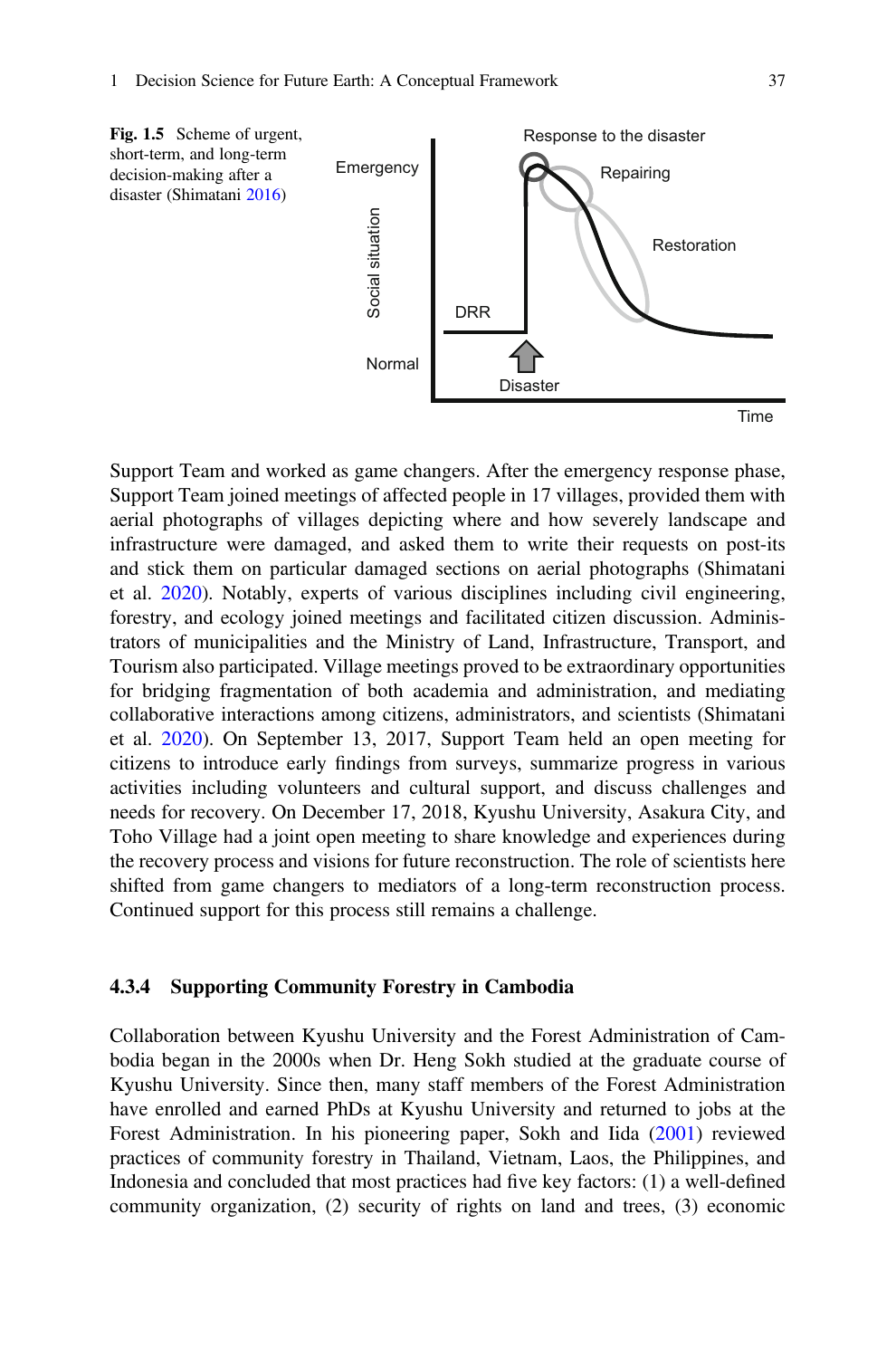benefits to local communities, (4) evaluation and monitoring, and (5) strong support from NGOs and central and local governments. On the other hand, they argued that some projects of community forestry in Cambodia are underway without evaluation and monitoring, and more efforts for monitoring are needed to improve project implementation. Since then, increasing efforts for monitoring community forestry achievements have been made as a result of collaborations between the Forestry Administration and Kyushu University. Most recently, Lonn et al. ([2018\)](#page-55-18) made a country-scale analysis of biophysical factors affecting forest coverage changes in community forestry areas from 2005 to 2016 using a dataset of 197 projects and high-resolution maps of forest coverage. Results showed that probability of forest loss increased with community forestry size and decreased with elevation and slope, suggesting that smaller areas are more effective for community forest management at lower elevations with gentle slopes. Results also showed that the probability of forest loss was lower if a community forest was located closer to villages and markets but further from the main roads, suggesting that cooperation is more stable under situations that many people can observe. In the development of community forestry under the collaboration between the Forestry Administration and Kyushu University, Dr. Sokh functioned as a game changer. Since his initiation of the collaboration, various projects have developed as collaborations between the Forestry Administration and Kyushu University, including assessments of wood fuel consumption patterns (Top et al. [2004](#page-60-18)), forest biomass estimation (Kajisa et al. [2009](#page-55-19)), tree water use in a community forestry site (Miyazawa et al. [2014\)](#page-56-19), monitoring plant species and phylogenetic diversity (Toyama et al. [2015\)](#page-60-19), and studies on flora and vegetation of a national park (Zhang et al. [2016](#page-61-13)). In these projects, scientists worked as mediators of the evolution of knowledge and social ties.

#### 4.3.5 Development of Portable Health Clinic as Social Business in India

The Portable Health Clinic (PHC) is a remote health service system using a set of medical sensor devices in a briefcase and software enabling telecommunications on medical examinations (Ahmed et al. [2013](#page-50-14)). A set of devices in a briefcase is designed to determine essential indicators for physical examination including body temperature, blood pressure, blood tests, and urine tests. PHC was developed by a collaboration of Kyushu University (KU) and the Grameen's social business (Yunus [2007,](#page-61-14) [2010](#page-61-15)), and has been used to develop a remote health services in Bangladesh (Nakashima et al. [2013](#page-57-16); Hossain et al. [2019](#page-54-19)). In India, the Portable Health Clinic (PHC) research project started in March 2016 as a community-based health check-up services in a collaboration of KU, Grameen Communications (GC) company of the Grameen Organizations in Bangladesh, and Biyani Group of Colleges (BGC) in India. This collaboration was developed since the 6th Asia Telemedicine Symposium held in Fukuoka, Japan in 2012 where a research director of BGC expressed interest in PHC. More details of this project and its lessons are provided in Sect. [2.2](https://doi.org/10.1007/978-981-15-8632-3_2) (Yokota et al. [2018](#page-61-16)).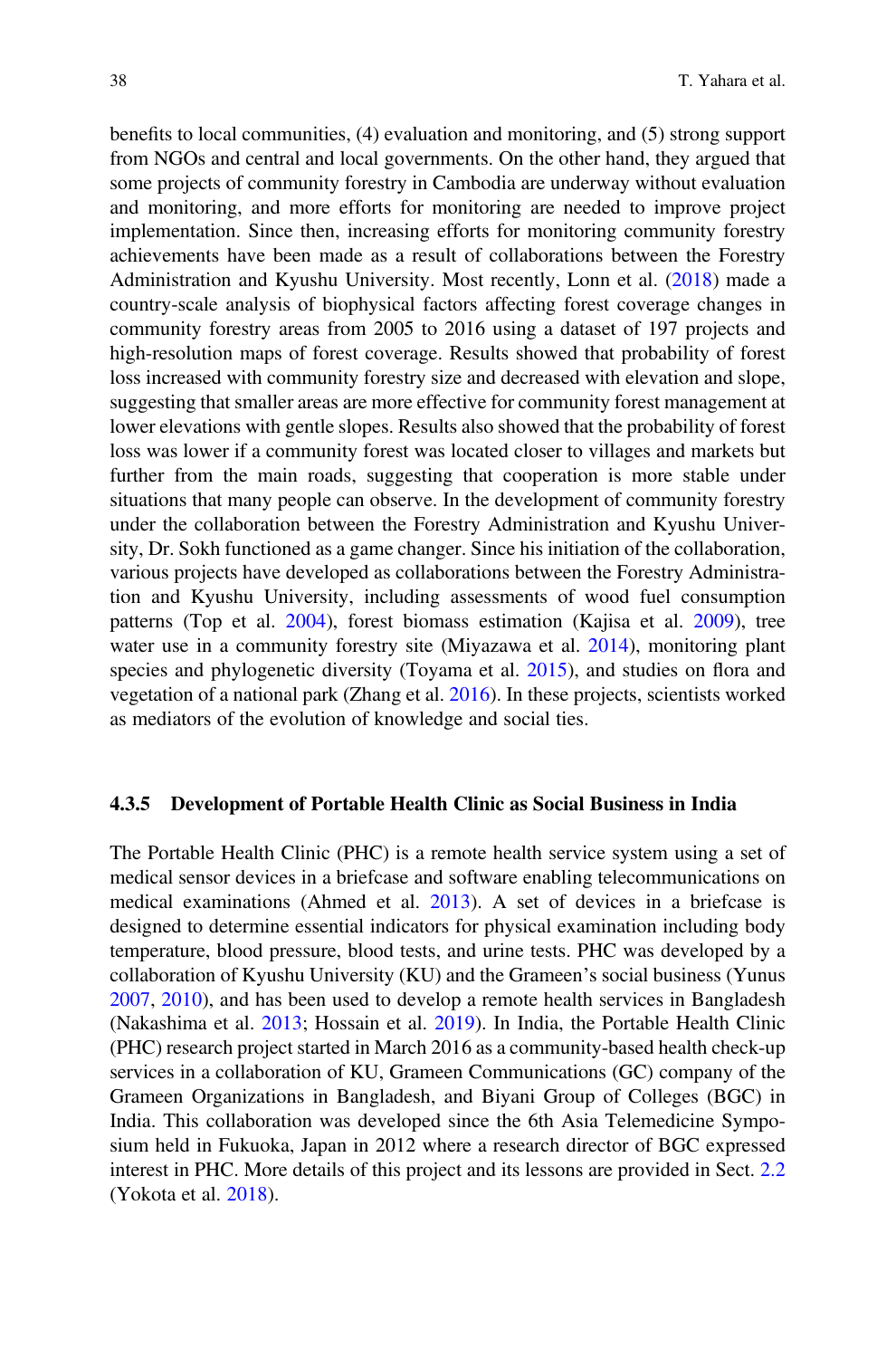Noncommunicable diseases such as hypertension, diabetes, and kidney diseases have been an increasing social issue in India as in other developing countries. To address these problems, the primary objectives of the PHC project in India were:

- To increase access to basic health check-ups and telemedicine services.
- To increase community health awareness, knowledge, attitude, and behaviors for prevention of noncommunicable diseases.
- To reduce incidents of disease complications and comorbidities such as hypertension, diabetes, dyslipidemia, and anemia.

To achieve these objectives, the PHC project in India aimed to provide sustainable mobile health check-up services in collaboration with local government agencies, industries, and communities in the state of Rajasthan, India.

During the initial phase from March 2016 to April 2017, these objectives were shared and agreed upon among KU, GC, and BGC. In this pilot phase, development of the research plan, training workshops, implementation of research, data analysis, and data feedback workshops were conducted in collaboration with KU, GC, and BGC. The game changer who enabled the launch of these pilot activities was the BGC research director. In the following phases described in Sect. [2.2](https://doi.org/10.1007/978-981-15-8632-3_2) (Yokota et al. [2018\)](#page-61-16), a coordinating staff of BGC acted as a mediator of these activities under the leadership of the BGC research director, and researchers of KU also acted as mediators of the evolution of knowledge and social ties by improving the PHC system and incorporating community needs.

In the processes of co-design and co-implementation of the PHC project in India (Yokota et al. [2018\)](#page-61-16), the following lessons from the success of Grameen's social business (Yunus et al. [2010](#page-61-17)) have been consulted:

- 1. Challenging conventional wisdom and basic assumptions: This lesson encourages changes to the current rules of public games.
- 2. Finding complementary partners: This lesson emphasizes the importance of cooperation as a major success of social businesses.
- 3. Undertaking a continuous experimentation process: This lesson is similar to the idea of the adaptive management (Holling [1978;](#page-54-5) Walters [1986\)](#page-61-0) in that it facilitates knowledge acquisition through experimental execution.
- 4. Favoring social profit-oriented shareholders: This is a vision unique to Grameen's social business that pursues positive links between all stakeholders, including shareholders.
- 5. Clearly specifying the social profit objective: This is another vision unique to Grameen's social business, which aims to generate social profit rather than financial profit.

Compared to the four transdisciplinary projects above, the PHC project in India is unique in having the above visions of social business development shared by the Grameen Organizations. Currently, a PHC service is being designed as a health insurance system for employees of a private company in Rajasthan, India. The new proposal, drafted by KU and BGC, was shared with the company manager to discuss the feasibility of continuing the PHC project as a company's health insurance. The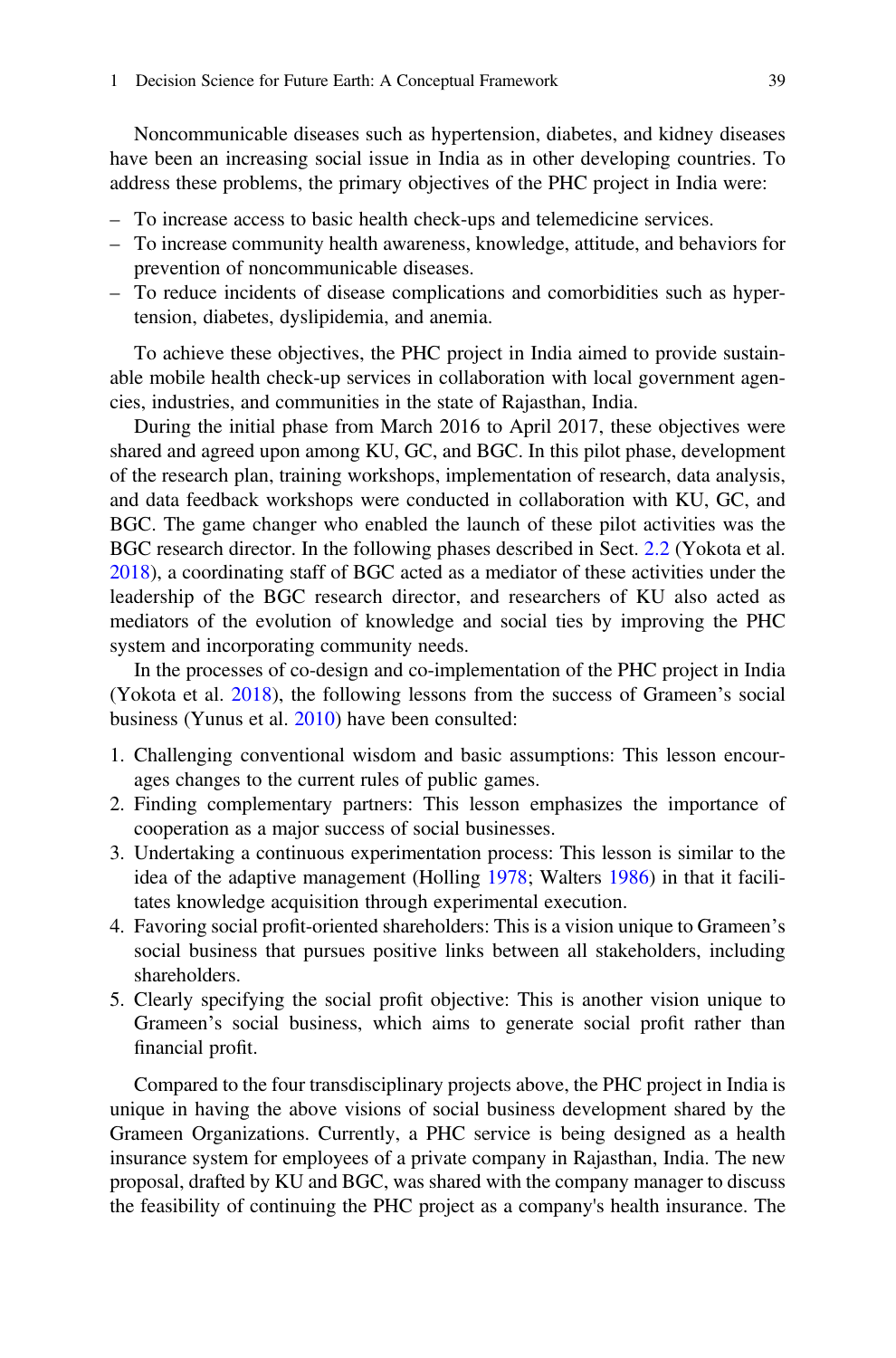development of PHC projects as social businesses is in progress not only in India but also in Bangladesh, Pakistan, and Thailand (Grameen Comunitations [2020\)](#page-53-25).

# 4.4 The Roles of Scientists to Drive the Evolution of Knowledge, Institutions, and Social Ties

In this chapter, we reviewed successful cases of adaptive governance and social transformation. Collaboration between scientists and society has developed since the 1970s, long before 2013 Future Earth initiative. UNESCO's Biosphere Reserve is the root of adaptive co-management of natural resources, and the Grameen's social business that began in 1976 can be regarded as another pioneering effort to promote adaptive governance on poverty alleviation. These efforts consist of three key elements: knowledge production and social learning, improvement of institutions including laws and business, and strengthening social ties. In addition, these processes proceed due to interaction.

The important lesson from various successful examples of adaptive governance and social transformation is that the role of scientists in starting and mediating the evolution of knowledge, institutions, and social ties within a community is often very large. Scientists can work as game changers by specifying a problem, organizing stakeholders, and promoting a project that will initiate social change. Scientists can also act as mediators and as continuous catalysts for social transformation. While scientists are now one among many actors involved in knowledge generation (Folke et al. [2005](#page-52-6)), they can also play significant roles as game changers and mediators of social transformation. To be successful in fulfilling these roles, scientists must follow the co-design guidelines we developed in Sect. [1.2](#page-4-1). In order to strengthen the role of such scientists, it is necessary to establish a framework for evaluating and supporting not only research achievements but also activities that contribute to social transformation. Moreover, a new knowledge system is needed to support activities of scientists in transdisciplinary sciences, and this chapter addresses this need.

### 5 How can We Transform Our Society Toward a Sustainable Future?

In this section, we will further integrate lessons learned from past failures (Sect. [3](#page-13-0)) and successes (Sect. [4\)](#page-22-0) to provide a more general discussion of how we can promote social transformation toward a sustainable future. As shown in Sect. [4,](#page-22-0) adaptive comanagement on natural resources has had many successful examples, at least locally. There are also many successful examples of local efforts for poverty alleviation, public health assistance, and community education. On the other hand, it is more difficult to solve global problems where the stakes are more complex and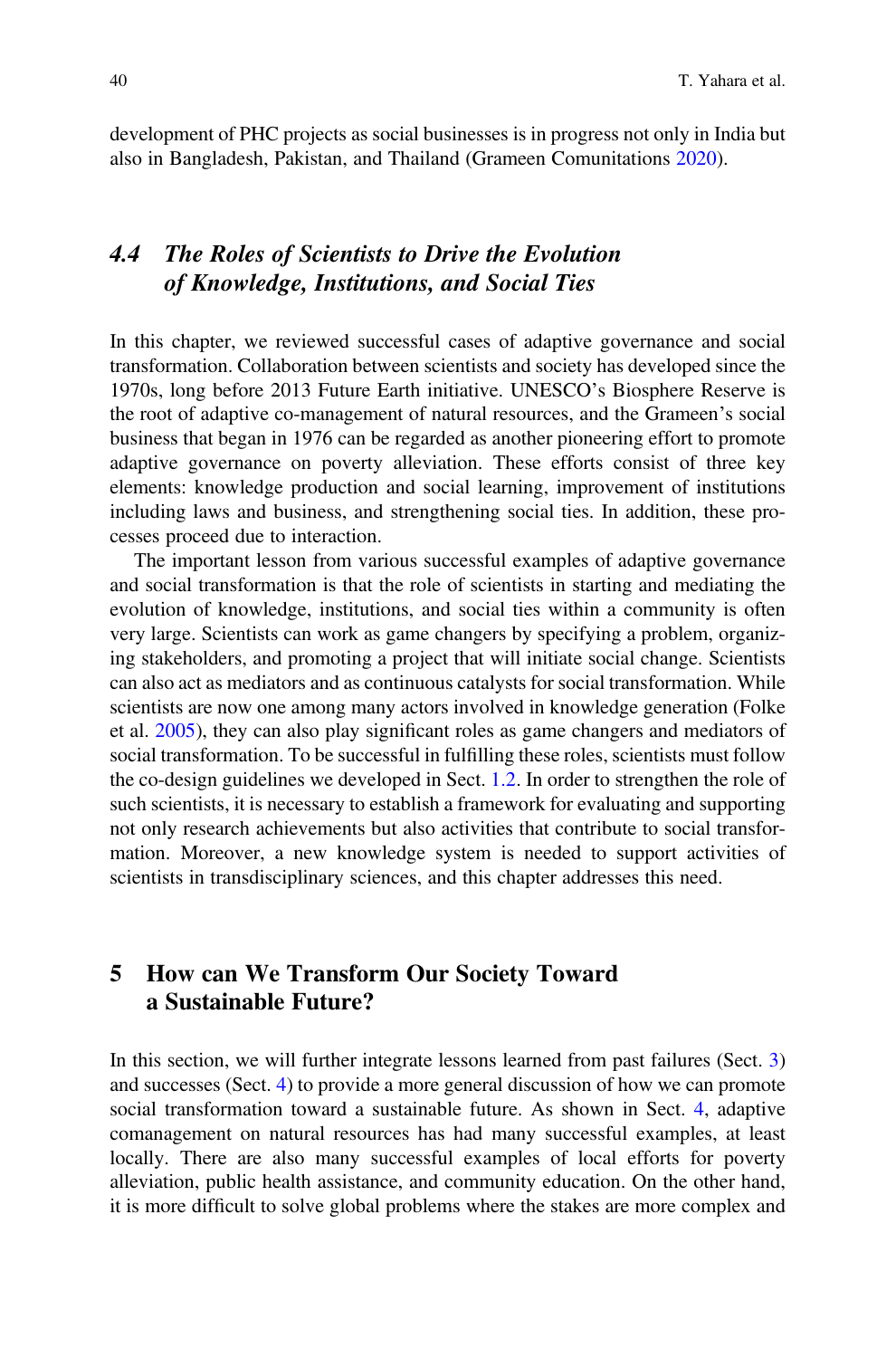conflicts are larger. Then, how can we connect local success to global problemsolving?

There are two major factors behind the difficulty of the problem. First, human cooperation is unstable in large groups, and given this nature, global cooperation is the most difficult task. Secondly, there are often complex and serious conflicts among countries and ethnic groups over trade, territory, religion, culture, and history. Providing a comprehensive perspective to solve these difficulties is beyond the scope of this chapter. However, based on lessons we have gained so far from the local success and failure, we could expect the following directions to be key clues to global problem-solving: (1) facilitating the participatory process, (2) mediating conflicts among groups with different views, (3) improving institutions represented by subsidies and legal regulation, (4) enhancing education and adaptive learning, and (5) promoting behavior based on hope rather than fear.

### 5.1 Promoting Participatory Process

Let us start by considering international cooperation that has been developed through participatory processes in biodiversity issues. Many biodiversity issues are local, but the ecosystem itself has no border, and there are various linkages between ecosystems. First, as represented by migratory birds and fish, many animals live across borders, and multilateral cooperation is necessary for the conservation of these animals (Barkin and DeSombre [2000](#page-50-15); Runge et al. [2015](#page-58-21)). Secondly, the local environmental burden is linked globally by trade (Lenzen et al. [2012](#page-55-20)). For example, the decline in tropical forests in Southeast Asia is closely related to timber consumption in countries of other areas, including Japan, China, and the United States (Nishijima et al. [2016](#page-57-17)). Changes in consumer consumption behaviors and corporate decision-making in these major countries are needed to conserve tropical forests. Third, as represented by UNESCO Biosphere Reserves and World Heritage, there are international mechanisms that contribute to regional development. By strengthening these linkages, it is possible to increase opportunities for local citizens to recognize that global issues are their problems. In Yakushima and Tsushima, academic societies on area studies involving citizen scientists have been developed through collaboration between citizens and experts. These attempts can provide a good opportunity for citizens to become aware of the link between local issues and global issues. Organizing collaboration between citizens and experts in regional projects such as UNESCO Biosphere Reserves and networking them internationally would be a hopeful option for developing participatory processes that connect local and global scales (Sato et al. [2018\)](#page-58-22).

Another possibility to connect the local scale with the global scale is the biodiversity observation network. Unlike climate change observation, the cooperation of many citizens is particularly effective for biodiversity observation (Chandler et al. [2017\)](#page-51-19). Citizen participation platforms such as iNaturalist (Cobb et al. [2019](#page-51-20)) and international cooperation on specific organisms such as migratory birds (Kirby et al.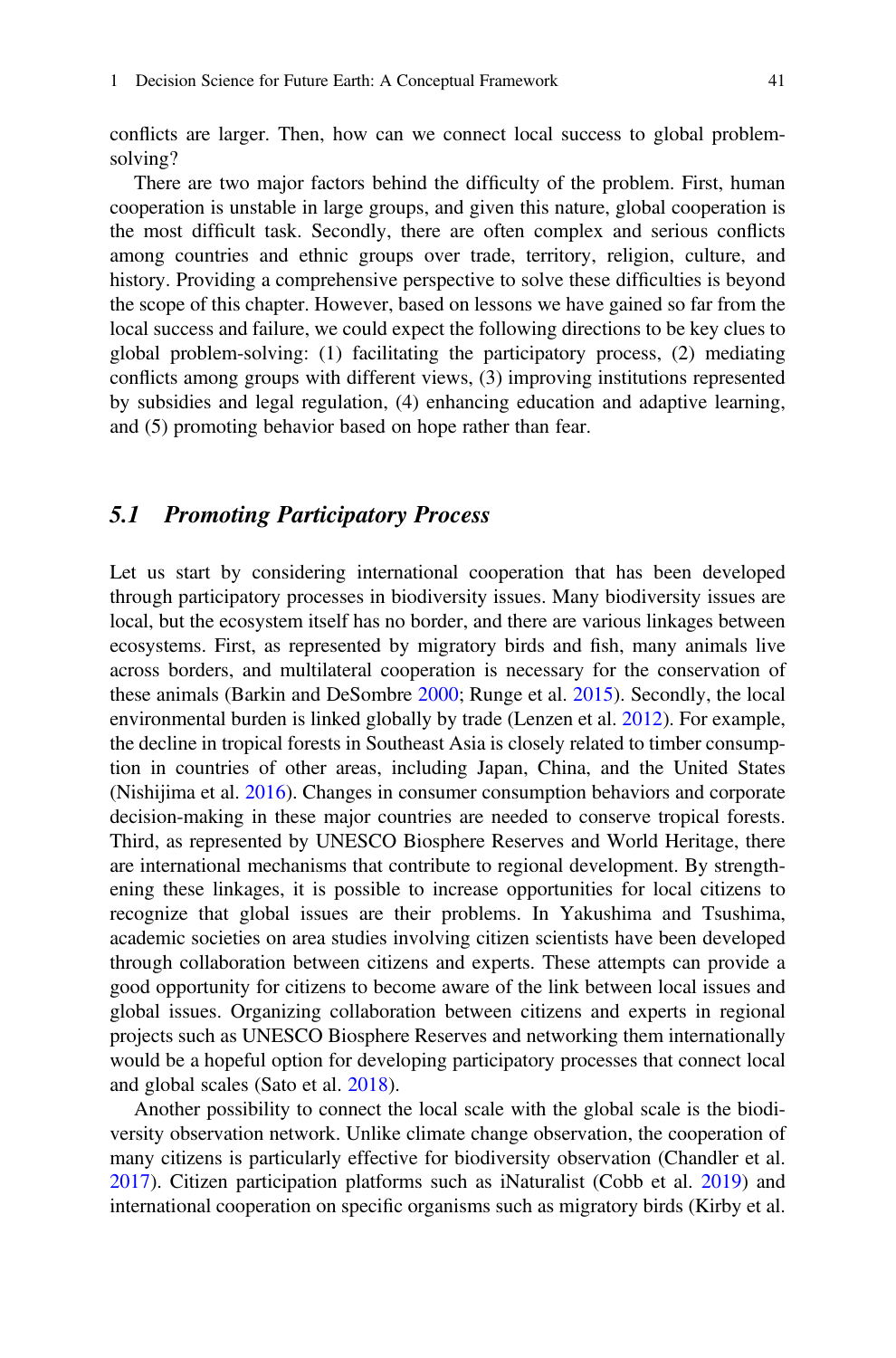[2008\)](#page-55-21) have already been well developed. Recently, citizen participatory monitoring utilizing advanced technologies such as environmental DNA has been developed (Miya et al. [2015;](#page-56-20) Valentini et al. [2015\)](#page-60-20). In order to link such local biodiversity observations to global observations such as GEO BON, both national level observation networks and regional level observation networks such as APBON (Nakano et al. [2014](#page-57-18)) are important (Navarro et al. [2018\)](#page-57-19).

A variety of international cooperation has been developed through participatory processes in issues other than biodiversity. According to the comprehensive review of Charnovitz [\(1997](#page-51-21)), history of NGO participation in national and global governance dates back to 1775 when the Pennsylvania Society for Promoting the Abolition of Slavery was founded. Since then, participation of NGOs pursuing peace, worker solidarity, and new international regimes gradually emerged until 1919 when the Paris Peace Conference was held and the League of Nations was organized. After the disengaged stage under World War II, participations of NGOs were formalized in 1945 under the United Nations, and activated even under the Cold War from 1950 to 1971. Since the end of the Cold War, NGO participation in international governance have been intensified through its growth in number, size, and diversity. Both UN Economic and Social Council (ECOSOC) and the UN General Assembly have developed and strengthened relationships with NGOs in the planning process of international conferences.

While participatory processes in national and global governance have been successfully developed as summarized above (Charnovitz [1997\)](#page-51-21), such national and international cooperation often faces difficulties due to conflicts among various groups including nationalist groups, ethnic groups, and political groups. In the following section, we will consider the ingroup favoritism behind various conflicts in human society, and how we can avoid conflicts and develop cooperation between groups.

# 5.2 Reducing Conflicts Among Groups with Different Value Systems

The phenomenon of human cooperation becoming unstable in large groups has been widely recognized through research on the tragedy of the commons (Hardin [1968\)](#page-53-2), collective action problems (Olson [1965;](#page-57-2) Sanders [1992\)](#page-58-5), free-rider problem (Grossman and Hart [1980](#page-53-3)), and social dilemmas (Axelrod [1984](#page-50-0); van Lange et al. [2013\)](#page-60-2). On the other hand, it is also true that humans have developed cooperation in large-scale societies and achieved civilization. Cooperation in such large-scale societies have been developed through the self-organization of communities (Ostrom et al. [1999;](#page-57-9) Ostrom [2000,](#page-57-10) [2009](#page-57-11)) and the implementation of various institutions, including markets and laws (North [2005;](#page-57-3) Cosens et al. [2018\)](#page-51-14). The biological foundation of the community self-organization and institutional development is human moral behavior that evolved with human ability of planning and self-control,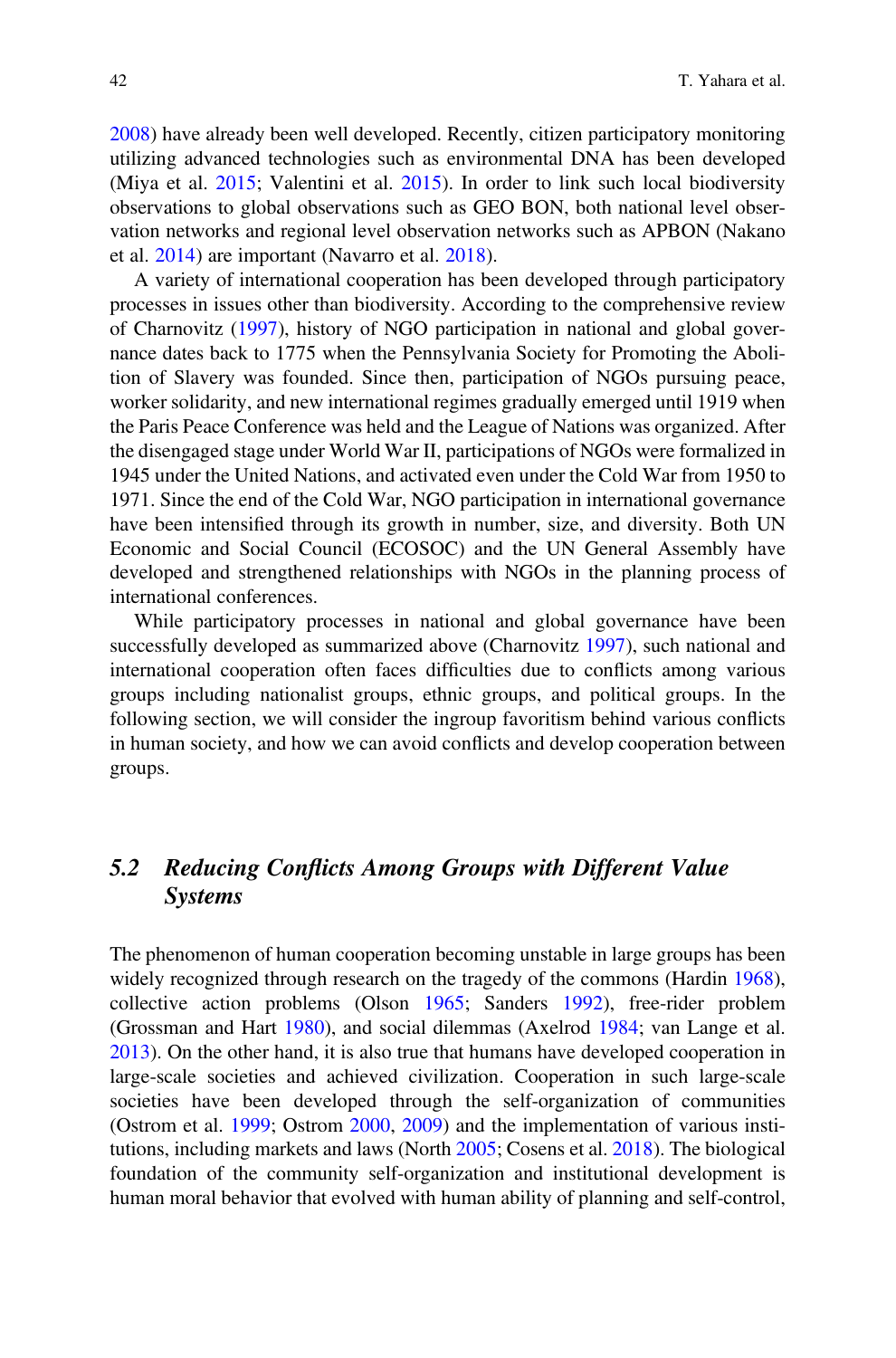<span id="page-40-0"></span>

Fig. 1.6 Big five personalities as mechanisms for promoting human cooperation

associated with advanced language ability and two personality traits: openness and conscientiousness (Fig. [1.6](#page-40-0)). With this development of planning ability, humans have acquired the ability to carry out planned violence. Greene [\(2013](#page-53-1)) argued that the "action plan monitoring module" associated with the moral emotion evolved as a device to suppress this violence. This idea is consistent with Boehm's [\(2008](#page-50-5)) study that morality against violence is widespread in hunting and gathering societies. The research on hunter-gatherer societies reviewed by Boehm [\(2008](#page-50-5)) showed that direct punishments for those who broke the rules and indirect pressure through reputation are widespread, suggesting that those are major social factors to maintain moral behavior.

Punishment and reputation are widely incorporated into the model of the evolution of human cooperative behavior, but these studies suggested that cooperation in large groups is difficult to be maintained only by these factors (Bowles and Gintis [2011\)](#page-51-7). Selection mechanisms that prompted the evolution of human cooperative behavior in large groups have yet to be established. Recently, however, there have been increasing agreements on the role of culture in the evolution of large-scale cooperation. First, Bowles and Gintis ([2011\)](#page-51-7) argued that the evolution of human cognitive capacities allowed the formulation of social norms, and the emergence of social institutions regulating these norms, and consequently these institutions facilitated human cooperation within groups. Second, Boyd and Richerson [\(2009](#page-51-22)) discussed that the evolution of learning ability favored by ordinary natural selection resulted in culturally evolved cooperative social environments, and social selection within groups favored genes that enhanced pro-social behaviors. Third, Henrich and McElreath [\(2003](#page-54-20)) formulated how a process of cultural group selection under the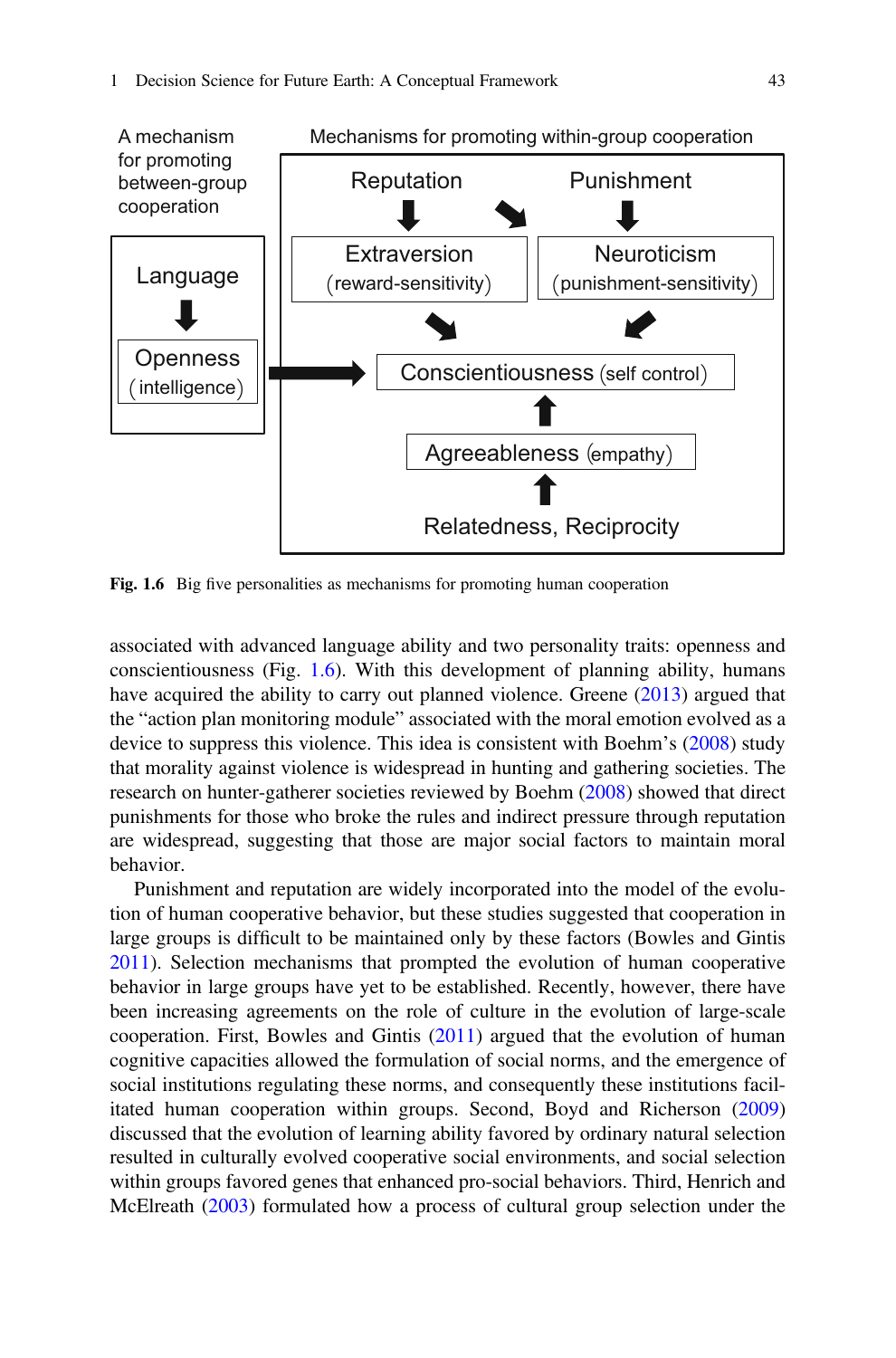interaction between cultural and genetic transmission can promote the evolution of enhanced pro-social behaviors in a large community. More recently, Henrich [\(2017](#page-54-4)) comprehensively reviewed empirical evidence showing how cultural evolution promoted human cooperation in the process of human civilization. In all of these discussions, researchers suggested that the evolution of human cooperation was promoted within groups under escalating human conflicts among groups.

One of the human characteristics that promote cooperation in a large group is pro-social punishment behavior (behavior that attempts to punish noncooperators even if they are costly to the punisher). Greene [\(2013](#page-53-1)) thought that the pro-social punishment behavior is associated with moral emotion supported by the action plan monitoring module, and that this nature has evolved as a means of solving withingroup cooperation problems represented by the tragedy of commons. Like the above researchers, he argued that this property is not a mechanism that promotes collaboration among groups, but rather a mechanism that favors competition among groups. Different groups often have different moral systems shared within each group. For this reason, competition between groups with different morality (moral tribes) tends to create emotional conflicts over morality. Here, the moral emotion that evolved as a means of solving the cooperation problems within the group itself is the source of conflict between groups. Greene ([2013\)](#page-53-1) named this situation "the tragedy of common morality." According to Greene [\(2013](#page-53-1)), in order to solve this situation, it is necessary to switch from intuition-based decisions (like the automatic mode of a camera) linked to moral emotion to reason-based decisions (like the manual mode).

The moral emotions that bring about "the tragedy of common morality" as described by Greene ([2013\)](#page-53-1) are considered to be associated with the four of big five personality factors: extroversion, neuroticism, conscientiousness, and agreeableness (Fig. [1.6](#page-40-0)). Extraversion is a sensitivity to positive reputation and is associated with positive emotions when praised. Neuroticism is a sensitivity to punishment and negative reputation, and is associated with negative emotions with a sense of shame and guilt. These sensitivities allow humans to monitor how their actions are evaluated by others, and based on these sensitivities, humans can control their actions with conscientiousness. In addition, agreeableness is a personality factor that promotes cooperation among ingroup members and is associated with empathy.

As Haidt ([2006\)](#page-53-22) explained using a metaphor of elephants (intuition) and elephant riders (reasons), the power of elephants (intuitions) is often too strong to be controlled by elephant riders (reasons). For this reason, Haidt emphasized that efforts to improve the relationship between elephants (intuition), such as trust, are more important in mediating social conflicts, rather than the rational argument between elephant riders. Greene  $(2013)$  $(2013)$ , however, argues that resolution by rational argument is effective in mediating conflicts among groups with different moral views. Like Structured Decision Making proposed by Gregory et al. ([2012\)](#page-53-5), Greene [\(2013](#page-53-1)) encourages stakeholders to share a specific understanding of trade-offs and pursue reasonable compromises. While Haidt ([2006](#page-53-22)) recommended to use intuition related to extroversion, neuroticism, conscientiousness, and agreeableness, Greene [\(2013](#page-53-1)) relied on openness-based reason to resolve social conflicts between groups.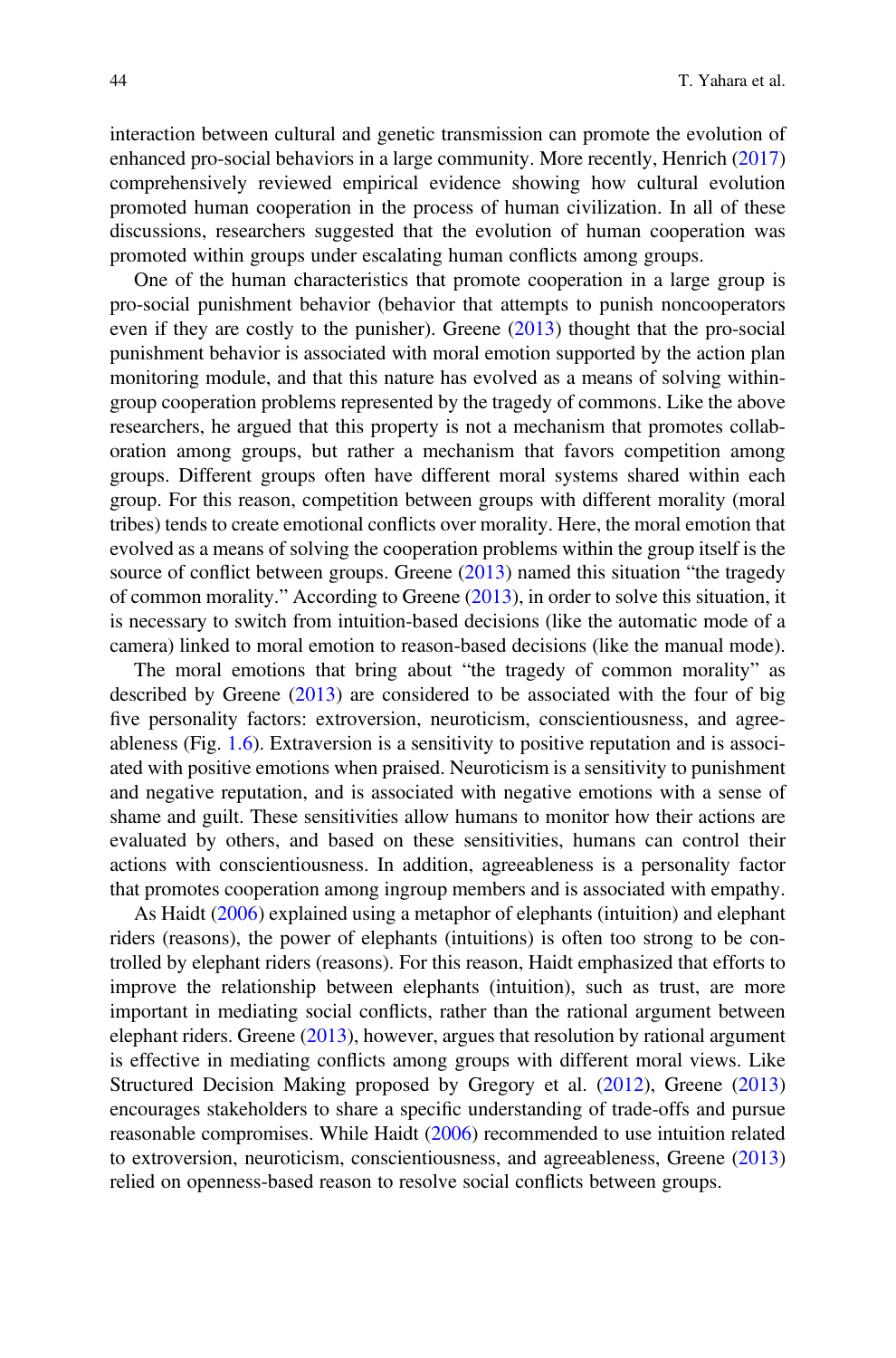<span id="page-42-0"></span>



Greene's argument on "Moral tribes" (Greene [2013](#page-53-1)) is based on the dichotomy of ingroup ("us") and outgroup ("them"). In human hunter-gatherer societies, however, tribes were connected by various interactions including knowledge exchange, mating, and trades, and the mode and strength of interactions (cooperation and competition) varied between groups (Bowles and Gintis [2011](#page-51-7)). In historical societies, presence or absence of support from friendly states greatly affected the survival of civilization (Diamond [2005\)](#page-52-0). Thus, the dichotomy of ingroup ("us") and outgroup ("them") may oversimplify the relationships among human groups or "moral tribes." Even in modern human societies, relationships between groups are not limited to those between two parties, but interactions between groups of three or more parties are common (Tooby et al. [2006\)](#page-60-21). In an interaction between three parties, for example, the third group may be friendly with both "us" and "them" (Fig. [1.7\)](#page-42-0). Under this interaction, we manifest a distaste for exploitation or unfairness by others not only to ingroup members (us) but also to the third group valued by us, and this emotion may alleviate conflicts with the second group. Under such an interaction between multiple groups, we use "theory of group mind" (Tooby et al. [2006\)](#page-60-21) by considering a group as a person. This is a conceptual extension of "theory of mind," a specialized set of cognitive mechanisms that enable us to interpret mental states of others behind their behaviors (Baron-Cohen et al. [1985\)](#page-50-16). In fact, we tend to consider as if a group (e.g., a company and a university) has a favor or some hostility toward us, assuming that a group has mind. According to Tooby et al. ([2006\)](#page-60-21), a theory of group mind is a mind system that evolved as an adaption to engage in complex n-party interactions. Using this system, the moral emotion that originally evolved as a means of solving cooperation problems between groups may be extended to solve the cooperation problems between groups. Thus, not only our reasoning abilities but our moral emotion may also help us resolve conflicts between "moral tribes."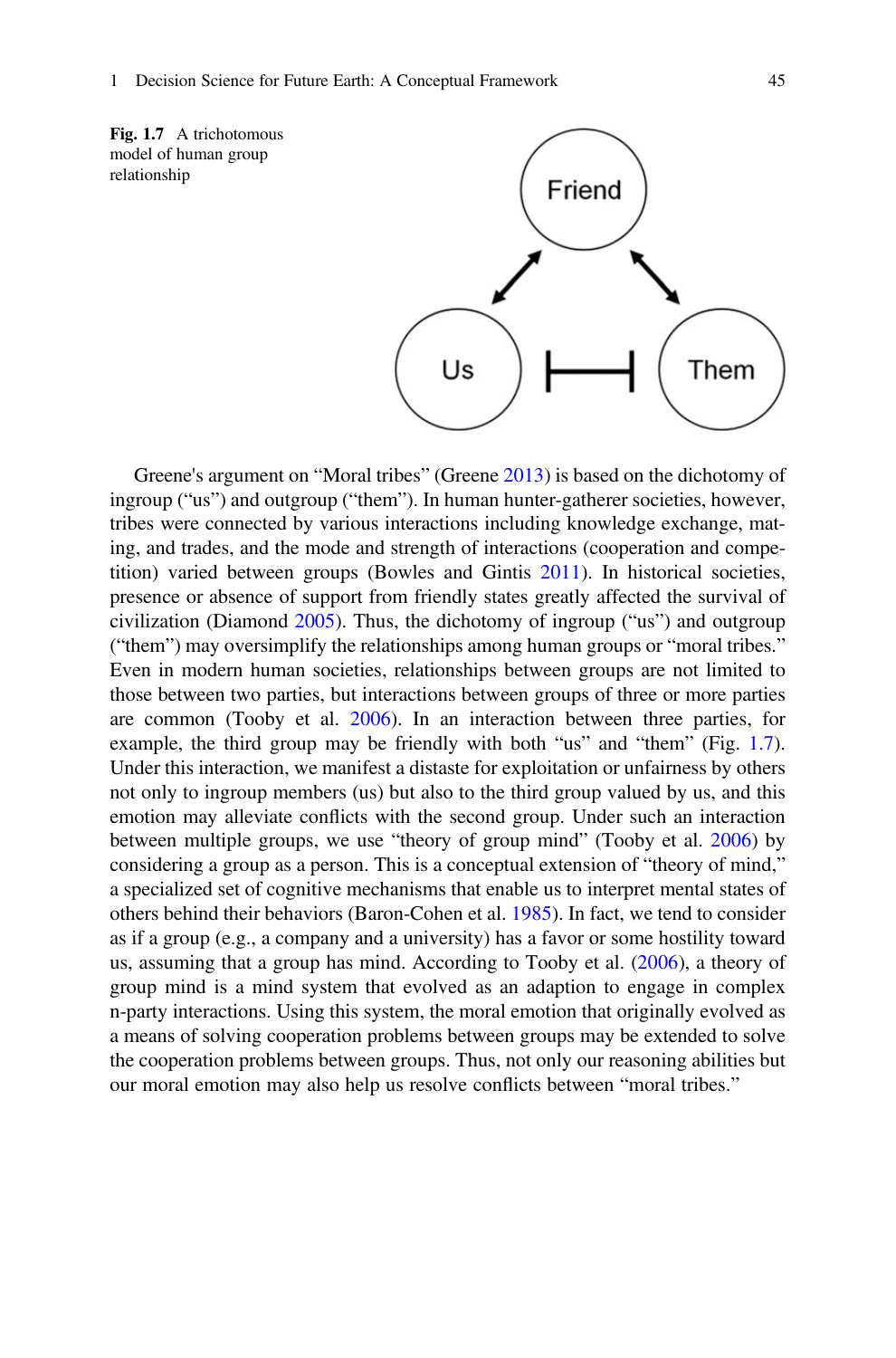### 5.3 Improvement of Institutions

As a lesson from local successes of adaptive comanagement, it has been confirmed that the improvement of institutions greatly contributes to its success. For example, in the ecosystem management on Yakushima, the establishment of the Yakushima World Natural Heritage Regional Science Committee has brought about significant ongoing progress. Institutional improvement is also important for improving sustainability at the national level, and the development of a series of environmental laws in Japan since the 1990s is a good example. Needless to say, institutional improvements have greatly contributed to solving global problems. The IPCC plays a major role in consensus building on international measures against climate change and the development of international cooperation. Similarly, IPBES has announced regional and global assessments, as an international mechanism that contributes to the sustainability of biodiversity and ecosystem services.

In this way, the importance of institutional improvement is empirically clear, but basic issues such as how the institution changes and evolves and what social mechanisms are behind the institutional evolution are still not fully understood. North [\(2005](#page-57-3)) published a book "Understanding the Process of Economic Change" that considered these issues and proposed a pioneering theoretical framework. North [\(2005](#page-57-3)) regarded an institution as a deliberate effort to control the environment around us. This environment includes a natural environment and an artificial environment that we have created. The artificial environment is the legal and normative system itself, which defines the framework for human interaction. Natural science has developed various technologies to deal with the natural environment and reduced its uncertainty by deepening our understanding of the natural environment. However, North [\(2005](#page-57-3)) argued that the introduction of new institutions often increased the uncertainty of artificial environments and forced humans to constantly adapt to the new environment. This argument of North  $(2005)$  can be seen as applying the Red Queen model on the coevolution of organisms in ecosystems (Ridley [1993;](#page-58-23) Benton [2009](#page-50-17)) to institutional evolution. Antagonistic coevolution between a host and its parasite causes an escalation of trait evolution through adaptive evolution that enhances attack and defense. This process is called "Red Queen Model" after the episode of the fable by Louis Carroll, "Alice in the Looking Glass," where the Red Queen said by pulling the hands of Alice, "Now, here, you see, it takes all the running you can do, to keep in the same place." North [\(2005](#page-57-3)) thought that there is the evolution of human belief in the background of institutional evolution, and that the coevolution of institution and belief created a red queen-like permanent change.

There remains, however, a significant problem with the discussion in North [\(2005](#page-57-3)). His economic considerations are based on the assumption that selfish incentives in competitive markets will result in institutional change. Contrary to this assumption, even in seemingly competitive markets, not only selfish competition but also altruistic cooperation will motivate changes in institutions, as represented by the Grameen's social business (Yunus [2010](#page-61-15); Yunus et al. [2010\)](#page-61-17).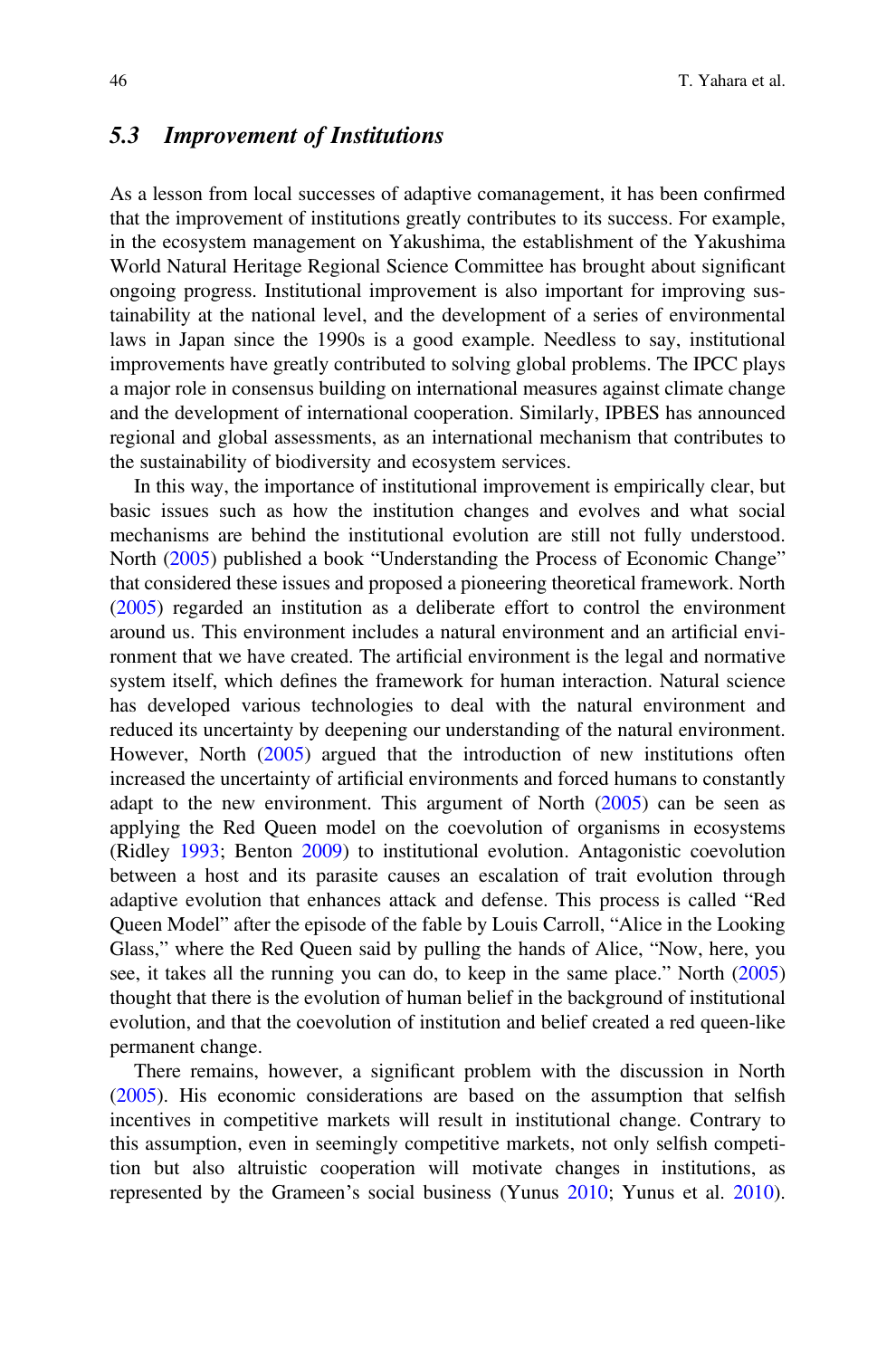Required is not only institutional changes that reduce transaction costs under selfish competition, but also institutional changes that promote cooperation between stakeholders to achieve widely agreed goals such as the SDGs. Through institutional changes that promote such altruistic cooperation, we have realized cooperation in a large-scale society that far exceeds the Dunbar's number (Dunbar [1993](#page-52-4)). Such efforts have been expanded from the local/national scale to the international scale, and the United Nations organization, treaties represented by UNFCC and CBD, and the international assessment organizations (IPCC and IPBES) have been established. Expanding a participatory approach from the local/national scale to international mechanisms is considered to be one of the goals of future institutional changes.

### 5.4 Strengthening Education and Adaptive Learning

The environmental uncertainty surrounding us can be reduced not only by institutions but also by the accumulation of knowledge (North [2005](#page-57-3)). In this regard, strengthening education and adaptive learning is an effective approach for building the capacity of various actors to solve various social problems. On the other hand, the knowledge we have accumulated so far exceeds the amount that one person can learn in a lifetime. Also, the division and specialization of knowledge generating scientists have created a division of knowledge, often making it difficult to integrate and use diverse knowledge for problem-solving (Hayek [1979;](#page-54-21) North [2005](#page-57-3)). Thus, it is important not only to create new knowledge, but also to integrate available knowledge and to provide a comprehensive overview of the knowledge necessary to solve a problem. As an effort in this direction, we wrote this chapter and tried to systematize the understanding of human decision-making that should be shared among stakeholders struggling with solving various social problems. Through deepening the understanding of the natural environment by natural science, we have developed various technologies to deal with the natural environment and reduced uncertainty. Similarly, by deepening our understanding of human decision-making and behavior, we can develop ways to better coordinate human relationships and human social actions and reduce uncertainty about the human environment (Gigerenzer [2007](#page-53-16)).

The whole body of knowledge we have accumulated throughout human history is called the collective brain (Henrich [2017](#page-54-4)). Cognitive abilities of a human individual are not always superior to an individual chimpanzee, but owing to our ability of using language and the collective brain, we have built prosperity through civilization and solved various problems throughout human history. Then, how can we enhance individuals' learning abilities and better use the collective brain to create a sustainable society?

In the process of education and learning, we accumulate knowledge as various memories. This memory includes declarative memory and non-declarative memory. The former can be shared as written knowledge and used for rational judgment. On the other hand, the latter serves as an intuitive toolbox available to individuals when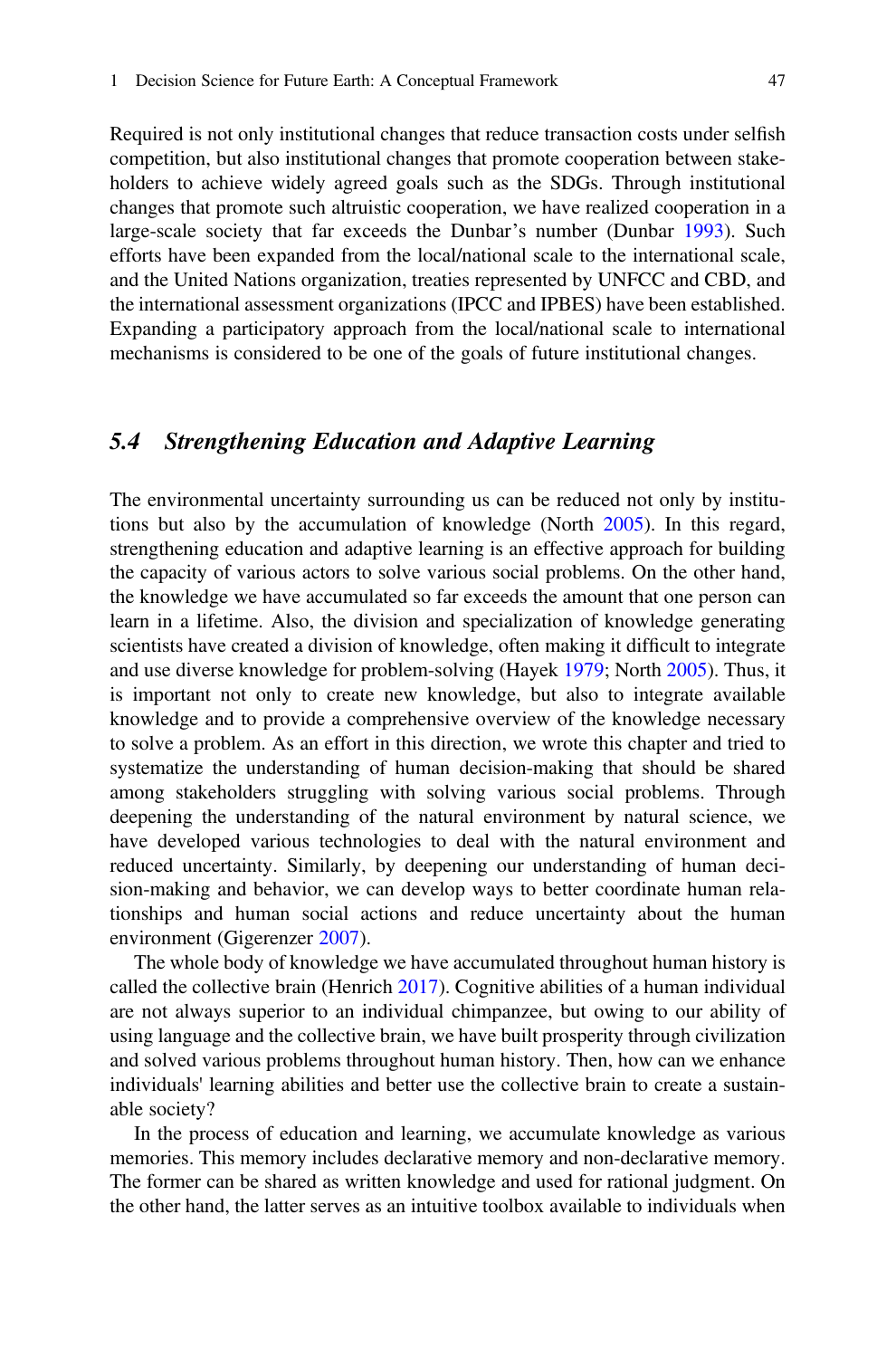faced with challenges (Gigerenzer and Selten [2002;](#page-53-26) Gigerenzer [2007\)](#page-53-16). Experts experienced in specific fields have a wealth of non-declarative memory in this toolbox. While opinions are divided among experts on which of our cognitive skills, intuition, and reason, is more useful for solving problems (Gigerenzer and Gaissmaier [2011;](#page-53-17) Haidt [2012](#page-53-0); Greene [2013](#page-53-1); Marewski et al. [2013\)](#page-56-21), the usual but obvious answer is that both are important. As emphasized by Bazerman and Watkins [\(2004](#page-50-8)), decisions that rely only on intuition tend to result in failures due to various cognitive biases. On the other hand, the reason is thought to be the main driver of reducing violence throughout human history (Pinker [2011\)](#page-58-2) and improving our societies in many other aspects (Pinker [2018\)](#page-58-8). Greene [\(2013](#page-53-1)) suggested that switching between intuition (auto mode) and reason (manual mode) depending on the situation, maybe a useful way of mediating social conflicts, by combining the advantages of the two cognitive systems. However, recent advances in neuroscience showed that fast response by intuition and slow response associated with attention and cognition are sequential and highly integrated (Schultz [2016\)](#page-59-23).

As an evolved organism, we are adaptive learners always pursuing positive rewards. A reward is broadly defined as "an object, event, stimulus, situation, or activity that generates positive learning, induces approach behavior, is maximized in economic decisions, and evokes positive emotions such as pleasure and desire" (Schultz [2017](#page-59-24)). In our reward-pursuing behavior, we have a prediction on a reward level, and often face an error that means a discrepancy between what is happening and what is predicted to happen. If an error is more beneficial than a prediction, we are motivated to pursue a signal associated with more rewards. This is a process of reinforcement learning based on a positive reward prediction error signaling that is driven by fast and slow dopamine responses in our brain (Schultz [2016\)](#page-59-23). To advance citizens' adaptive learning for sustainability, therefore, we need to provide adequate rewards, and a goal is one of the most hopeful rewards because our human actions are mostly goal directed (Snyder [2015](#page-59-25)). SDGs are examples of such goals. To make those goals more effective for motivating citizen's interest and goal-directed behavior, we need to show that those goals are achievable.

### 5.5 Acting Based on Hope Rather than Fear for a Sustainable Future

A positively motivated state for a particular goal is called hope. According to the hope theory (Snyder [2015\)](#page-59-25), hope is based on an interactive sense of goal-directed energy and successful pathways. When people face difficulties to achieve a goal, high-hope people can find plausible alternate pathways and have positive emotions stemming from perceptions of successful goal pursuit. On the other hand, low-hope people fail to find alternate pathways and are trapped with negative emotions as a product of unsuccessful goal pursuit. An important role of scientists is to identify the pathway to success and to give the public high-hope.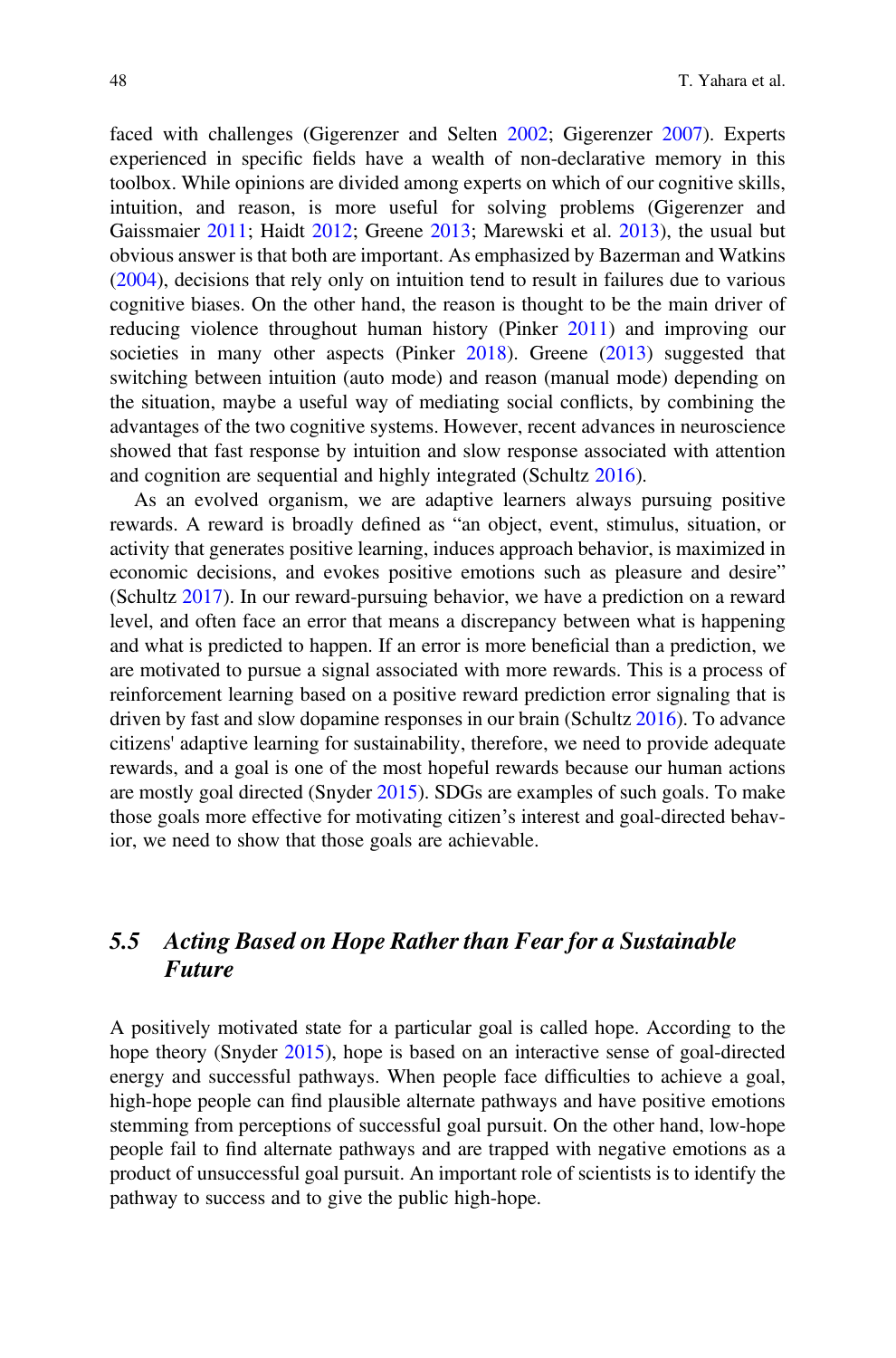We have solved some problems and made better societies at least in part although we are still certainly facing many difficult problems. Yunus et al. [\(2010](#page-61-17)) pointed out this fact in his seminal book "Social Business Revolution" and emphasized the importance to make a wish list for a better society and make efforts to realize those goals, rather than worrying about pessimistic predictions. His wish list is similar to SDGs that are now globally agreed. Another perspective for a positive change of the world has been repeatedly emphasized by Hans Rosling, a creator of Gapminder [\(https://www.gapminder.org/](https://www.gapminder.org/)), through his influential TED talks (see also Rosling et al. [2018\)](#page-58-24). Gapminder is an attractive tool for visualizing changes in the world's population and various statistics related to it. Rosling used Gapminder to point out that with the development of the economy, child survival increased in many countries, the number of children per woman decreased, and the human population is turning from increasing to decreasing. Countries that have contributed significantly to global population growth are poor African countries with low child survival and high numbers of children per woman. However, many countries in Africa are getting out of this situation and are following the trajectory of many other countries toward higher child survival and fewer children per woman. Gapminder convincingly shows that the crisis of population growth and the food crisis are solvable issues. The modern food problem stems from the fact that the product is not delivered to those who need it, rather than a lack of productivity. Following Rosling, Max Roser visualized on the website "Our World in Data" [\(https://ourworldindata.org/](https://ourworldindata.org/)) that various positive changes are taking place in the global community. Ridley ([2010\)](#page-58-25), see also 2015) argued that humanity has achieved prosperity through the evolution of social systems that enabled continuous innovations through non-zero sum games of exchanging knowledge and trading goods. According to him, the modern time is the most flourished in human history and is even getting better.

In parallel with these claims, many scientists have gathered evidence supporting that the world is getting better, and argued that our society can be transformed toward a sustainable future by making further efforts. Among them are Banerjee, Duflo, and Kremer who won the 2019 Nobel Memorial Prize in Economic Sciences "for their experimental approach to alleviating global poverty." Reviewing their research findings, Banerjee and Duflo ([2011\)](#page-50-2) published a book entitled "Poor Economics," and clarified that there is no general method for effectively supporting developing countries, but by devising effective methods according to individual conditions, various subsidies certainly contribute to development. In particular, the psychological status and the various difficulties in daily life of poverty people are beyond the imagination of people without poverty in developed countries. This knowledge of understanding their specific circumstances is a clue to solution and our decision science has a similar principle to them on a hands-on approach.

In 2011, two other scholars argued that the world is getting better. First, Pinker [\(2011](#page-58-2)) gave numerous evidence that violence is decreasing throughout human history, demonstrating that modern society is in an era of expanding human rights that should be called a "rights revolution." Second, Kenny ([2011\)](#page-55-22) gave evidence on further social issues and claimed that the world is "Getting better." Following these books published in 2011, further publications including "The Big Ratchet" on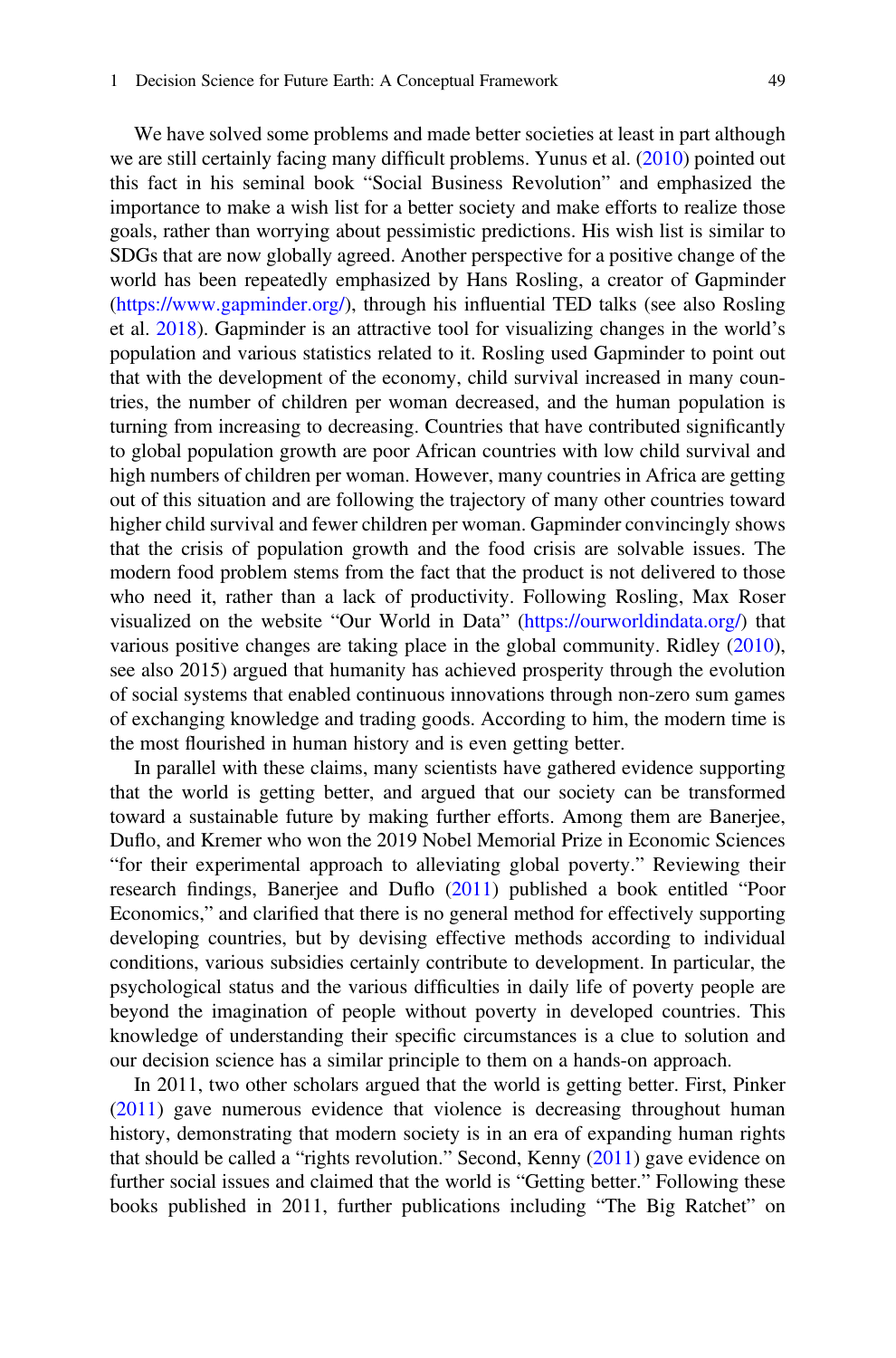agricultural production (DeFries [2014](#page-52-25)), "How Science Makes Us Better" (Shermer [2015\)](#page-59-26), "Progress" in globalization (Norberg [2016\)](#page-57-20), and "Enlightenment Now" (Pinker [2018](#page-58-8)) have provided more convincing evidence that the world is improving.

Of course, these achievements are the result of continuous efforts, and further stronger efforts are needed to make the world more sustainable. However, rather than a message that appeals to the negative emotion such as fear and threat that the world is facing a crisis, it is better to convey a positive and hopeful message that we can improve the world based on lessons learned from past successes. Negative messages can be effective for the purpose of drawing more attention to an issue, but may have the opposite effect for the purpose of persuading or changing behavior (Lang [2006\)](#page-55-23). This is because the fear response arises from the negative messages leading to fight– flight or freeze reactions, which are useless in solving problems (Moser and Dilling [2004\)](#page-57-21). Further, negative messages may diminish the beneficial effects of positive emotions associated with hope and consequently keep people away from the problem or even increase skepticism about the existence of the problem (Fischer et al. [2012;](#page-52-26) O'Neill and Nicholson-Cole [2009\)](#page-57-22). Thus, negative messages may strengthen status quo bias (Samuelson and Zeckhauser [1988](#page-58-12)) or normalcy bias (Omer and Alon [1994\)](#page-57-8). Moreover, when a negative message arouses fear, the neural signal may skip the cortex, which is linked to cognitive processes associated with creativity (McDonald [2018](#page-56-22)). This means that negative messages may prevent coming up with creative solutions for the problem.

We scientists need to avoid excessive fear messages, but that does not mean ignoring global issues. We instead believe education and hopeful messages are two effective factors in shaping public awareness and changing human behavior for solving the global issues such as climate change. Education can promote the rational thinking (Gigerenzer [2014,](#page-53-21) [2015](#page-53-27)), and can also debias positive illusions (Taylor and Brown [1994](#page-60-7)). Lee et al. ([2015\)](#page-55-24) showed that "educational attainment is the single strongest predictor of climate change awareness." However, in the top 100 universities and liberal arts colleges in the United States, the probability that a student takes at least one climate change course via the core curriculum is as low as 0.17. On the other hand, the public knows too little about the science of climate change, and political affiliation and political ideology had a large effect for climate change beliefs (Kahn et al. [2012;](#page-54-22) Hornsey et al. [2016](#page-54-23)). Thus, we need to advance education to change some conservative skepticism students and citizens about climate change. In this education, it is important to show hopeful pathways to mitigate and adapt to climate change because hopeful message with a concrete countermeasure is effective for leading behavior change (Fischer et al. [2012](#page-52-26); O'Neill and Nicholson-Cole [2009\)](#page-57-22). The hope for a better future not only plays as an important role for motivating people to participate in actions that contribute to solutions (Moser and Dilling [2004\)](#page-57-21), but also affects the self-efficacy of people who believe that their actions affect the resolution of global issues such as the climate change (Armstrong et al. [2018\)](#page-50-18). The same goes for solving many other issues presented in SDGs.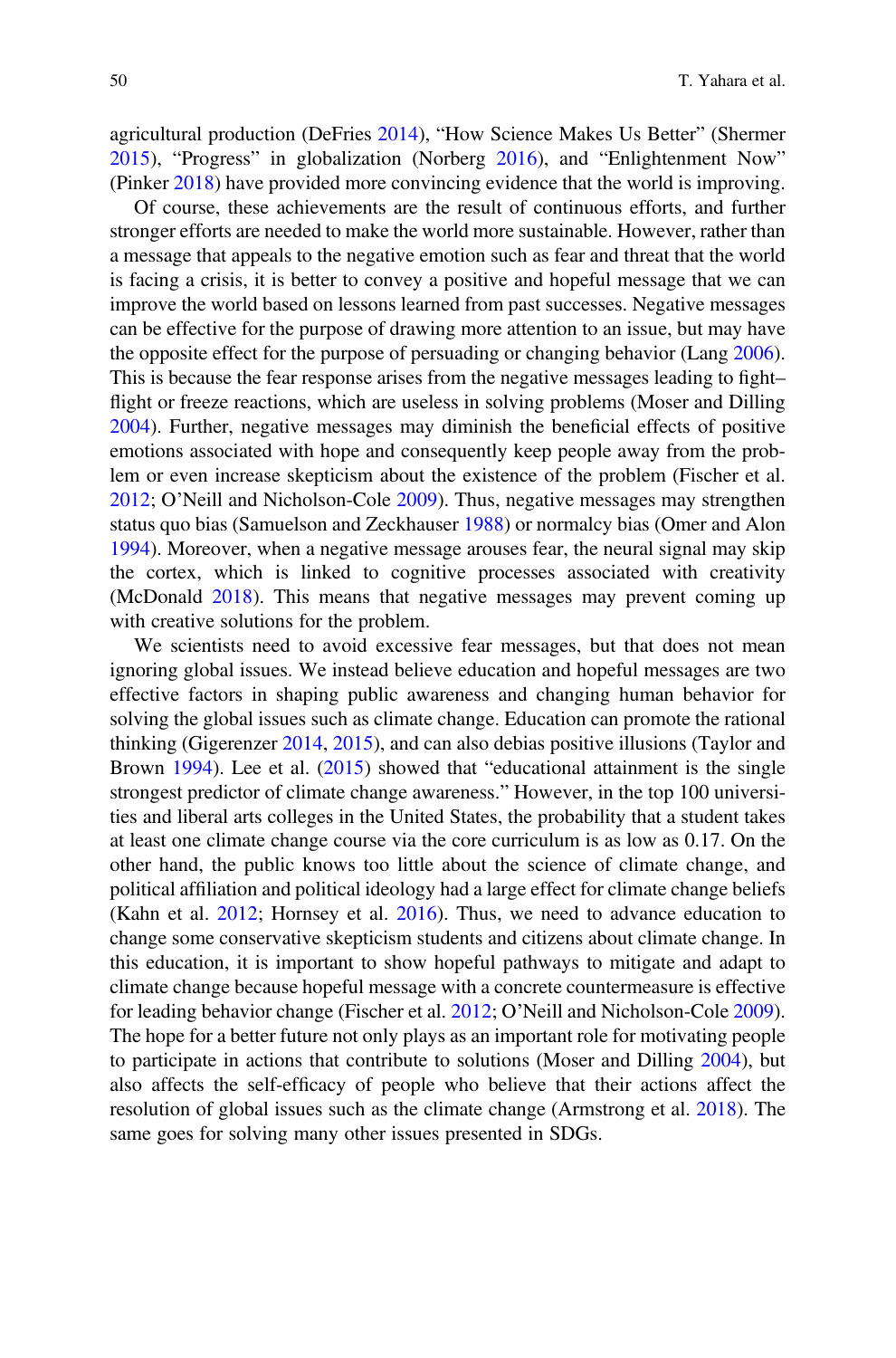# 5.6 Evolution of Institutions and Knowledge Toward a Sustainable Future

We humans are the only species that developed sophisticated civilization on earth. Through this civilization process, humans have changed the global environment significantly. However, humans have not only continued to destroy nature, but have also made efforts to use it wisely and make it sustainable. Agriculture, first started in the fertile crescent, can be seen as the first attempt to use natural resources sustainably (Yahara [2011\)](#page-61-18). In the fertile crescent, a balance between agricultural production and the natural ecosystems had been maintained until it was broken under the rapid population growth under modernization (Jaradat [1998\)](#page-54-24). Agricultural production has enabled the establishment of a state with various institutions (Diamond [1997](#page-52-27)), and those institutions contributed to decrease violence (Pinker [2011](#page-58-2)). Also, the accumulation of knowledge associated with agriculture prompted the development of early scientific efforts including biology, humanity, mathematics, physics, and metaphysics. For example, Aristotle's Historia Animalium and Theophrastus's Historia Plantarum written in the fourth century BC were the first systematization of Zoology and Botany, respectively. In the latter, Theophrastus described the techniques of ancient Greeks to regenerate olives and other plants in a sustainable manner. Since the first civilization in the fertile crescent, humans have continually improved institutions and knowledge and this process can be viewed as cultural evolution (Henrich and McElreath [2003](#page-54-20); Ridley [2016;](#page-58-7) Henrich [2017;](#page-54-4) Wilson [1975\)](#page-61-1).

One of the most influential human-generated knowledge is Darwin's theory of evolution. It has enabled a unified understanding of the whole world of biodiversity, as well as an understanding of how the human body and mind are designed by natural selection. Furthermore, evolutionary theory has proved useful in understanding social transformation as cultural evolution. Biological evolution and cultural evolution consist of five comparable phases (Fig. [1.8](#page-49-0)). In the first phase, an individual in a biological population acquires a new mutation, and an individual in a society conceives a new idea. In the second phase, a new mutation is combined with existing mutations in the process of recombination, and a new idea is combined with existing ideas in the process of ideation, i.e., creation of an advanced idea by combination. In the third phase, recombination produces phenotypic changes of an individual, while creation of an advanced idea results in changes of various social elements including institutions, knowledge, technology, goods, arts, and language. These elements can be regarded as "social phenotypes." In the fourth phase, a particular phenotype increases in a biological population by natural selection, and a particular social phenotype spreads in a society by social selection. In the fifth phase, adaptive evolution takes place in a biological population and social transformation proceeds in a human community.

Adaptive evolution and social transformation have two important similarities. First, there is no ultimate goal in either process. Second, which phenotype is advantageous varies with time and space. On the other hand, social evolution is unique in that it is driven by human's ability to predict, design, and change the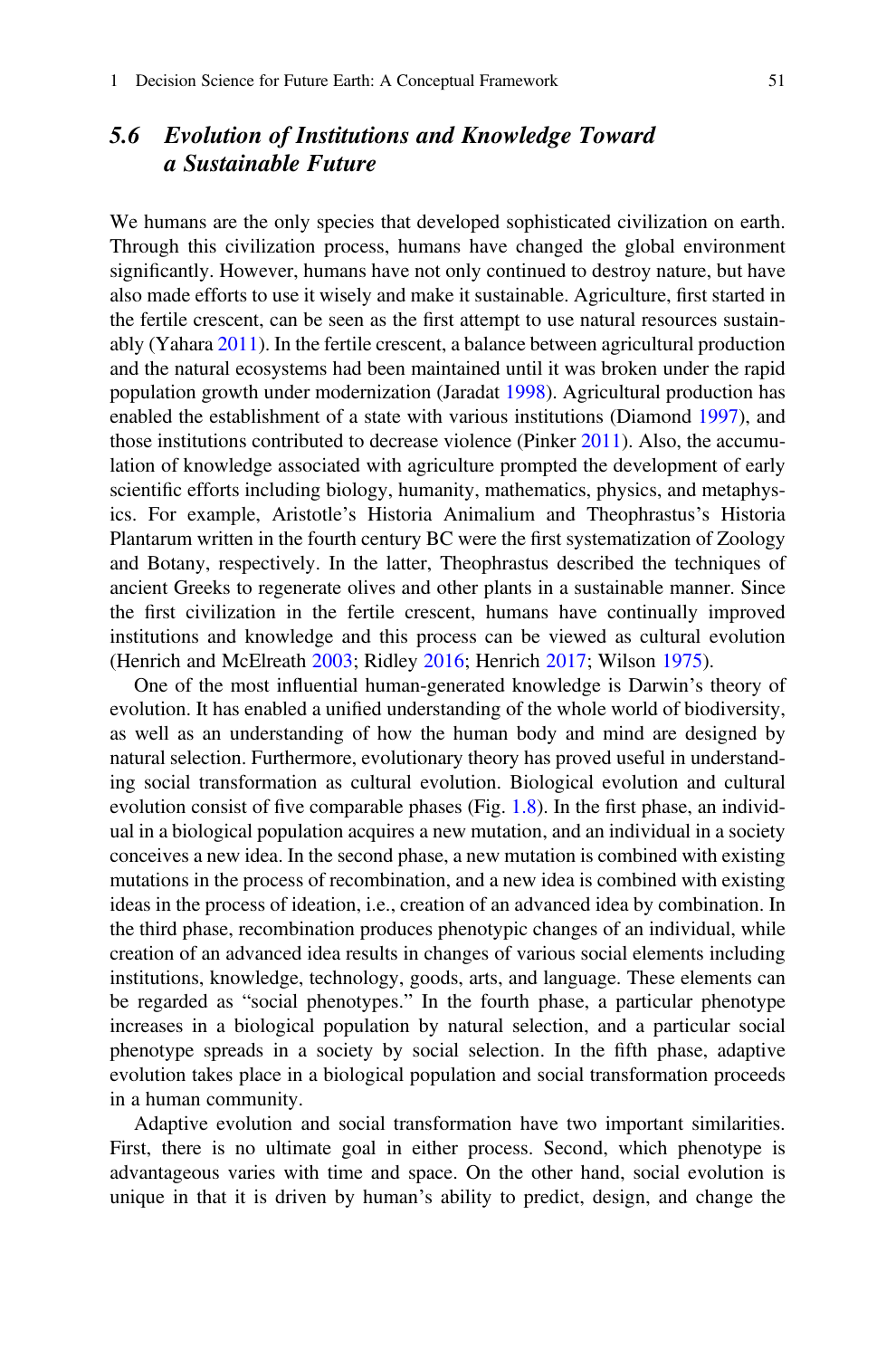<span id="page-49-0"></span>

Fig. 1.8 Comparison of biological evolution and cultural evolution

future. Therefore, human societies are capable of realizing not only short-term adaptation to the current environment, but also long-term adaptation to future environmental changes. Social evolution is unique also in that it is driven not only by competition but also by the high degree of human cooperation. Consequently, social elements beneficial not only to individuals but also to society as a whole have been selected. These two uniquenesses have driven the process of continuous improvement in human society.

In this conceptual chapter, we argued that decision-making and adaptive learning through the IDEA cycle is effective to accumulate new knowledge and improve institutions under the cooperation of various stakeholders. We also argued that evolutionary biology or Darwin's idea is helpful to develop solution-oriented transdisciplinary science by integrating natural and social sciences. Based on a review of cognitive nature behind human conflicts and cooperation, we proposed a guideline for co-design in transdisciplinary projects. Further, we reviewed past successes in adaptive comanagement of natural resources and demonstrated that institutions, knowledge, and social ties are the keys to transforming our society toward a sustainable future. Finally, we proposed five strategies for transforming our society by connecting local and global efforts toward a sustainable future. We are surely facing global environmental problems, the global threats of emergent disease, the global risk of stagnation, and many other issues that are embedded in SDGs. At first glance, these problems seem difficult to solve. However, all of these problems are resolvable by improving social elements including institutions and knowledge and strengthening social ties. The key role of scientists in this resolution process is to integrate the various disciplines needed to solve problems, show potential solutions, and present specific options and pathways to a solution. Our efforts to systematize Decision Science by integrating natural, social, and humanity sciences using evolutionary theory as an integrator will contribute to this resolution process. We believe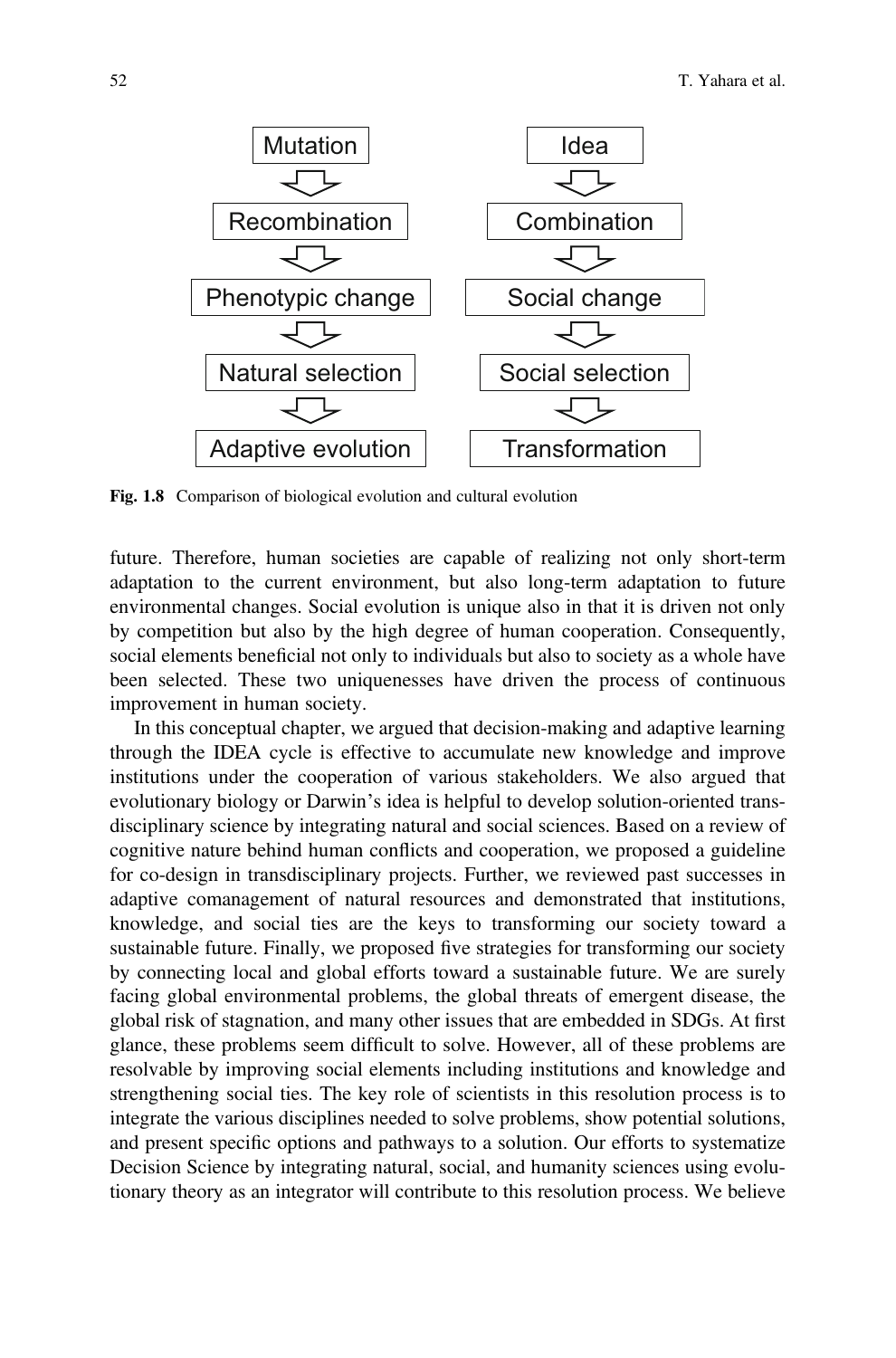this is one of the most promising ways to support global efforts for transforming our society into a sustainable future.

Acknowledgement This work was supported by a grant JPMJRX16F1 from the Research Institute of Science and Technology for the Society (RISTEX) of Japan Science and Technology Agency (JST) as part of the Future Earth programs.

### **References**

- <span id="page-50-14"></span>Ahmed A, Inoue S, Kai E, Nakashima N, Nohara Y (2013) Portable health clinic: a pervasive way to serve the unreached community for preventive healthcare. In: Distributed, ambient, and pervasive interactions - First international conference, DAPI 2013, Held as Part of HCI International 2013, Proceedings, pp 265–274. [https://doi.org/10.1007/978-3-642-39351-8\\_29](https://doi.org/10.1007/978-3-642-39351-8_29)
- <span id="page-50-6"></span>Aoki R, Rothwell G (2013) A comparative institutional analysis of the Fukushima nuclear disaster: Lessons and policy implications. Energy Policy 53:240–247
- <span id="page-50-18"></span>Armstrong AK, Krasny ME, Schuldt JP (2018) Communicating climate change: A guide for educators. Comstock Publishing Associates, New York, p 144
- <span id="page-50-15"></span><span id="page-50-0"></span>Axelrod R (1984) The evolution of cooperation. Basic Books, New York, p 264
- Barkin JS, DeSombre ER (2000) Unilateralism and multilateralism in international fisheries management. Glob Gov 6:339–360
- <span id="page-50-4"></span><span id="page-50-2"></span>Barkow JH, Cosmides L, Tooby J (1995) The adapted mind: evolutionary psychology and the generation of culture. Oxford University Press, Oxford, p 684
- Barnerjee AV, Dufro E (2011) Poor economics: a radical rethinking of the way to fight global poverty. Public Affairs, New York, 320 p
- <span id="page-50-16"></span><span id="page-50-7"></span>Baron RS (2005) So right it's wrong: groupthink and the ubiquitous nature of polarized group decision making. Adv Exp Soc Psychol 37:219–253
- Baron-Cohen S, Leslie AM, Frith U (1985) Does the autistic have a 'theory of mind'? Cognition 21:37–46
- <span id="page-50-13"></span><span id="page-50-9"></span>Bastardoz N, van Vugt M (2019) The nature of followership: evolutionary analysis and review. Leadersh Q 30:81–95
- <span id="page-50-8"></span>Bazerman MH, Moore DA (2008) Judgment in managerial decision making, 7th edn. Wiley, New York, p 230
- Bazerman MH, Watkins MD (2004) Predictable surprises: the disasters you should have seen coming and how to prevent them. Harvard Business School Press, Cambridge, p 336
- <span id="page-50-10"></span><span id="page-50-1"></span>Bell A, Morse S (2013) Measuring sustainability: Learning from doing. Routledge, London, p 206
- Bennett EM, Solan M, Biggs R, McPhearson T, Norstrom A, Olsson P, Pereira L, Peterson GD, Raudsepp-Hearne C, Biermann F, Carpenter SR, Ellis E, Hichert T, Galaz V, Lahsen M, Milkoreit M, Martin-Lopez B, Nicholas KA, Preiser R, Vince G, Vervoort J, Xu J (2016) Bright spots: seeds of a good anthropocene. Front Ecol Environ 14:441–448
- <span id="page-50-17"></span><span id="page-50-11"></span>Benton MJ (2009) The red queen and the court jester: species diversity and the role of biotic and abiotic factors through time. Science 323:728–732
- Berkes F (2009) Evolution of co-management: role of knowledge generation, bridging organizations and social learning. J Environ Manag 90:1692–1702
- <span id="page-50-12"></span><span id="page-50-3"></span>Berkes F, Folke C (1998) Linking social and ecological systems for resilience and sustainability. Beijer Dis Paper Ser 52:1–16
- <span id="page-50-5"></span>Bodin Ö (2017) Collaborative environmental governance: achieving collective action in socialecological systems. Science 357:1114
- Boehm C (2008) Purposive social selection and the evolution of human altruism. Cross-Cult Res 42:319–352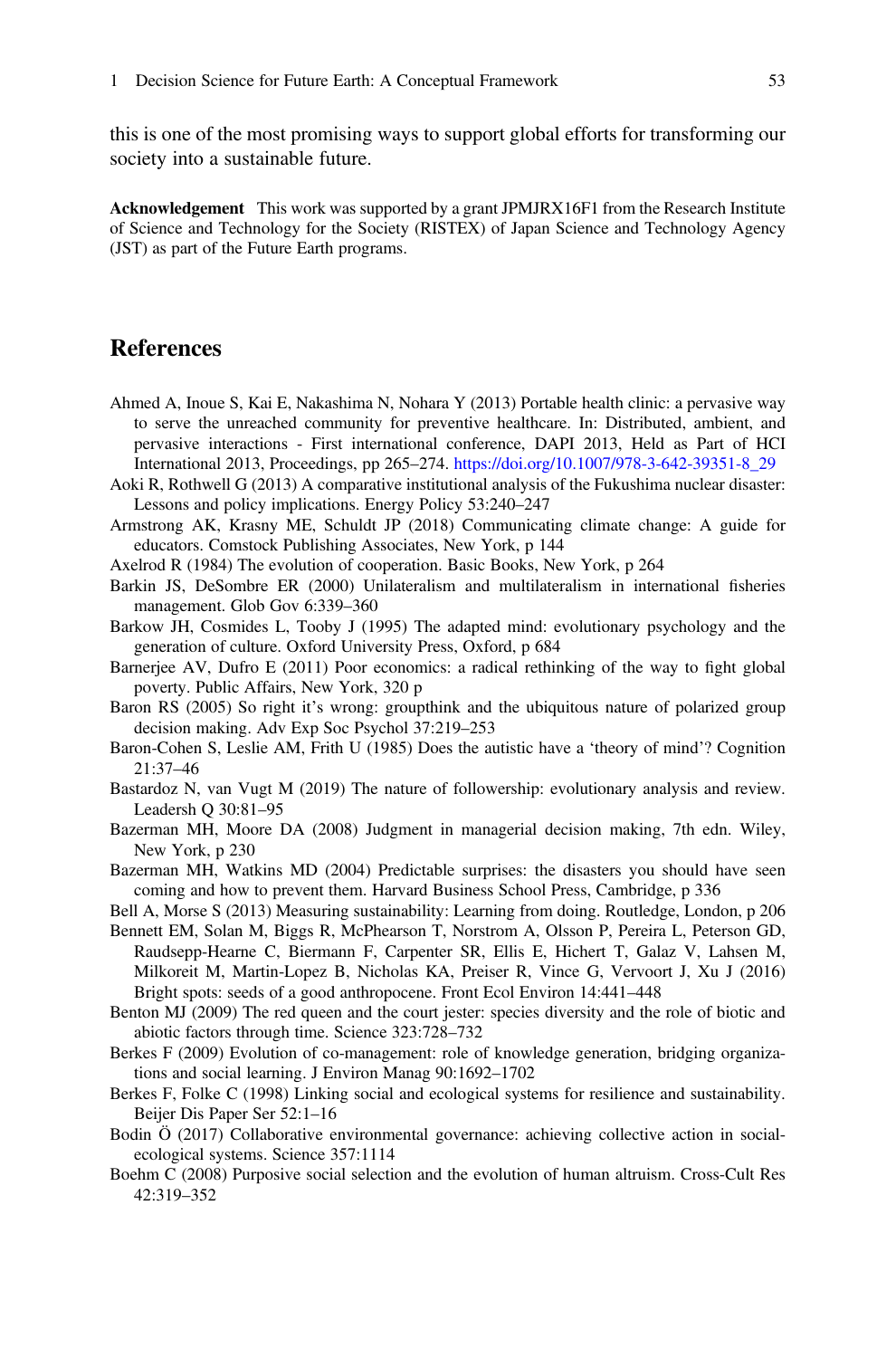- <span id="page-51-9"></span>Boehm C (2012) Moral origins: the evolution of virtue, altruism, and shame. Basic Books, New York, p 432
- <span id="page-51-18"></span>Bonney R, Shirk JL, Phillips TB, Wiggins A, Ballard HL, Miller-Rushing AJ, Parrish JK (2014) Next steps for citizen science. Science 343:1436–1437
- <span id="page-51-2"></span>Borrini-Feyerabend G, Pimbert M, Farvar MT, Kothari A, Renard Y (2004) Sharing power: learning by doing in co-management of natural resources throughout the world. IIED and IUCN/CEESP/CMWG, Cenesta, Tehran, p 473
- <span id="page-51-6"></span>Bouchard TJ, McGue M (2003) Genetic and environmental influences on human psychological differences. J Neurobiol 54:4–45
- <span id="page-51-5"></span>Bouchard TJ, Segal NL, Tellegena A, McGuea M, Keyesa M, Krueger R (2003) Evidence for the construct validity and heritability of the Wilson–Patterson conservatism scale: a reared–apart twins study of social attitudes. Personal Individ Differ 34:959–969
- <span id="page-51-17"></span>Bouckaert R, Lemey P, Dunn M, Greenhill SJ, Alekseyenko AV, Drummond AJ, Gray RD, Suchard MA, Atkinson QD (2012) Mapping the origins and expansion of the Indo–European language family. Science 337:957–960
- <span id="page-51-7"></span>Bowles S, Gintis H (2011) A cooperative species: human reciprocity and its evolution. Princeton University Press, Princeton, p 262
- <span id="page-51-22"></span>Boyd R, Richerson PJ (2009) Culture and the evolution of human cooperation. Philos Trans R Soc B 364:3281–3288
- <span id="page-51-8"></span>Boyd R, Gintis H, Bowles S (2010) Coordinated punishment of defectors sustains cooperation and can proliferate when rare. Science 328:617–620
- <span id="page-51-11"></span>Brewer JA (2017) The craving mind: from cigarettes to smartphones to love - why we get hooked and how we can break bad habits. Yale University Press, New Haven, p 256
- <span id="page-51-10"></span>Brewer JA, Worhunskya PD, Grayb JR, Tangc YY, Weberd J, Kobera H (2011) Meditation experience is associated with differences in default mode network activity and connectivity. Proc Natl Acad Sci U S A 108:20254–20259
- <span id="page-51-12"></span>Brodbeck FC, Kerschreiter R, Mojzisch A, Schulz-Hardt S (2007) Group decision making under conditions of distributed knowledge: the information asymmetries model. Acad Manag Rev 32:459–479
- <span id="page-51-1"></span>Brown T, Kātz B (2009) Change by design: how design thinking transforms organizations and inspires innovation. Harper Business, New York, p 272
- <span id="page-51-3"></span>Brusilovsky P (2003) Adaptive and intelligent web–based educational systems. Int J Artif Intell Educ 13:159–172
- <span id="page-51-4"></span>Buss D (2014) Evolutionary psychology: the new science of the mind. Psychology Press, Hove, p 496
- <span id="page-51-15"></span>Carlsson L, Berkes F (2005) Co-management: concepts and methodological implications. J Environ Manag 75:65–76
- <span id="page-51-16"></span>Chaffin BC, Gosnell H, Cosens BA (2014) A decade of adaptive governance scholarship: synthesis and future directions. Ecol Soc 19:56
- <span id="page-51-19"></span>Chandler M, See L, Copas K, Bonde AMZ, López BC, Danielsen F, Legind JK, Masinde S, Miller-Rushing AJ, Newman G, Rosemartin A, Turak E (2017) Contribution of citizen science towards international biodiversity monitoring. Biol Conserv 213:280–294
- <span id="page-51-21"></span>Charnovitz S (1997) Two centuries of participation: NGOs and international governance. Michigan J Int Law 18:183–286
- <span id="page-51-20"></span>Cobb NS, Gall LF, Zaspel JM, Dowdy NJ, McCabe LM, Kawahara AY (2019) Assessment of North American arthropod collections: prospects and challenges for addressing biodiversity research. PeerJ 7:e8086
- <span id="page-51-14"></span>Cosens BA, Gunderson L, Chaffin BC (2018) Introduction to the special feature practicing panarchy: assessing legal flexibility, ecological resilience, and adaptive governance in regional water systems experiencing rapid environmental change. Ecol Soc 23:4
- <span id="page-51-0"></span>Crutzen PJ (2002) Geology of mankind: the anthropocene. Nature 415:23
- <span id="page-51-13"></span>de Wit FR, Greer LL, Jehn KA (2012) The paradox of intragroup conflict: A meta–analysis. J Appl Psychol 97:360–390. <https://doi.org/10.1037/a0024844>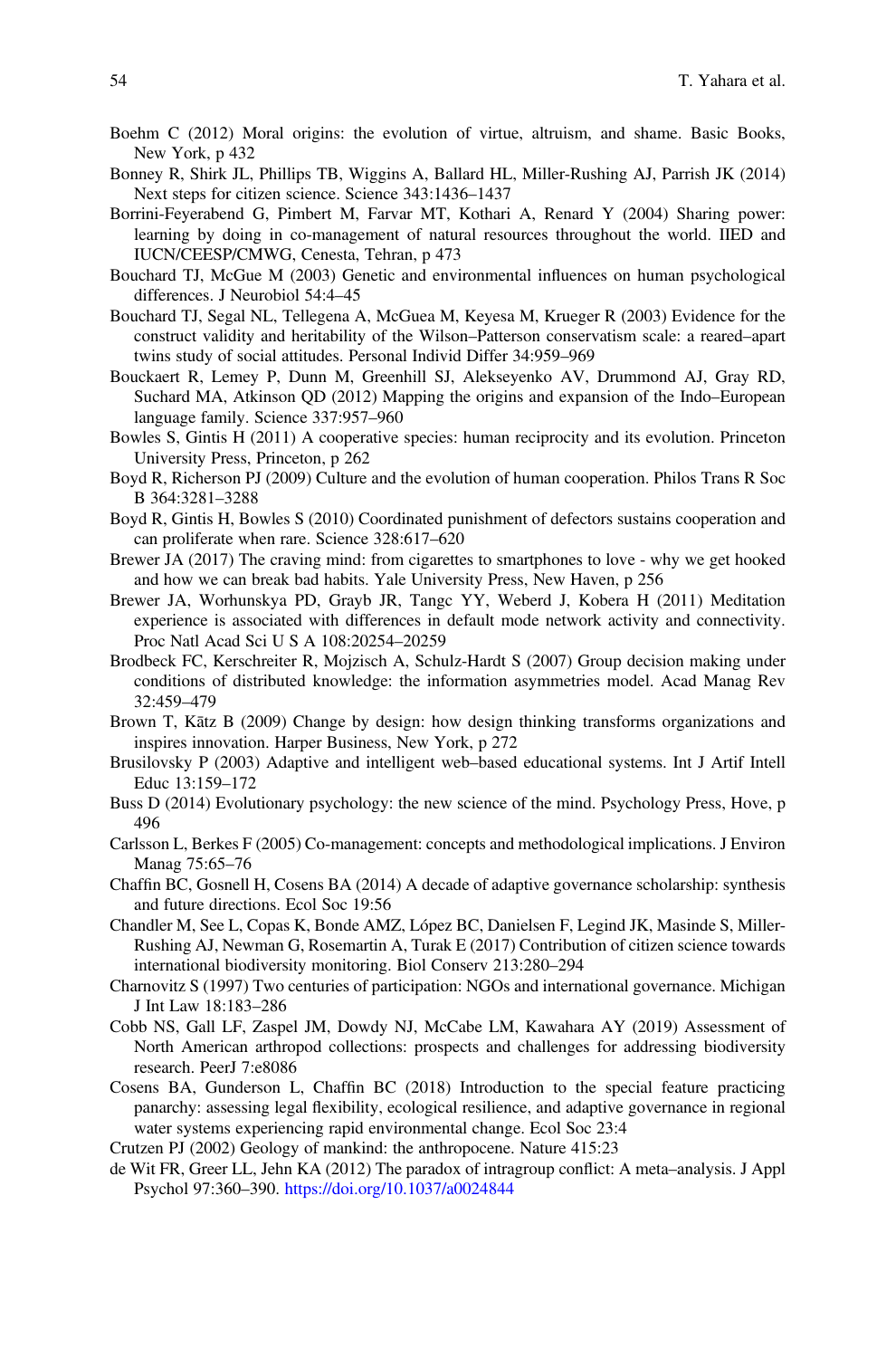- <span id="page-52-25"></span>DeFries R (2014) The big ratchet: how humanity thrives in the face of natural crisis. Basic Books, New York, p 288
- <span id="page-52-7"></span><span id="page-52-5"></span>Deming WE (1950) Elementary principles of the statistical control of quality. JUSE, Tokyo
- Dennett D (1995) Darwin's dangerous idea: evolution and the meanings of life. Penguin, New York, p 592
- <span id="page-52-27"></span>Diamond J (1997) Guns, germs and steel: a short history of everybody for the last 13,000 years. WW Norton & Co, New York, p 480
- <span id="page-52-0"></span>Diamond J (2005) Collapse: how societies choose to fail or succeed. Viking, New York, p 608
- <span id="page-52-23"></span>Diaz S et al (2015) The IPBES conceptual framework — connecting nature and people. Curr Opin Environ Sustain 14:1–16
- <span id="page-52-19"></span>Dublin DR, Tanaka N (2014) Indigenous agricultural development for sustainability and "Satoyama". Geogr Environ Sustainability 7:86–95
- <span id="page-52-4"></span>Dunbar R (1993) Coevolution of neocortical size, group size and language in humans. Behav Brain Sci 16:681–735
- <span id="page-52-9"></span><span id="page-52-8"></span>Dunbar R (2014) Human evolution. Pellican, New Orleans, p 256
- Dunbar R, Barrett L, Lycett J (2005) Evolutionary psychology: a beginner's guide. Oneworld Publications, London, p 234
- <span id="page-52-21"></span>Duraiappah AK, Nakamura K, Takeuchi K, Watanabe M, Nishi M (eds) (2012) Satoyama–satoumi ecosystems and human well–being: socio–ecological production landscapes of Japan. United Nations Press, Tokyo, p 480
- <span id="page-52-11"></span>Egas M, Riedl A (2008) The economics of altruistic punishment and the maintenance of cooperation. Proc R Soc B 275:871–878
- <span id="page-52-16"></span>Ellis G (2018) So, what are cognitive biases? In: Ellis G (ed) Cognitive biases in visualizations. Springer, Cham, pp 1–10
- <span id="page-52-12"></span>Evans JS (1989) Bias in human reasoning: Causes and consequences. Psychology Press, Hove, p 160
- <span id="page-52-13"></span>Evans JS (2008) Dual-processing accounts of reasoning, judgment, and social cognition. Annu Rev Psychol 59:255–278
- <span id="page-52-14"></span>Evans JS, Stanovich KE (2013) Dual-process theories of higher cognition: advancing the debate. Perspect Psychol Sci 8:223–241
- <span id="page-52-17"></span>Festinger L (1954) A theory of social comparison processes. Hum Relat 7:117–140
- <span id="page-52-26"></span>Fischer J, Dyball R, Fazey I, Gross C, Dovers S, Ehrlich PR, Brulle RJ, Christensen C, Borden RJ (2012) Human behavior and sustainability. Front Ecol Environ 10:153–160
- <span id="page-52-18"></span>Fischhoff B (1982) Debiasing. In: Kahneman D, Slovic P, Tversky A (eds) Judgement under uncertainty: heuristics and biases. Cambridge University Press, New York, pp 422–444
- <span id="page-52-3"></span>Fischhoff B, Kadvany J (2011) Risk: a very short introduction. Oxford University Press, Oxford, p 162
- <span id="page-52-22"></span>Folke C, Carpenter S, Elmqvist T, Gunderson L, Holling CS, Walker B (2002) Resilience and sustainable development: building adaptive capacity in a world of transformations. Ambio 31:437–440
- <span id="page-52-6"></span>Folke C, Hahn T, Olsson P, Norberg J (2005) Adaptive governance of social-ecological systems. Annu Rev Environ Resour 30:441–473
- <span id="page-52-10"></span>Fowler JH (2005) Altruistic punishment and the origin of cooperation. Proc Natl Acad Sci U S A 102:7047–7049
- <span id="page-52-24"></span>Fujimaki A, Shioya K, Tagawa S, Matsuda H (2016) A theoretical approach for zone–based management of the deer population on Yakushima Island. Popul Ecol 58:315–327
- <span id="page-52-15"></span>Furuta K, Kondo K (1992) Group reliability analysis. Reliab Eng Syst Saf 35:159–167
- <span id="page-52-1"></span>Future Earth (2013) Future Earth initial design: report of the transition team. International Council for Science (ICSU), Paris, p 98
- <span id="page-52-2"></span>Future Earth (2014) Strategic research agenda 2014: priorities for a global sustainability research strategy. International Council for Science (ICSU), Paris, p 25
- <span id="page-52-20"></span>Galvin KA, Reid RS, Fernandez-Gimenez ME, ole Kaelo D, Baival B, Krebs M (2016) Co-design of transformative research for rangeland sustainability. Curr Opin Environ Sustain 20:8–14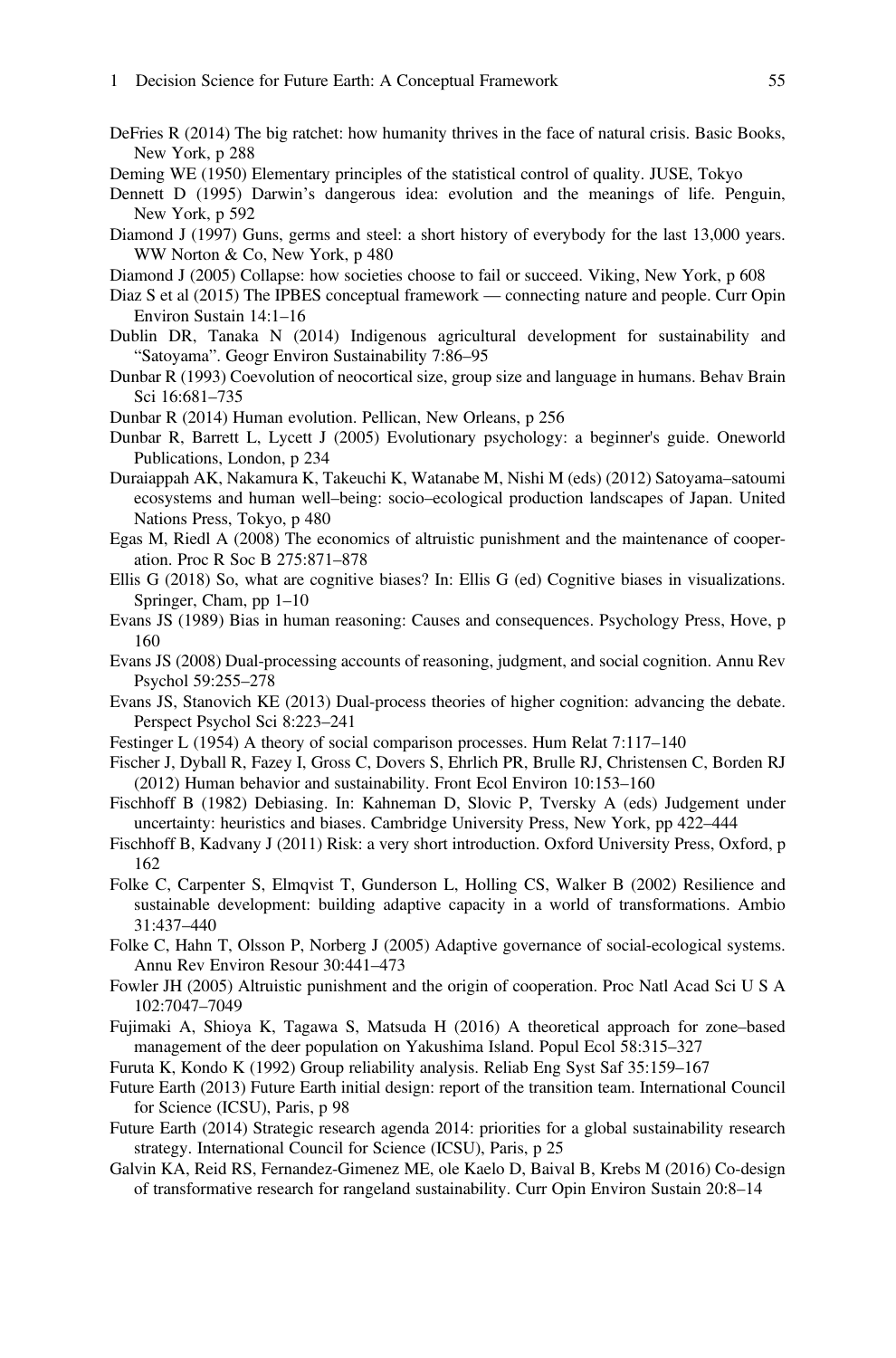<span id="page-53-7"></span>Gerber AS, Huber GA, Doherty D, Dowling DM, Ha SE (2010) Personality and political attitudes: relationships across issue domains and political contexts. Am Polit Sci Rev 104:111–133

<span id="page-53-21"></span>Gigerenzer G (2014) Risk savvy: how to make good decisions. Viking, New York, p 336

- <span id="page-53-27"></span>Gigerenzer G (2015) On the supposed evidence for libertarian paternalism. Rev Philos Psychol 6:361–383
- <span id="page-53-17"></span>Gigerenzer G, Gaissmaier W (2011) Heuristic decision making. Annu Rev Psychol 62:451–482
- <span id="page-53-26"></span>Gigerenzer G, Selten R (eds) (2002) Bounded rationality: the adaptive toolbox. MIT Press, Cambridge, p 394
- <span id="page-53-24"></span>Gladwell M (2000) The tipping point—how little things can make a big difference. Back Bay Books, New York, p 304
- <span id="page-53-11"></span>Graham J, Haidt J, Nosek BA (2009) Liberals and conservatives rely on different sets of moral foundations. J Pers Soc Psychol 96:1029–1046
- <span id="page-53-9"></span>Graham J, Haidt J, Kolevaa S, Motylc M, Iyera R, Wojcikd SP, Ditto PH (2013) Moral foundations theory: the pragmatic validity of moral pluralism. Adv Exp Soc Psychol 47:55–130
- <span id="page-53-25"></span>Grameen Comunitations (2020) Portable Health Clinic. [http://grameen.technology/post/32/porta](http://grameen.technology/post/32/portable-health-clinic) [ble-health-clinic.](http://grameen.technology/post/32/portable-health-clinic) Visited May 22, 2020
- <span id="page-53-1"></span>Greene J (2013) Moral tribes: emotion, reason, and the gap between us and them. Penguin Press, New York, p 432
- <span id="page-53-5"></span>Gregory R, Failing L, Harstone M, Long G, McDaniels T, Ohlson D (2012) Structured decision making: a practical guide to environmental management choices. Wiley-Blackwell, Oxford, p 312
- <span id="page-53-3"></span>Grossman SJ, Hart OD (1980) Takeover bids, the free–rider problem, and the theory of the corporation. Bell J Econ 11:42–64
- <span id="page-53-12"></span>Guala F (2012) Reciprocity: weak or strong? What punishment experiments do (and do not) demonstrate. Behav Brain Sci 35:1–15
- <span id="page-53-4"></span>Gunderson LH, Holling CS (2002) Panarchy: understanding transformations in human and natural systems. Island Press, Washington, DC, p 570
- <span id="page-53-20"></span>Gur RC, Sackeim HA (1979) Self-deception: a concept in search of a phenomenon. J Pers Soc Psychol 37:147–169
- <span id="page-53-23"></span>Hahn T, Olsson P, Folke C, Johansson K (2006) Trust–building, knowledge generation and organizational innovations: the role of a bridging organization for adaptive co-management of a wetland landscape around Kristianstad, Sweden. Hum Ecol 34:573–592
- <span id="page-53-22"></span>Haidt J (2006) The happiness hypothesis: finding modern truth in ancient wisdom. Basic Books, New York, p 320
- <span id="page-53-6"></span>Haidt J (2007) The new synthesis in moral psychology. Science 316:998–1002
- <span id="page-53-0"></span>Haidt J (2012) The righteous mind: why good people are divided by politics and religion. Penguin, New York, p 528
- <span id="page-53-10"></span>Haidt J, Graham J (2007) When morality opposes justice: conservatives have moral intuitions that liberals may not recognize. Soc Justice Res 20:98–116
- <span id="page-53-14"></span>Halbesleben JRB, Buckley RM (2004) Pluralistic ignorance: historical development and organizational applications. Manag Decis 42:126–138
- <span id="page-53-2"></span>Hardin G (1968) The tragedy of commons. Science 162:1243–1248
- <span id="page-53-13"></span>Hart P (1991) Irving L. Janis' victims of groupthink. Polit Psychol 12:247–278
- <span id="page-53-18"></span>Haselton MG, Buss DM (2000) Error management theory: a new perspective on biases in cross-sex mind reading. J Pers Soc Psychol 78:81–91
- <span id="page-53-19"></span>Haselton MG, Nettle D (2006) The paranoid optimist: an integrative evolutionary model of cognitive biases. Personal Soc Psychol Rev 10:47–66
- <span id="page-53-15"></span>Haselton MG, Nettle D, Murray DR (2015) The evolution of cognitive bias. In: Buss DM (ed) Handbook of evolutionary psychology. Wiley, New York, pp 724–746
- <span id="page-53-8"></span>Hatemi PK, McDermott R (2012) The genetics of politics: discovery, challenges, and progress. Trends Genet 28:525–533

<span id="page-53-16"></span>Gigerenzer G (2007) Gut feelings: the intelligence of the unconscious. Penguin, New York, p 299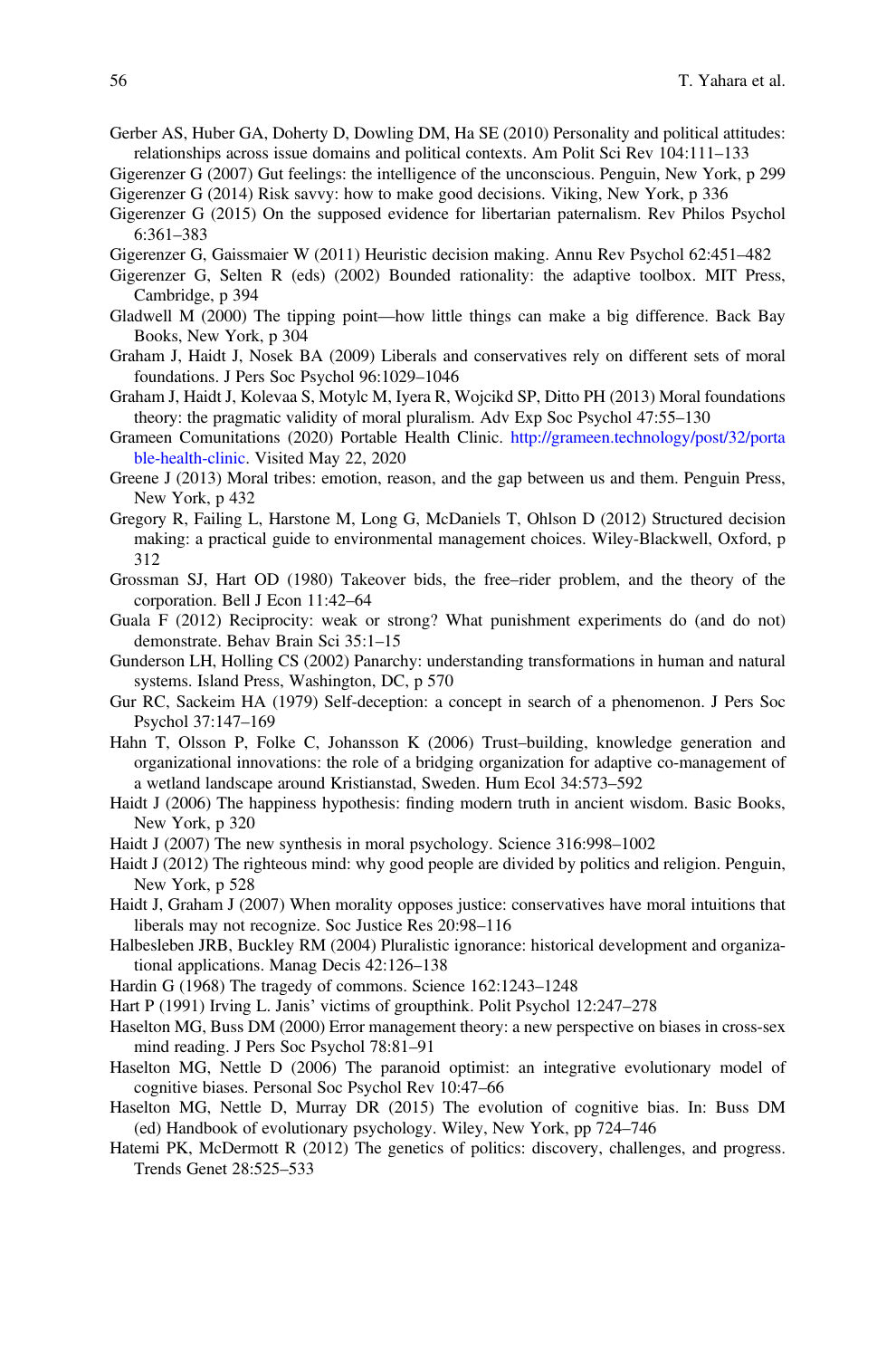- <span id="page-54-8"></span>Hatemi PK, Gillespie NA, Eaves LJ, Maher BS, Webb BT, Heath AC, Medland SE, Smyth DC, Beeby HN, Gordon SD, Montgomery GW, Zhu G, Byrne EM, Martin NG (2011) A genomewide analysis of liberal and conservative political attitudes. J Polit 73:271–285
- <span id="page-54-1"></span>Hawks J, Wang ET, Cochran GM, Harpending HC, Moyzis RK (2007) Recent acceleration of human adaptive evolution. Proc Natl Acad Sci U S A 104:20753–20758
- <span id="page-54-21"></span>Hayek FA (1979) The political order of a free people. University of Chicago Press, Chicago, p 244
- <span id="page-54-7"></span>Heath J (2014) Enlightenment 2.0: restoring sanity to our politics, our economy, and our lives. HarperCollins Publishers, New York, p 432
- <span id="page-54-9"></span>Henrich J (2006) Cooperation, punishment, and the evolution of human institutions. Science 312:60–61
- <span id="page-54-4"></span>Henrich J (2017) The secret of our success: how culture is driving human evolution, domesticating our species, and making us smarter. Princeton University Press, Princeton, p 445
- <span id="page-54-20"></span>Henrich J, McElreath R (2003) The evolution of cultural evolution. Evol Anthropol 12:123–136
- <span id="page-54-14"></span>Herbert TT, Estes RW (1977) Improving executive decisions by formalizing dissent: The corporate devil's advocate. Acad Manag Rev 2:662–667
- <span id="page-54-2"></span>Hoegh-Guldberg O, Bruno JF (2010) The impact of climate change on the world's marine ecosystems. Science 328:1523–1528
- <span id="page-54-13"></span>Hoehl S, Hellmer K, Johansson M, Gredebäck G (2017) Itsy bitsy spider...: infants react with increased arousal to spiders and snakes. Front Psychol 8:1710
- <span id="page-54-5"></span>Holling CS (1978) Adaptive environmental assessment and management. John Wiley & Sons, Chichester, p 377
- <span id="page-54-6"></span>Holling CS, Carpenter SR, Brock WA, Gunderson LH (2002) Discoveries for sustainable future. In: Gunderson LH, Holling CS, Light SS (eds) Barriers and bridges to the renewal of ecosystems and institutions. Columbia University Press, New York, pp 395–417
- <span id="page-54-3"></span>Hooper DU, Adair EC, Cardinale BJ, Byrnes JEK, Hungate BA, Matulich KL, Gonzalez A, Duffy JE, Gamfeldt L, O'Connor MI (2012) A global synthesis reveals biodiversity loss as a major driver of ecosystem change. Nature 486:105–108
- <span id="page-54-23"></span>Hornsey MJ, Harris EA, Bain PG, Fielding KS (2016) Meta-analyses of the determinants and outcomes of belief in climate change. Nat Clim Chang 6:622–626
- <span id="page-54-19"></span>Hossain N, Yokota F, Sultana N, Ahmed A (2019) Factors influencing rural end-users' acceptance of e-health in developing countries: a study on portable health clinic in Bangladesh. Tele-med e-Health 25:221–229
- <span id="page-54-0"></span>Ingman M, Kaessmann H, Paabo S, Gyllensten U (2000) Mitochondrial genome variation and the origin of modern humans. Nature 408:708–713
- <span id="page-54-15"></span>International Partnership for the Satoyama Initiative [IPSI] (2010) The Satoyama initiative. Ministry of the Environment Japan and United Nations University, Tokyo
- <span id="page-54-17"></span>Isaac RM, Walker JM (1988) Group size effects in public goods provision: the voluntary contributions mechanism. Q J Econ 103:179–199
- <span id="page-54-18"></span>Itonaga K (2014) Preface: expectation for Tsushima model. Biocity 58:6–9
- <span id="page-54-10"></span>Iwasa Y, Lee JH (2013) Graduated punishment is efficient in resource management if people are heterogeneous. J Theor Biol 333:117–125
- <span id="page-54-11"></span>Janis IL (1972) Victims of groupthink: a psychological study of foreign–policy decisions and fiascoes. Houghton Mifflin, Boston, p 320
- <span id="page-54-12"></span>Janis IL (1982) Groupthink: psychological studies of policy decisions and fiascoes. Houghton Mifflin, Boston, p 368
- <span id="page-54-24"></span>Jaradat AA (1998) Biodiversity and sustainable agriculture in the fertile crescent. In: Albert J, Bernhardsson M, Kenna R (eds) Transformations of Middle Eastern natural environments: legacies and lessons. Yale University Press, New Haven, pp 31–57
- <span id="page-54-16"></span>Judge TA, Piccolo RF, Kosalca T (2009) The bright and dark sides of leader traits: a review and theoretical extension of the leader trait paradigm. Leadersh Q 20:855–875
- <span id="page-54-22"></span>Kahn DM, Peters E, Wittlin M, Slovic P, Ouellette LL, Braman D, Mandel G (2012) The polarizing impact of science literacy and numeracy on perceived climate change risks. Nat Clim Chang 2:732–735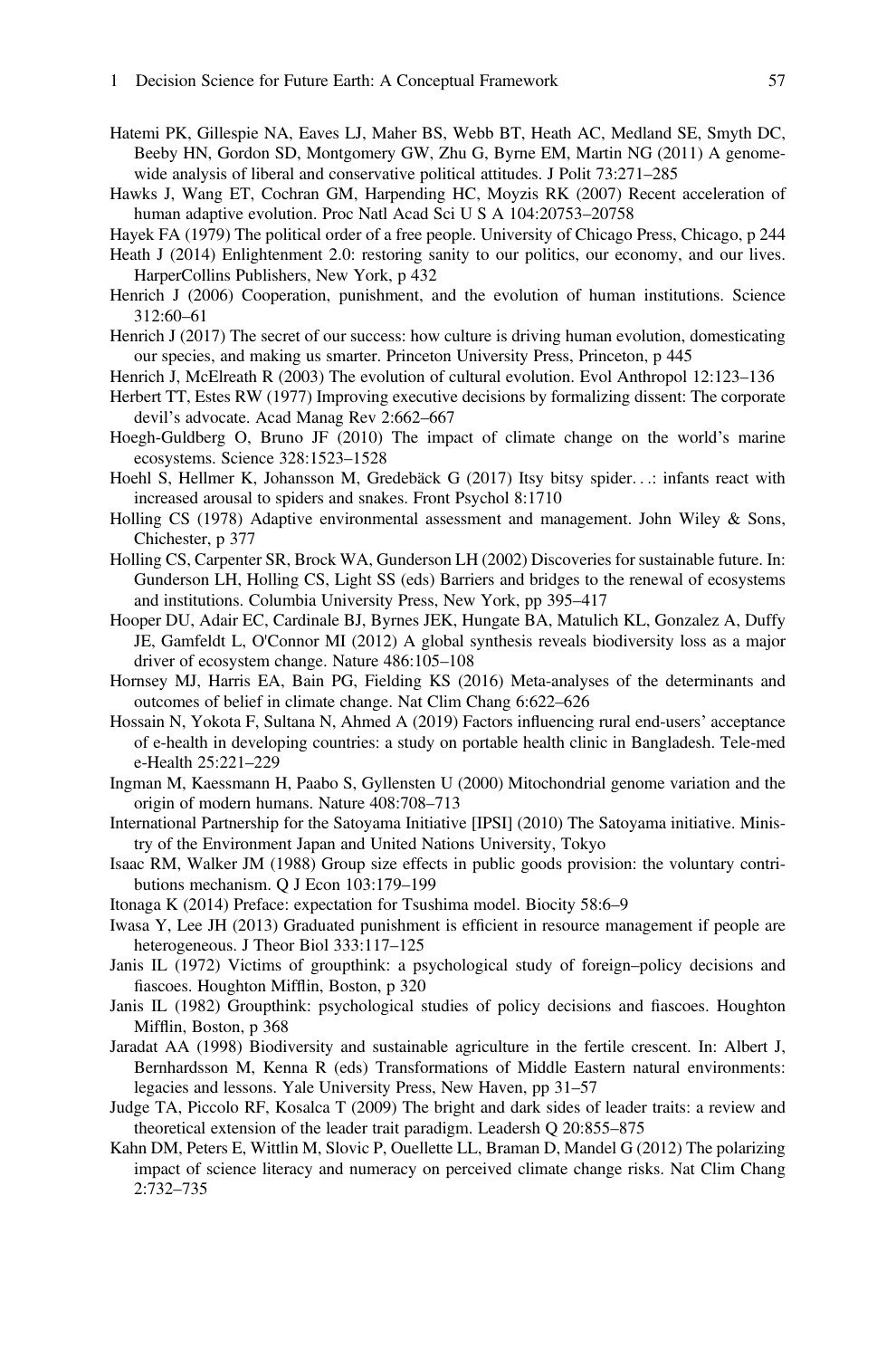- <span id="page-55-3"></span>Kahneman D (2003) Maps of bounded rationality: psychology for behavioral economics. Am Econ Rev 93:1449–1475
- <span id="page-55-1"></span>Kahneman D (2011) Thinking, fast and slow. Penguin Books, New York, p 499
- <span id="page-55-19"></span>Kajisa T, Murakami T, Mizoue N, Top N, Yoshida S (2009) Object–based forest biomass estimation using Landsat ETM+ in Kampong Thom Province, Cambodia. J For Res 14:203–211
- <span id="page-55-8"></span>Katz D, Allport F (1931) Students' attitudes: a report of the Syracuse University reaction study. Craftsman Press, New York, p 408
- <span id="page-55-16"></span>Kawaguchi M, Araki S (2016) Tsushima biosphere reserve: conservation and wise use of the SATOJIMA environment. Jpn J Ecol 66:147–154
- <span id="page-55-17"></span>Kawano T, Kawamura R (2020) Genesis and maintenance processes of a quasi-stationary convective band that produced record-breaking precipitation in northern Kyushu, Japan on 5 July 2017. J Meteorol Soc Jpn 98:33
- <span id="page-55-22"></span>Kenny C (2011) Getting better: why global development is succeeding–and how we can improve the world even more. Basic Books, New York, p 256
- <span id="page-55-4"></span>Kerr NL, Tindale RS (2004) Group performance and decision making. Annu Rev Psychol 55:623–655
- <span id="page-55-15"></span>King AJ, Cowlishaw G (2009) Leaders, followers, and group decision making. Commun Integrat Biol 2:147–150. <https://doi.org/10.4161/cib.7562>
- <span id="page-55-21"></span>Kirby JS, Stattersfield AJ, Butchart SHM, Evans MI, Grimmett RFA, Jones VR, O'Sullivan J, Tucker GM, Newton I (2008) Key conservation issues for migratory land- and waterbird species on the world's major flyways. Bird Conserv Int 18:S49–S73
- <span id="page-55-12"></span>Klayman J, Brown K (1993) Debias the environment instead of the judge: an alternative approach to reducing error in diagnostic (and other) judgment. Cognition 49:97–122
- <span id="page-55-5"></span>Labib A, Harris MJ (2015) Learning how to learn from failures: the Fukushima nuclear disaster. Eng Fail Anal 47:117–128
- <span id="page-55-23"></span>Lang A (2006) Using the limited capacity model of motivated mediated message processing to design effective cancer communication messages. J Commun 56:S57–S80
- <span id="page-55-2"></span>Lang DJ, Wiek A, Bergmann M, Stauffacher M, Martens P, Moll P, Swilling M, Thomas CJ (2012) Transdisciplinary research in sustainability science: practice, principles, and challenges. Sustain Sci 7:25–43
- <span id="page-55-9"></span>Langer EJ (1975) The illusion of control. J Pers Soc Psychol 32:311–328
- <span id="page-55-10"></span>Larrick RP (2004) Debiasing. In: Koehler DJ, Harvey N (eds) Blackwell handbook of judgment and decision making. Blackwell, Oxford, pp 316–337
- <span id="page-55-14"></span>Leach WD, Pelkey NW (2001) Making watershed partnerships work: a review of the empirical literature. J Water Resour Plan Manag 127:378–385
- <span id="page-55-24"></span>Lee TM, Markowitz EM, Howe PD, Ko CY, Leiserowitz AA (2015) Predictors of public climate change awareness and risk perception around the world. Nat Clim Chang 5:1014–1020
- <span id="page-55-0"></span>Leemans R (2016) The lessons learned from shifting from global–change research programmes to transdisciplinary sustainability science. Curr Opin Environ Sustain 19:103–110
- <span id="page-55-13"></span>Lenton T, Held H, Kriegler E, Hall JW, Lucht W, Rahmstorf S, Schellnhuber HJ (2008) Tipping elements in the earth's climate system. Proc Natl Acad Sci U S A 105:1786–1793
- <span id="page-55-20"></span>Lenzen M, Moran D, Kanemoto K, Foran B, Lobefaro L, Geschke A (2012) International trade drives biodiversity threats in developing nations. Nature 486:109–112
- <span id="page-55-11"></span>Lewin K (1947) Group decision and social change. In: Newcomb TM, Hartley EL (eds) Readings in social psychology. Holt, New York, pp 330–344
- <span id="page-55-7"></span>Longley J, Pruitt DG (1980) Groupthink: a critique of Janis's theory. In: Wheeler L (ed) Review of personality and social psychology, vol 1. Sage, Beverly Hills, pp 74–93
- <span id="page-55-18"></span>Lonn P, Mizoue N, Ota T, Kajisa T, Yoshida S (2018) Biophysical factors affecting forest cover changes in community forestry: a country scale analysis in Cambodia. Forests 9:273. [https://doi.](https://doi.org/10.3390/f9050273) [org/10.3390/f9050273](https://doi.org/10.3390/f9050273)
- <span id="page-55-6"></span>Lu L, Yuan YC, McLeod PL (2012) Twenty–five years of hidden profiles in group decision making: a meta-analysis. Personal Soc Psychol Rev 16:54–75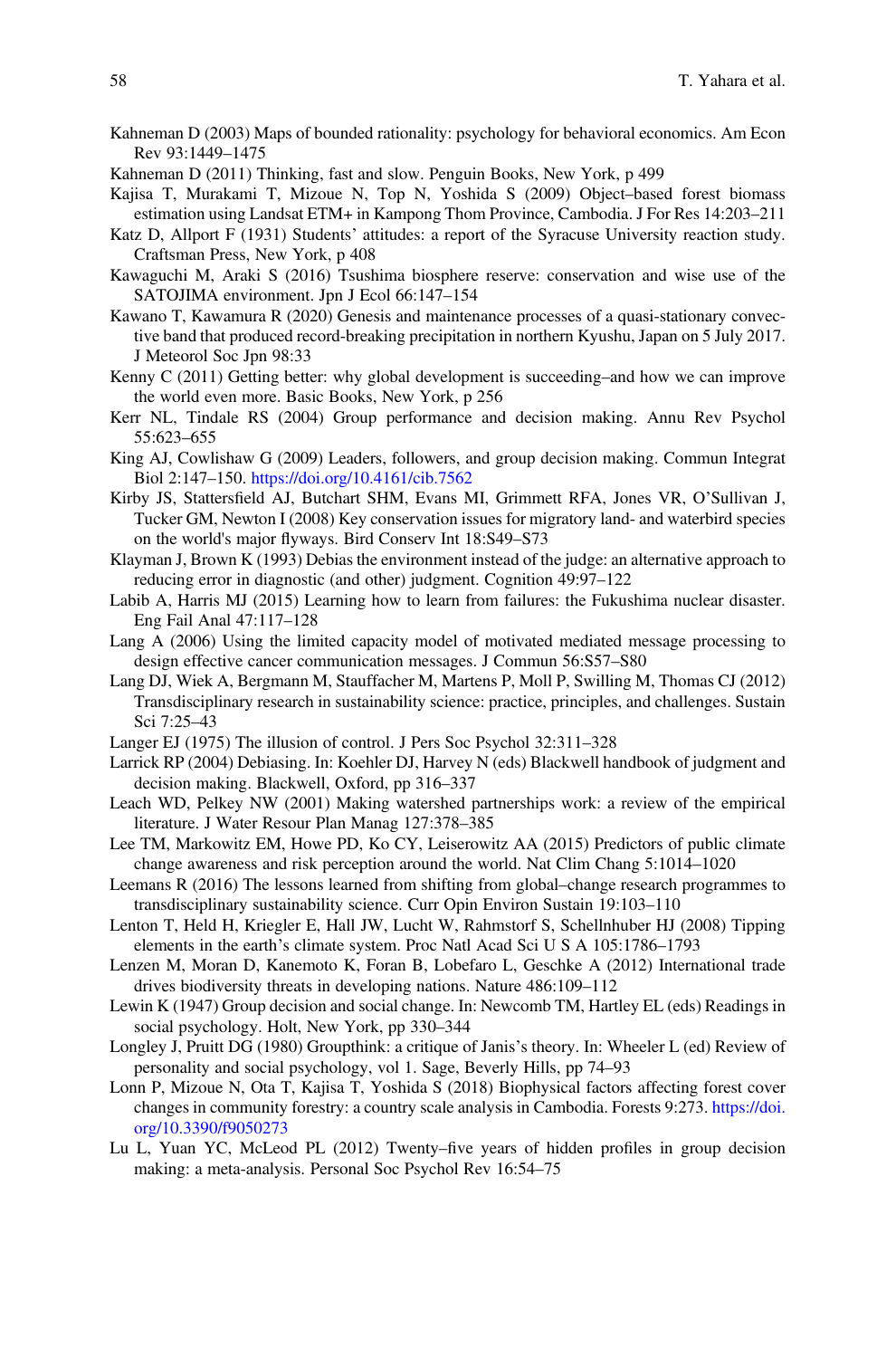- <span id="page-56-14"></span>Lubell M, Robins G, Wang P (2014) Network structure and institutional complexity in an ecology of water management games. Ecol Soc 19:23
- <span id="page-56-15"></span>Lubell M, Jasny L, Hastings A (2017) Network governance for invasive species management. Conserv Lett 10:699–707
- <span id="page-56-13"></span>Ludwig D, Mangel M, Haddat B (2001) Ecology, conservation, and public policy. Annu Rev Ecol Syst 32:481–517
- <span id="page-56-8"></span>MacCoun RJ (1998) Biases in the interpretation and use of research results. Annu Rev Psychol 49:259–287
- <span id="page-56-17"></span>Maeda T (2014) Development of a base for academic and international exchange through human resources circulation. BIOCITY 58:36–42
- <span id="page-56-2"></span>Magnani L (2011) Abduction, reason, and science: Processes of discovery and explanation. Springer, New York, p 205
- <span id="page-56-7"></span>Manoogian J (2016). The Cognitive Bias Codex. [https://medium.com/better-humans/cognitive](https://medium.com/better-humans/cognitive-bias-cheat-sheet-55a472476b18)[bias-cheat-sheet-55a472476b18](https://medium.com/better-humans/cognitive-bias-cheat-sheet-55a472476b18)
- <span id="page-56-21"></span>Marewski JN, Bröder A, Glöckner A (2013) Some metatheoretical reflections on adaptive decision making and the strategy selection problem. J Behav Decis Mak 31:181–198
- <span id="page-56-9"></span>Mason RO (1969) A dialectical approach to strategic planning. Manag Sci 15:B403–B414
- <span id="page-56-1"></span>Matsuda H, Yahara T, Takemon Y, Hada Y, Hasegawa M, Hidaka K, Hotes S, Kadono Y, Kamata M, Kanda F, Kato M, Kunii H, Mukai H, Murakami O, Nakagoshi N, Nakamura F, Nakane K, Nishihiro M, Nishihiro J, Sato T, Shimada M, Shiosaka H, Takamura N, Tamura N, Tachikawa K, Tsubaki Y, Tsuda S, Washitani I (2005) Guideline for nature restoration projects. Jpn J Conserv Ecol 10:63–75
- <span id="page-56-16"></span>Matsuda H, Yumoto T, Okano T, Tetsuka K, Fujimaki A, Shioya K (2015) An extension plan of Yakushima Biosphere Reserve as a case study of consensus building of islanders. J Ecol Environ 38:241–247
- <span id="page-56-0"></span>Mauser W, Klepper G, Rice M, Schmalzbauer BS, Hackmann H, Leemans R, Moore H (2013) Transdisciplinary global change research: the co–creation of knowledge for sustainability. Curr Opin Environ Sustain 5:420–431
- <span id="page-56-5"></span>McCauley C (1989) The nature of social influence and groupthink: compliance and internalization. J Pers Soc Psychol 57:250–260
- <span id="page-56-22"></span>McDonald P (2018) Sustainability management: research insights from social cognitive neuroscience. Bus Strateg Environ 27:1355–1367
- <span id="page-56-10"></span>McKnight DH, Choudhury V, Kacmar C (2002) The impact of initial consumer trust on intentions to transact with a web site: a trust building model. J Strateg Inf Syst 11:297–323
- <span id="page-56-18"></span>Mitani Y (2018) A special issue for Northern Kyushu heavy rain in July 2017. West Jpn Nat Disast Inf Center News 58:2–39
- <span id="page-56-20"></span>Miya M, Sato Y, Fukunaga T, Sado T, JPoulsen JY, Sato K, Minamoto T, Yamamoto S, Yamanaka H, Araki H, Kondoh M, Iwasaki W (2015) MiFish, a set of universal PCR primers for metabarcoding environmental DNA from fishes: detection of more than 230 subtropical marine species. R Soc Open Sci 2:150088
- <span id="page-56-6"></span>Miyajima T, Yamaguchi H (2017) I want to but I won't: pluralistic ignorance inhibits intentions to take paternity leave in Japan. Front Psychol 8:1508. <https://doi.org/10.3389/fpsyg.2017.01508>
- <span id="page-56-19"></span>Miyazawa Y, Tateishi M, Komatsu H, Ma V, Kajisa T, Sokh H, Mizoue N, Kumagai T (2014) Tropical tree water use under seasonal waterlogging and drought in central Cambodia. J Hydrol 515:81–89
- <span id="page-56-3"></span>Moen R, Norman C (2009) Evolution of the PDCA cycle. In: Proceedings of the 7th ANQ Congress, Tokyo
- <span id="page-56-4"></span>Montibeller G, von Winterfeldt D (2015) Cognitive and motivational biases in decision and risk analysis. Risk Anal 35:1230–1251
- <span id="page-56-11"></span>Moser SC (2016a) Editorial overview: Transformations and co–design: co-designing research projects on social transformations to sustainability. Curr Opin Environ Sustain 20:v–viii
- <span id="page-56-12"></span>Moser SC (2016b) Can science on transformation transform science? Lessons from co–design. Curr Opin Environ Sustain 20:106–115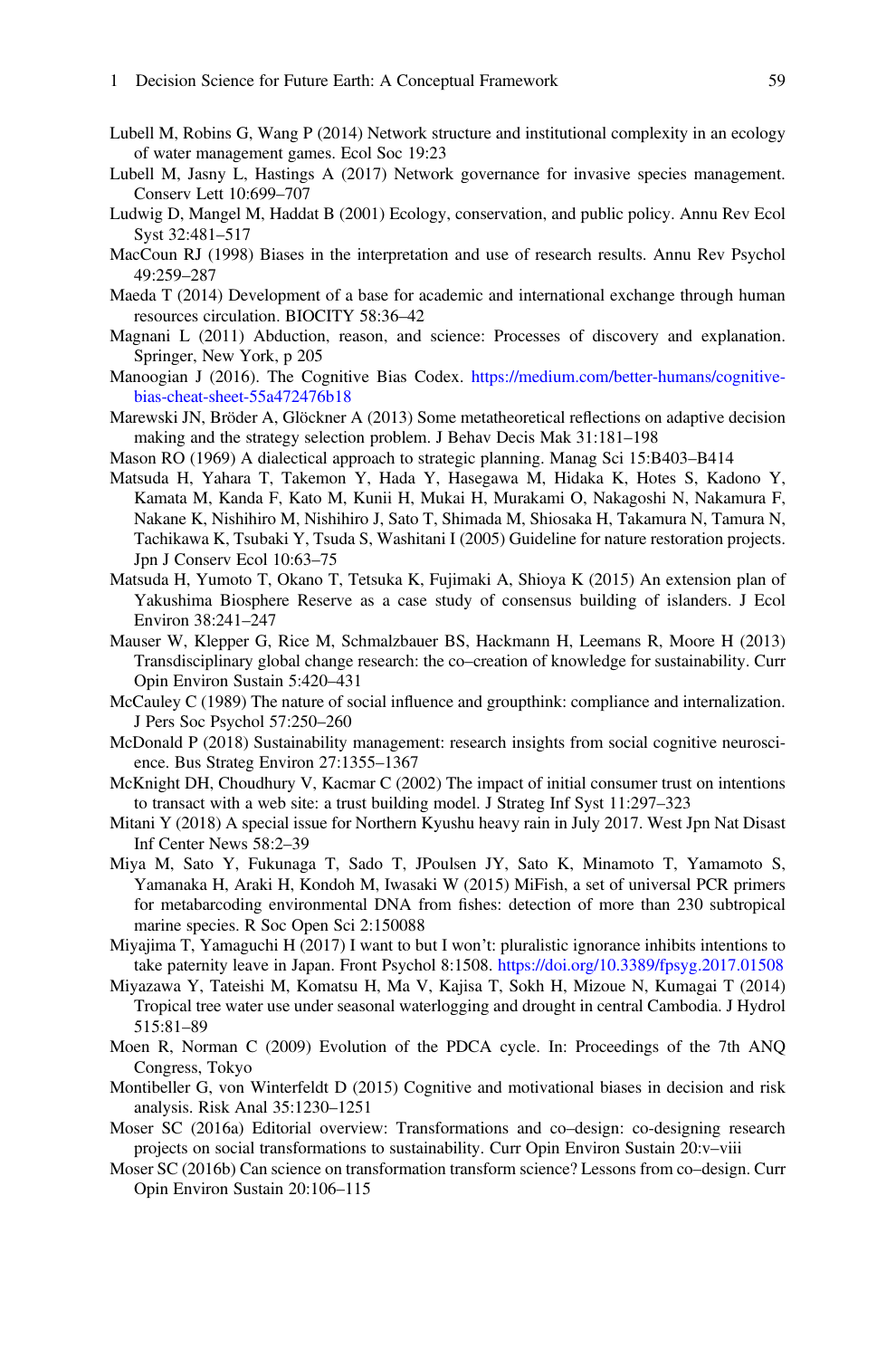<span id="page-57-21"></span>Moser SC, Dilling S (2004) Making climate hot. Environment 46:32–46

- <span id="page-57-7"></span>Myers DG, Lamm H (1976) The group polarization phenomenon. Psychol Bull 83:602–627
- <span id="page-57-5"></span>Nakamaru M, Iwasa Y (2006) The coevolution of altruism and punishment: role of the selfish punisher. J Theor Biol 240:475–488
- <span id="page-57-13"></span>Nakamura K, Tockner K, Amano K (2006) River and wetland restoration: lessons from Japan. Bioscience 56:419–429
- <span id="page-57-18"></span>Nakano S, Yahara T, Nakashizuka T (2014) Asia-Pacific biodiversity observation network: integrative observations and assessments. Springer, Tokyo, p 429
- <span id="page-57-16"></span>Nakashima N, Hiramatsu T, Ghosh PP, Islam R, Kobayashi K, Inoguchi T (2013) Evaluation of "Portable Health Clinic" with BAN standard for 10K subjects in Bangladesh. Conf Proc IEEE Eng Med Biol Soc 2013:1672–1675
- <span id="page-57-19"></span>Navarro LM, Fernández N, Guerra C, Guralnick Daniel Kissling RW, Londoño MC, Muller-Karger F, Turak E, Balvanera P, Costello M, Delavaud A, Serafy G, Ferrier S, Geijzendorffer I, Geller G, Jetz W, Kim E-S, Kim H-J, Martin CS, McGeoch MA, Mwampamba TH, Nel JL, Nicholson E, Pettorelli N, Shaepman M, Skidmore A, Pinto IS, Vergara S, Vihervaara P, Xu H, Yahara T, Gill M, Pereira HM (2018) Monitoring biodiversity change through effective global coordination. Curr Opin Environ Sustain 29:158–169
- <span id="page-57-6"></span>Nickerson RS (1998) Confirmation bias: a ubiquitous phenomenon in many guises. Rev Gen Psychol 2:175–220
- <span id="page-57-17"></span>Nishijima S, Furukawa T, Kadoya T, Ishihama F, Kastner T, Matsuda H, Kaneko N (2016) Evaluating the impacts of wood production and trade on bird extinction risks. Ecol Indic 71:368–376
- <span id="page-57-20"></span>Norberg J (2016) Progress: ten reasons to look forward to the future. Oneworld Publications, London, p 256
- <span id="page-57-3"></span>North DC (2005) Understanding the process of economic change. Princeton University Press, Princeton, p 187
- <span id="page-57-22"></span>O'Neill S, Nicholson-Cole S (2009) "Fear won't do it" promoting positive engagement with climate change through visual and iconic representations. Sci Commun 30:355–379
- <span id="page-57-15"></span>Okano T, Matsuda H (2013) Biocultural diversity of Yakushima Island: mountains, beaches, and sea. J Marine Island Cult 2:69–77
- <span id="page-57-14"></span>Olesen JM, Bascompte J, Dupont YL, Jordano P (2007) The modularity of pollination network. Proc Natl Acad Sci U S A 104:19891–19896
- <span id="page-57-2"></span>Olson M (1965) The logic of collective action. Harvard University Press, Cambridge, p 192
- <span id="page-57-8"></span>Omer H, Alon N (1994) The continuity principle: a unified approach to disaster and trauma. Am J Community Psychol 22:273–287
- <span id="page-57-4"></span>Oskarsson S, Cesarini D, Dawes CT, Fowler JH, Johannesson M, Magnusson PKE, Teorell J (2015) Linking genes and political orientations: cognitive ability as mediator hypothesis. Polit Psychol 36:649–665
- <span id="page-57-11"></span><span id="page-57-10"></span>Ostrom E (2000) Collective action and the evolution of social norms. J Econ Perspect 14:137–158
- Ostrom E (2009) A general framework for analyzing sustainability of social–ecological systems. Science 325:419–422
- <span id="page-57-9"></span>Ostrom E, Burger J, Field CB, Norgaard RB, Policansky D (1999) Revisiting the commons: local lessons, global challenges. Science 284:278–282
- <span id="page-57-12"></span>Parson EA, Clark WC (1995) Sustainable development as social learning: theoretical perspectives and practical challenges for the design of a research program. In: Gunderson LH, Holling CS, Light SS (eds) Barriers and bridges to the renewal of ecosystems and institutions. Columbia University Press, New York, pp 428–460
- <span id="page-57-1"></span>Pearce D, Atkinson G, Mourato S (2006) Cost–benefit analysis and the environment: Recent developments. Organization for Economic Co-operation and Development, Paris
- <span id="page-57-0"></span>Peirce CS (1903) Pragmatism as a principle and method of right thinking. Harvard lectures on pragmatism. Included in Charles Sanders Peirce Collected Papers 5. [http://www.textlog.de/](http://www.textlog.de/peirce_pragmatism.html) [peirce\\_pragmatism.html](http://www.textlog.de/peirce_pragmatism.html)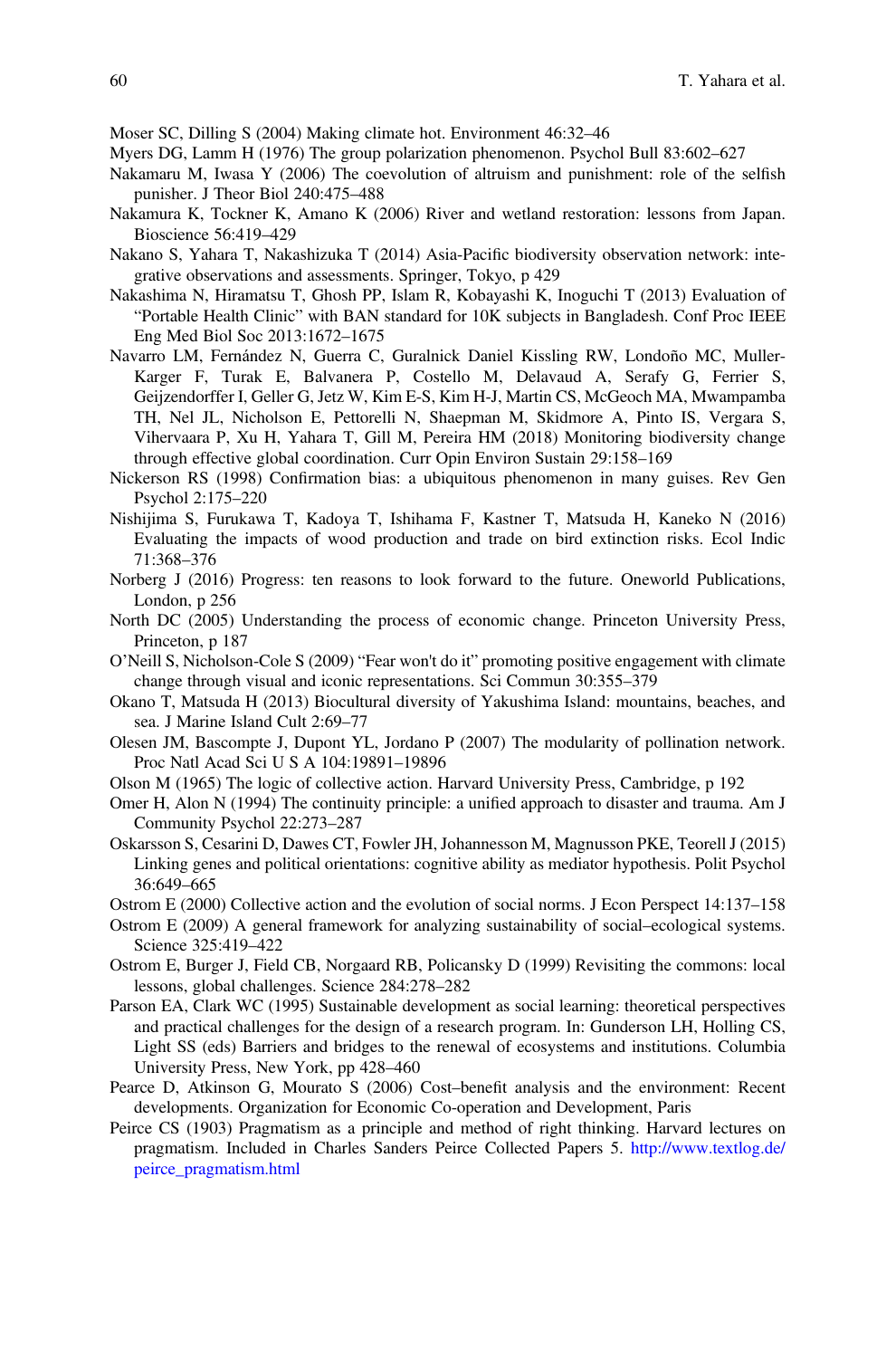- <span id="page-58-4"></span>Perderwitz D (2017) Designing transdisciplinary sustainable science: a comparative analysis of a transdisciplinary research framework. Master Thesis in Environmental Studies and Sustainability Science, Lund University Centre for Sustainable Studies. [https://lup.lub.lu.se/student-papers/](https://lup.lub.lu.se/student-papers/search/publication/8916852) [search/publication/8916852](https://lup.lub.lu.se/student-papers/search/publication/8916852)
- <span id="page-58-2"></span>Pinker S (2011) The better angels of our nature: why violence has declined. Viking, New York, p 832
- <span id="page-58-8"></span>Pinker S (2018) Enlightenment now: the case for reason, science, humanism, and progress. Penguin, New York, p 576
- <span id="page-58-16"></span>Plummer R, Crona B, Armitage DR, Olsson P, Tengö M, Yudina O (2012) Adaptive co-management: a systematic review and analysis. Ecol Soc 17:11
- <span id="page-58-18"></span>Plummer R, Baird J, Dzyundzyak A, Armitage D, Bodin Ö, Schultz L (2017) Is adaptive co-management delivering? Examining relationships between collaboration, learning and outcomes in UNESCO biosphere reserves. Ecol Econ 140:79–88
- <span id="page-58-20"></span>Pretty J, Ward H (2001) Social capital and the environment. World Dev 29:209–227
- <span id="page-58-10"></span>Puttermann L, Tyran JR, Kamei K (2011) Public goods and voting on formal sanction schemes. J Public Econ 96:1213–1222
- <span id="page-58-3"></span>Ravetz J (2006) The no-nonsense guide to science. New Internationalist Publications, Oxford, p 142
- <span id="page-58-17"></span>Reed M, Price M (2019) UNESCO biosphere reserves: supporting biocultural diversity, sustainability and society. Routledge, Abingdon, p 342
- <span id="page-58-6"></span>Reed MS, Fraser EDG, Dougill AJ (2006) An adaptive learning process for developing and applying indicators with local communities. Ecol Econ 59:406–418
- <span id="page-58-1"></span>Reid WV, Chen D, Goldfarb L, Hackmann H, Lee YT, Mokhele K, Ostrom E, Raivio K, Rockström J, Schellnhuber HJ, White A (2010) Earth system science for global sustainability: Grand challenges. Science 330:916–917
- <span id="page-58-15"></span>Richard-Ferroudji A, Faysse N, Bouzidi Z, Menon RT, Rinaudo JD (2016) The DIALAQ project on sustainable groundwater management: a transdisciplinary and transcultural approach to participatory foresight. Curr Opin Environ Sustain 20:56–60
- <span id="page-58-19"></span>Richardson PJ, Boyd R (2006) Not by genes alone: how culture transformed human evolution. University of Chicago Press, Chicago, p 342
- <span id="page-58-25"></span><span id="page-58-23"></span>Ridley M (1993) The red queen: sex and the evolution of human nature. Penguin, New York, p 416
- Ridley M (2010) Rational optimist: how prosperity evolves. Harper, New York, p 448
- <span id="page-58-7"></span>Ridley M (2016) The evolution of everything: how new ideas emerge. Harper, New York, p 369
- <span id="page-58-13"></span>Ritov I, Baron J (1992) Status–quo and omission biases. J Risk Uncertain 5(1):49–61
- <span id="page-58-9"></span>Rockenbach B, Milinski M (2006) The efficient interaction of indirect reciprocity and costly punishment. Nature 444:718–723
- <span id="page-58-0"></span>Rockström J, Steffen W, Noone K, Persson Å, Chapin FS III, Lambin EF, Lenton TM, Scheffer M, Folke C, Schellnhuber J, Nykvist B, de Wit CA, Hughes T, van der Leeuw S, Rodhe H, Sörlin S, Snyder PK, Costanza R, Svedin U, Falkenmark M, Karlberg L, Corell RW, Fabry VJ, Hansen J, Liverman D, Richardson K, Crutzen P, Foley J (2009) A safe operating space for humanity. Nature 461:472–475
- <span id="page-58-11"></span>Rose JD (2011) Diverse perspectives on the groupthink theory–a literary review. Emerg Leadership Journey 4:37–57
- <span id="page-58-24"></span>Rosling H, Rosling O, Ronnlund AR (2018) Factfulness: ten reasons we're wrong about the world – and why things are better than you think. Flatiron Books, New York, p 352
- <span id="page-58-21"></span>Runge CA, Watson JEM, Butchart SHM, Hanson JO, Possingham HP, Fuller RA (2015) Protected areas and global conservation of migratory birds. Science 350:1255–1258
- <span id="page-58-12"></span>Samuelson W, Zeckhauser R (1988) Status quo bias in decision making. J Risk Uncertain 1:7–59
- <span id="page-58-5"></span>Sanders T (1992) Collective action: theory and applications. University of Michigan Press, Ann Arbor, p 237
- <span id="page-58-22"></span>Sato T, Chabay I, Helgeson J (eds) (2018) Transformations of social-ecological systems: studies in co-creating integrated knowledge toward sustainable futures. Springer, Singapore, p 430
- <span id="page-58-14"></span>Schellnhuber HJ (2009) Tipping elements in the earth system. Proc Natl Acad Sci U S A 106:20561–20563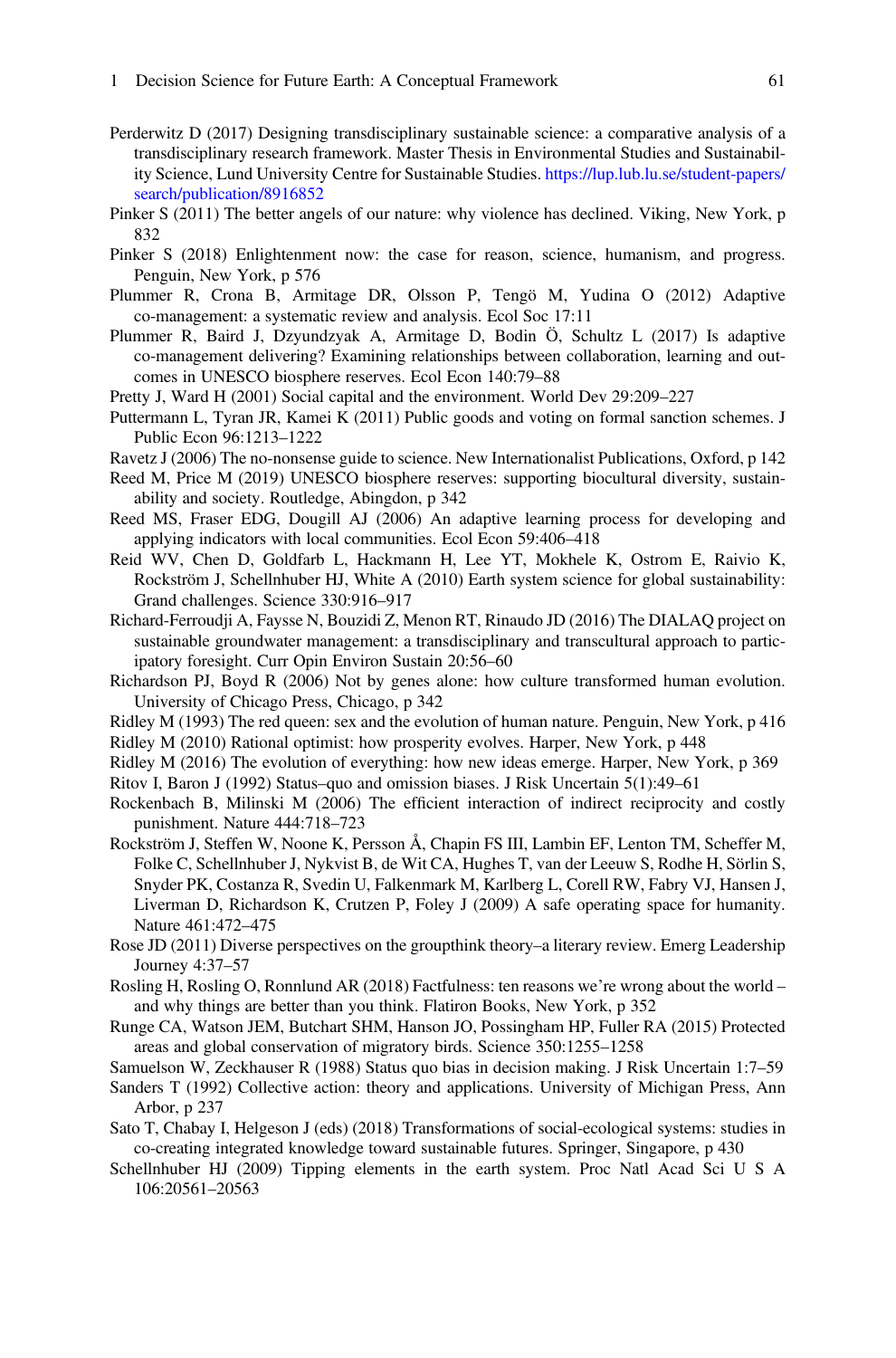- <span id="page-59-23"></span>Schultz W (2016) Dopamine reward prediction error signaling: a two-component response. Nat Rev Neurosci 17:183–195
- <span id="page-59-24"></span>Schultz W (2017) Reward prediction error. Curr Biol 27:R365–R377
- <span id="page-59-17"></span>Schultz L, Duit A, Folke C (2011) Participation, adaptive co-management, and management performance in the world network of biosphere reserves. World Dev 39:662–671
- <span id="page-59-13"></span>Schulz-Hardt S, Brodbeck FC, Mojzisch A, Kerschreiter R, Frey D (2006) Group decision making in hidden profile situations: dissent as a facilitator for decision quality. J Pers Soc Psychol 91:1080–1093. <https://doi.org/10.1037/0022-3514.91.6.1080>
- <span id="page-59-14"></span>Schwenk CR (1990) Effects of devil's advocacy and dialectical inquiry on decision making: a metaanalysis. Organ Behav Hum Decis Process 47:161–176
- <span id="page-59-2"></span>Segerstrale U (2000) Defenders of the truth: the battle for science in the sociobiology debate and beyond. Oxford University Press, Oxford, p 493
- <span id="page-59-16"></span>Sherif M, Harvey OJ, White JB, Hood WR, Sherif CW (1954) Intergroup conflict and cooperation: the Robbers Cave experiment, University Book Exchange. Norman 10:150–198
- <span id="page-59-26"></span>Shermer M (2015) The moral arc: how science makes us better people. Henry Holt & Co, New York, p 541
- <span id="page-59-1"></span>Shewhart WA (1939) Statistical method from the viewpoint of quality control
- <span id="page-59-10"></span>Shibasaki M, Kawai N (2009) Rapid detection of snakes by Japanese monkeys (Macaca fuscata): an evolutionarily predisposed visual system. J Comp Psychol 123:131–135
- <span id="page-59-19"></span>Shimatani Y (2005) Review on research on ecological engineering in JSCE. J JSCE 804:3–9
- <span id="page-59-21"></span><span id="page-59-20"></span>Shimatani Y (2016) Environment and disaster prevention. J Jpn Soc Hydrol Water Res 29:105–106
- Shimatani Y, Nakano K, Taura F (2020) Record of 2017 village meeting after heavy rain disaster in northern Kyushu: 46 reconstruction newspapers published at 17 villages –From despair to hope. Amazon Services International, p 185
- <span id="page-59-11"></span>Shrauger JS (1975) Responses to evaluation as a function of initial self-perceptions. Psychol Bull 82:581–596
- <span id="page-59-4"></span>Sigmund K (2007) Punish or perish? Retaliation and cooperation among humans. Trends Ecol Evol 22:593–600
- <span id="page-59-3"></span>Sigmund K, Hauert C, Nowak M (2001) Reward and punishment. Proc Natl Acad Sci U S A 98:10757–10762
- <span id="page-59-5"></span>Simon H (1947) Administrative behaviour. Free Press, New York, p 384
- <span id="page-59-0"></span>Simon H (1969) The sciences of the artificial. MIT Press, Cambridge, p 248
- <span id="page-59-15"></span>Simons TL, Peterson RS (2000) Task conflict and relationship conflict in top management teams: the pivotal role of intragroup trust. J Appl Psychol 85:102–111
- <span id="page-59-25"></span>Snyder CR (2015) Hope theory: rainbows in the mind. Psychol Inq 13:249–275
- <span id="page-59-8"></span>Sohrab SG, Waller MJ, Kaplan S (2015) Exploring the hidden–profile paradigm: a literature review and analysis. Small Group Res 46:489–535
- <span id="page-59-22"></span>Sokh H, Iida S (2001) Community forestry models in southeast Asia and Cambodia – a comparative study. J Fac Agric 46:113–121
- <span id="page-59-12"></span>Soll JB, Milkman KL, Payne JW (2015) A user's guide to debiasing. In: Keren G, Wu G (eds) Wiley-Blackwell handbook of judgment and decision making. Wiley, New York, pp 924–951
- <span id="page-59-7"></span>Stasser G (1988) Computer-simulation as a research tool: the discuss model of group decisionmaking. J Exp Soc Psychol 24:393–422. [https://doi.org/10.1016/0022-1031\(88\)90028-5](https://doi.org/10.1016/0022-1031(88)90028-5)
- <span id="page-59-6"></span>Stasser G, Titus W (1985) Pooling of unshared information in group decision making: biased information sampling during discussion. J Pers Soc Psychol 48:1467–1478. [https://doi.org/10.](https://doi.org/10.1037/0022-3514.48.6.1467) [1037/0022-3514.48.6.1467](https://doi.org/10.1037/0022-3514.48.6.1467)
- <span id="page-59-18"></span>Subramanian SM, Chakraborty S, Ichikawa K (2016) Toward mainstreaming concepts and approaches of socio–ecological production landscapes and seascapes (SEPLS): lessons from the field. In: UNU–IAS and IGES (ed) Mainstreaming concepts and approaches of socio– ecological production landscapes and seascapes into policy and decision–making (Satoyama initiative thematic review 2). United Nations University Institute for the Advanced Study of Sustainability, Tokyo, pp 1–12
- <span id="page-59-9"></span>Sustain CR (2002) The law of group polarization. J Polit Philos 10:175–195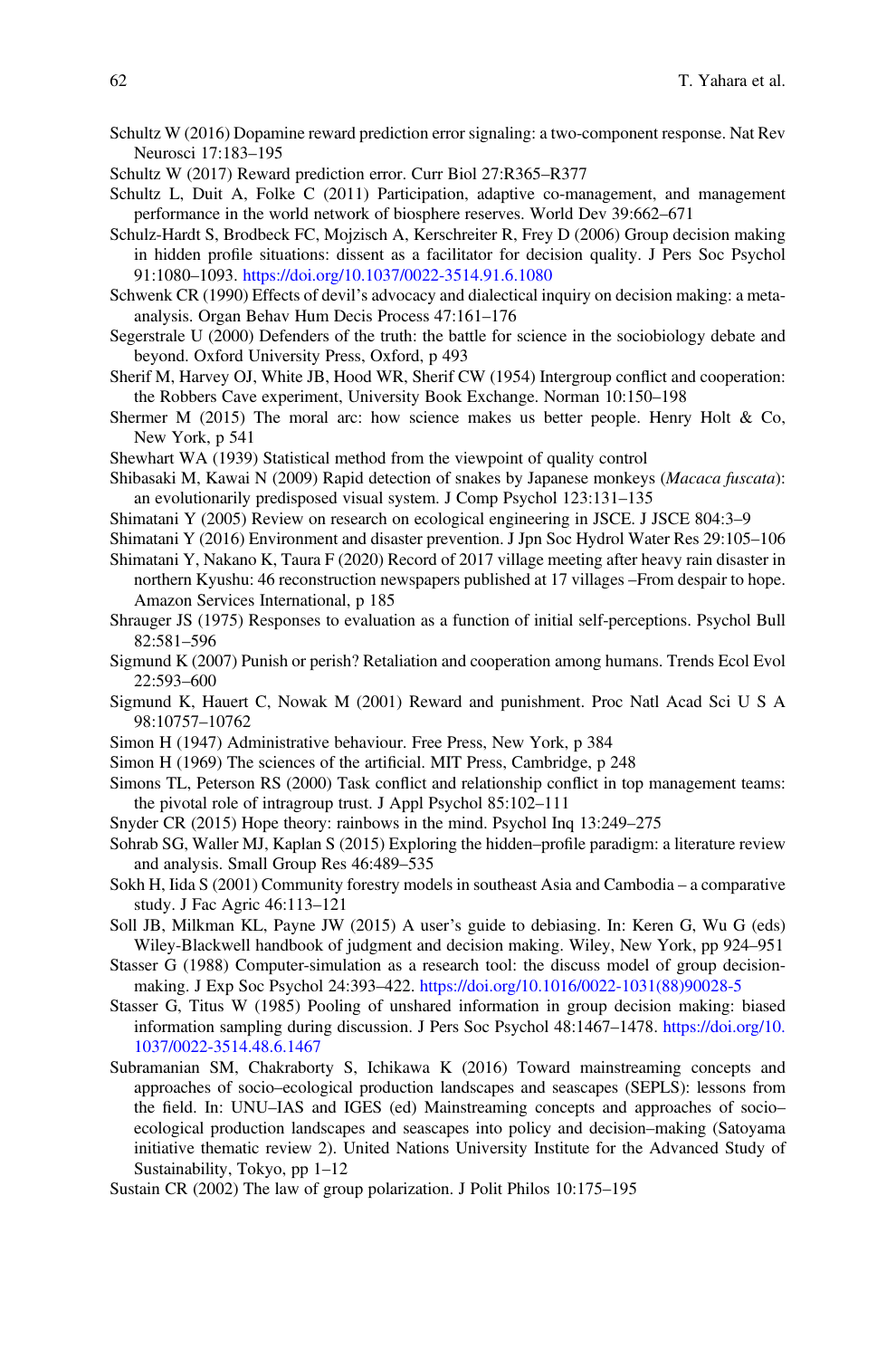- <span id="page-60-10"></span>Takeuchi K (2010) Rebuilding the relationship between people and nature: the Satoyama initiative. Ecol Res 25:891–897
- <span id="page-60-8"></span><span id="page-60-6"></span>Taylor SE, Armor DA (1996) Positive illusions and coping with adversity. J Pers 64:873–898
- Taylor SE, Brown JD (1988) Illusion and well–being: a social psychological perspective on mental health. Psychol Bull 103:193–210
- <span id="page-60-7"></span>Taylor SE, Brown JD (1994) Positive illusions and well-being revisited: separating fact from fiction. Psychol Bull 116:21–27
- <span id="page-60-3"></span>Taylor MJ, McNicholas C, Nicolay C, Darzi A, Bell D, Reed JE (2013) Systematic review of the application of the plan-do-study-act method to improve quality in healthcare. BMC Qual Saf <https://doi.org/10.1136/bmjqs-2013-001862>
- <span id="page-60-1"></span>Thagard P (2014) The cognitive science of science: explanation, discovery, and conceptual change. MIT Press, Cambridge, p 378
- <span id="page-60-9"></span>Thaler RH, Sunstein CR (2003) Libertarian paternalism. Am Econ Rev 93:175–179
- <span id="page-60-17"></span>Tokunaga S, Akiho R (2018) Consideration for building community-based citizenship education: treasure of the Island project of Kami Tsushima High School as a case study. Decis Sci 4:5–32
- <span id="page-60-21"></span>Tooby J, Cosmides L, Price ME (2006) Cognitive adaptations for n-person exchange: the evolutionary roots of organizational behavior. Manag Decis Econ 27:103–129
- <span id="page-60-18"></span>Top N, Mizoue N, Kai S, Nakao T (2004) Variation in woodfuel consumption patterns in response to forest availability in Kampong Thom Province, Cambodia. Biomass Bioenergy 27:57–68
- <span id="page-60-19"></span>Toyama H, Kajisa K, Tagane S, Mase K, Chhang P, Samreth V, Ma V, Sokh H, Ichihashi R, Onoda Y, Mizoue N, Yahara T (2015) Effects of logging and recruitment on community phylogenetic structure in 32 permanent forest plots of Kampong Thom, Cambodia. Philos Trans R Soc B 370:20140008
- <span id="page-60-5"></span>Tversky A, Kahneman D (1973) Availability: a heuristic for judging frequency and probability. Cogn Psychol 5:207–232
- <span id="page-60-4"></span>Tversky A, Kahneman D (1974) Judgment under uncertainty: heuristics and biases. Science 185:1124–1131
- <span id="page-60-0"></span>UN (2015) Transforming our world: The 2030 agenda for sustainable development. Outcome document for the UN summit to adopt the post–2015 development agenda: draft for adoption
- <span id="page-60-11"></span>UNESCO (1996) Biosphere reserves: the Seville strategy & the statutory framework of the world network. UNESCO, Paris
- <span id="page-60-12"></span>UNESCO (2020) Biosphere reserves. [https://en.unesco.org/biosphere.](https://en.unesco.org/biosphere) Retrieved on 5 May 2020
- <span id="page-60-13"></span>UNU–IAS and IGES (2015) Enhancing knowledge for better management of socio-ecological production landscapes and seascapes (SEPLS) (Satoyama Initiative Thematic Review vol. 1). United Nations University Institute for the Advanced Study of Sustainability, Tokyo
- <span id="page-60-14"></span>UNU–IAS and IGES (2016) Mainstreaming concepts and approaches of socio-ecological production landscapes and seascapes into policy and decision–making (Satoyama Initiative Thematic Review vol. 2). United Nations University Institute for the Advanced Study of Sustainability, Tokyo
- <span id="page-60-15"></span>UNU–IAS and IGES (2017) Sustainable livelihoods in socio-ecological production landscapes and seascapes (Satoyama Initiative Thematic Review vol. 3). United Nations University Institute for the Advanced Study of Sustainability, Tokyo
- <span id="page-60-16"></span>UNU–IAS and IGES (2018) Sustainable use of biodiversity in socio–ecological production landscapes and seascapes and its contribution to effective area–based conservation (Satoyama Initiative Thematic Review vol. 4). United Nations University Institute for the Advanced Study of Sustainability, Tokyo
- <span id="page-60-20"></span>Valentini A, Taberlet P, Miaud C, Civade R, Herder J, Thomsen PF, Bellemain E, Besnard A, Coissac E, Boyer F, Gaboriaud C, Jean P, Poulet N, Roset N, Copp GH, Geniez P, Pont D, Argillier C, Baudoin JM, Peroux T, Crivelli AJ, Olivier A, Acqueberge M, Le Brun M, Møller PR, Willerslev E, Dejean T (2015) Next–generation monitoring of aquatic biodiversity using environmental DNA metabarcoding. Mol Ecol 25:929–942
- <span id="page-60-2"></span>van Lange PAM, Joireman J, Parks CD, Dijk EV (2013) The psychology of social dilemmas: a review. Organ Behav Hum Decis Process 120:125–141